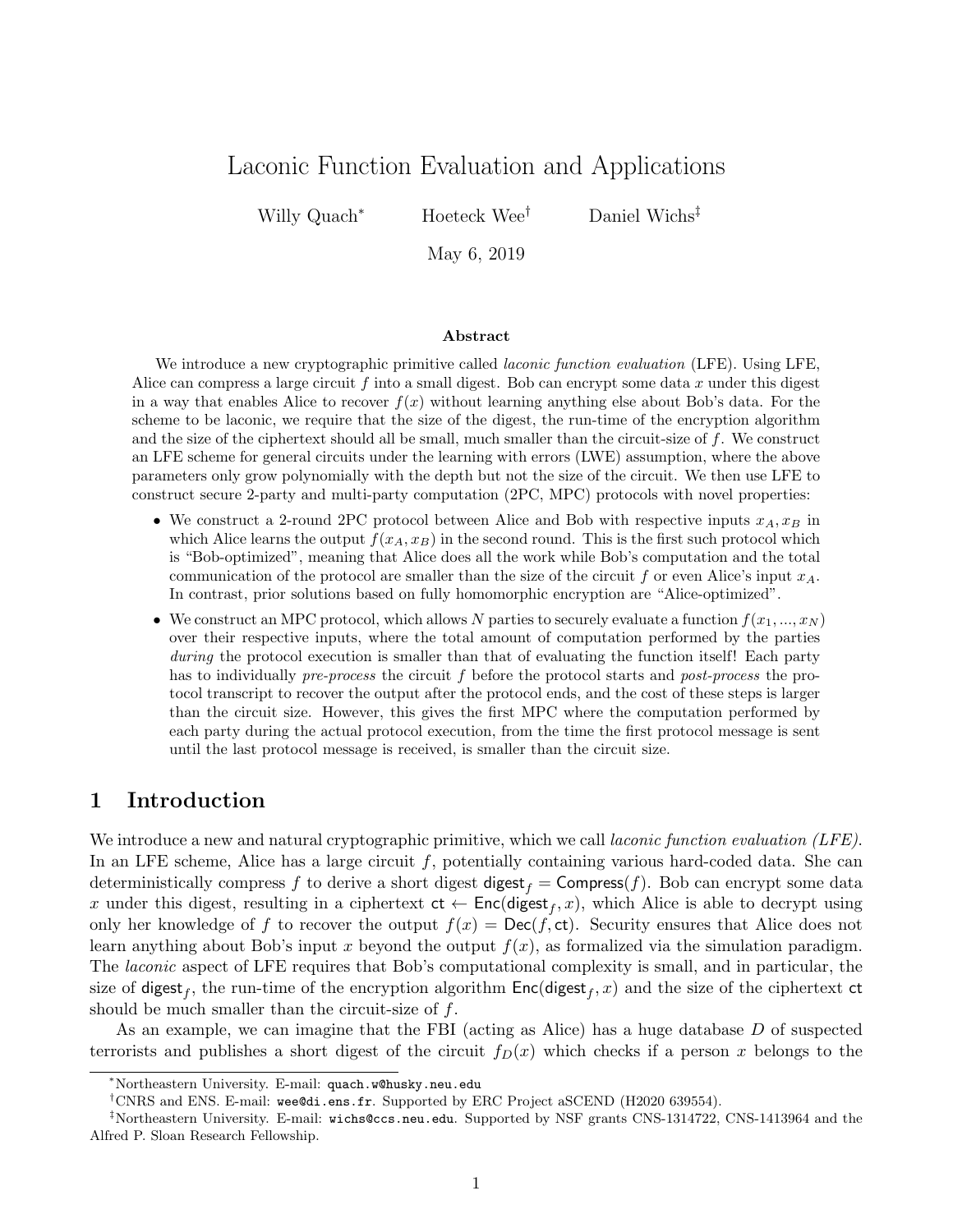database D. An airline (acting as Bob) can use this digest to encrypt the identity of a passenger on their flight manifest, which lets the FBI learn whether the passenger is on the suspected terrorist list, while preserving passenger privacy otherwise.<sup>[1](#page-1-0)</sup> This is a special case of secure 2-party computation and indeed we will show that LFE has applications to general secure 2-party and multi-party computation with novel properties which weren't achievable using previously known techniques.

We emphasize that, in spite of all of the recent advances in succinct computation on encrypted data (from fully homomorphic encryption through functional encryption), the very natural notion of LFE has not been considered in the literature, nor does it follow readily from existing cryptographic tools and primitives. We discuss the most related primitives below.

Relation to Laconic OT. LFE can be seen as a generalization of the recently introduced notion of laconic oblivious transfer (LOT) [\[CDG](#page-36-0)<sup>+</sup>17]. In an LOT scheme, Alice has a large database  $D \in \{0,1\}^M$ which she compresses into a short digest digest<sub>D</sub> = Compress(D). Bob can choose any location  $i \in [M]$ and two messages  $m_0, m_1$ , and create a ciphertext  $ct \leftarrow \text{Enc}($ digest $_D, (i, m_0, m_1)$ ). Alice recovers the message  $m_{D[i]}$ , where  $D[i]$  is the *i*'th bit of D, without learning anything about the other message  $m_{1-D[i]}$ . In other words, we can think of LOT as a highly restricted form of LFE for functions of the form  $f_D^{\text{LOT}}((i, m_0, m_1)) = (i, m_{D[i]})$ , whereas LFE works for arbitrary circuits.<sup>[2](#page-1-1)</sup> Using the ideas of [\[CDG](#page-36-0)<sup>+</sup>17], it is possible to combine LOT with garbled circuits to achieve a "half laconic"  $\frac{1}{2}$ LFE scheme for arbitrary circuits, where the digest is short but the run-time of the encryption algorithm and the size of the ciphertext are larger than the circuit size of  $f$ . (Essentially, Alice sends an LOT digest corresponding to a description of the circuit f and Bob sends a garbled universal circuit that takes as input f and outputs  $f(x)$ , along with LOT ciphertexts for the labels of the input wires.) Although such  $\frac{1}{2}$ LFE is already interesting and can be constructed under several different assumptions (e.g., DDH, LWE, etc.) by leveraging the recent works of [\[CDG](#page-36-0)+17, [DG17,](#page-36-1) [BLSV18\]](#page-36-2), it will be insufficient for our applications which crucially rely on a fully laconic LFE scheme.

Relation to Functional Encryption. LFE also appears to be related to (succinct, single-key) functional encryption (FE) [\[SW05,](#page-38-0) [BW07,](#page-36-3) [KSW08,](#page-37-0) [SS10,](#page-38-1) [BSW11,](#page-36-4) [GVW12,](#page-37-1) [GVW13,](#page-37-2) [GKP](#page-36-5)+13, [BGG](#page-35-0)+14, [GVW15,](#page-37-3) [Agr17\]](#page-35-1). However, despite some similarity, the two primitives are distinct and have incomparable requirements. An FE scheme has a master authority which creates a master public key mpk and master secret key msk. For any function  $f$ , the master authority can use msk to generate a function secret key sk<sub>f</sub>, which it can give to Alice. Bob can then use mpk to compute an encryption  $ct \leftarrow Enc(mpk, x)$  of some value x, which Alice can decrypt using  $sk_f$  to recover  $f(x)$  without learning anything else about x. In a succinct FE scheme, the size of mpk, the run-time of the encryption algorithm and the ciphertext size are smaller than the circuit size of  $f$ . There are important differences between FE and LFE:

- In FE there is a master authority which is a separate party distinct from the users Alice/Bob and which gives  $sk_f$  to Alice and mpk to Bob. In LFE there is no such additional authority.
- In FE the ciphertext  $ct$  is not tied to any specific function f, but is created using a master public key mpk. Depending on which secret key  $s \cdot k_f$  Alice gets she is able to decrypt  $f(x)$ , but the master authority is able to learn all of x. In LFE, the ciphertext ct is created using digest  $_f$  which ties it to a specific function f, and the ciphertext does not reveal anything beyond  $f(x)$  to anyone.

It turns out that LFE *generically* implies succinct, single-key FE (see Appendix [C\)](#page-41-0).<sup>[3](#page-1-2)</sup> However, we do not know of any implication in the reverse direction and it appears unlikely that succinct FE would imply LFE. Nevertheless, as we will discuss later, our concrete construction of LFE under the learning with

<span id="page-1-0"></span><sup>&</sup>lt;sup>1</sup>We may also desire "function privacy", discussed later, to ensure that the digest does not reveal anything about D.

<span id="page-1-1"></span><sup>&</sup>lt;sup>2</sup>In fact, LOT can be seen as a restricted form of "attribute-based LFE" (AB-LFE) discussed later.

<span id="page-1-2"></span> $^3\mathrm{We}$  thank Alex Lombardi for pointing out this implication to us.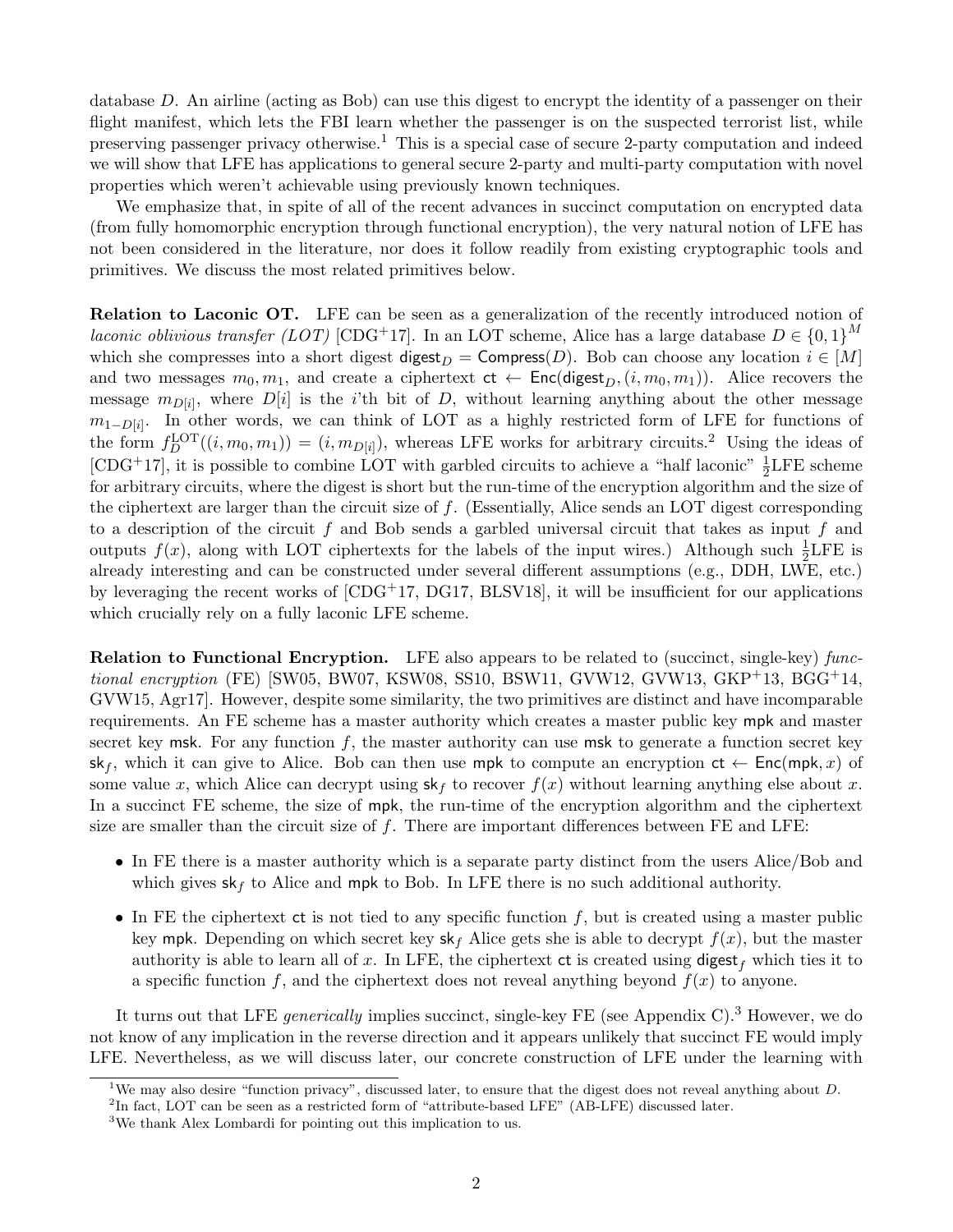errors assumption borrows heavily from techniques developed in the context of attribute-based encryption and succinct functional encryption.

### 1.1 Main Results for LFE

In this work, we construct an LFE scheme under the *learning with errors (LWE)* assumption. The size of the digest, the complexity of the encryption algorithm and the size of the ciphertext only scale with the depth but not the size of the circuit. In particular, for a circuit  $f: \{0,1\}^k \to \{0,1\}^{\ell}$  of size  $|f|$  and depth  $d$ , and for security parameter  $\lambda$ , our LFE has the following parameters:

- The size of the digest is  $poly(\lambda)$  and the run-time of the encryption algorithm and the size of the ciphertext are  $\tilde{O}(k + \ell) \cdot \text{poly}(\lambda, d)$ .
- The run-time of the compression and the decryption algorithms is  $\widetilde{O}(|f|) \cdot \text{poly}(\lambda, d)$ .

As in many other prior works building advanced cryptosystems under LWE, we require LWE with a sub-exponential modulus-to-noise ratio, which follows from the hardness of worst-case lattice problems with sub-exponential approximation factors and is widely believed to hold.

Necessity of a CRS. It turns out that LFE schemes require some sort of a public seed, which we refer to as a *common reference string (CRS)*. This is for the same reason that collision-resistant hash functions (CRHFs) need a public seed; in fact, it is easy to show that the compression function which maps a circuit f to a digest digest<sub>f</sub> is a CRHF. In our case, the CRS is a uniformly random string, which is given as an input to all of the algorithms of the LFE. The CRS is of size  $k \cdot poly(\lambda, d)$ . For simplicity, we will usually ignore the CRS in our simplified notation used throughout the introduction.

Selective vs. Adaptive Security. One caveat of our schemes is that we only achieve selective security where Bob's input x must be chosen non-adaptively before the CRS is known. We also consider *adaptive* security where Bob's input x can adaptively depend on the CRS and show that it follows from a natural and easy to state strengthening of the LWE assumption, which we call adaptive LWE (see the "Our Techniques" section). Currently, we can only prove the security of adaptive LWE from standard LWE via a reduction with an exponential loss of security, but it may be reasonable to assume that the actual security level of adaptive LWE is much higher than this reduction suggests.

**Function Hiding.** For the default notion of LFE, the compression function that computes digest  $f =$ Compress(f) is deterministic and the output digest  $_f$  may reveal some partial information about the circuit f. However, in many cases we may also want a function hiding property, meaning that the digest should completely hide the function  $f$ . In this case the compression function has to use private randomness. We show that there is a generic way to convert any LFE scheme with a deterministic compression function and without function hiding into one which has a randomized compression function and is also *statistically* function hiding. We also give an alternate more direct approach to achieving statistical function hiding for our LWE-based construction of LFE.

In a function-hiding LFE with a randomized compression function, Alice will also need to remember the random coins r that she used to create digest  $f = \text{Compress}(f; r)$  as a secret key, which is needed to decrypt ciphertexts created under this digest. One additional advantage of an LFE with function hiding security is that, while previously anybody (not just Alice) could decrypt a ciphertext  $ct \leftarrow \mathsf{Enc}(\mathsf{digest}_f, x)$ to recover  $f(x)$  by just knowing the function f, the function hiding property implicitly guarantees that only Alice can recover  $f(x)$  using her private randomness r, while others do not learn anything about x. This is because an external observer cannot differentiate between a correctly generated digest and digest<sub>null</sub>, where the latter is the digest of the null function that always outputs 0. Given digest<sub>null</sub> and a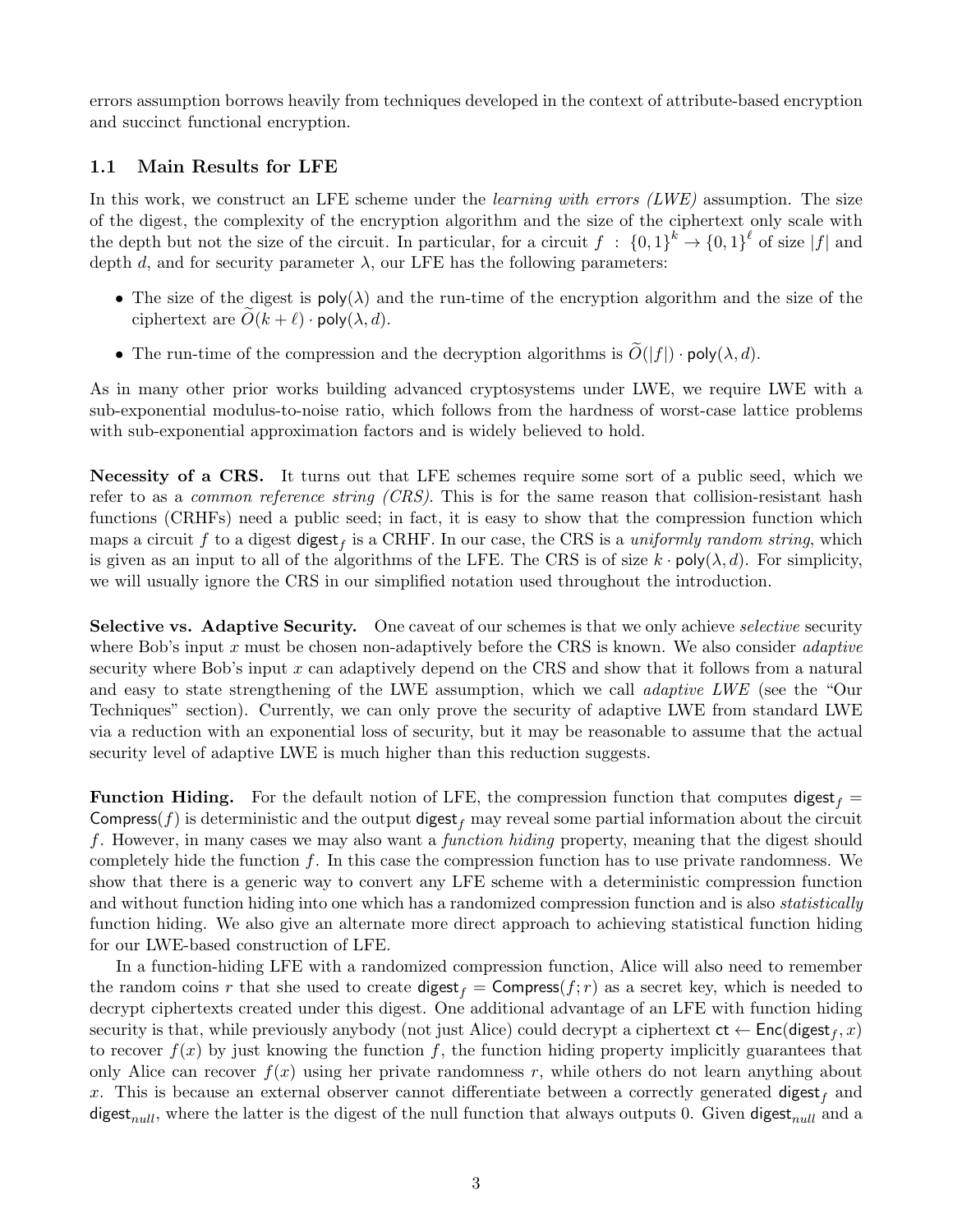ciphertext  $\alpha$  encrypting x the attacker does not learn anything about x even given the randomness used to generate the digest.

We note that, although the compression function in function-hiding LFE is randomized, our compiler guarantees that Bob's security holds even if Alice chooses the randomness of the compression function maliciously.

LFE implies succinct FE. We show that selective (respectively adaptive) LFE generically implies succinct, single-key selective (respectively adaptive) FE. In a nutshell, this is because, starting from a non-succinct FE, we can build a succinct version by using the LFE encryption as the function for the non-succinct FE. Now during decryption, we can generate an LFE encryption using the non-succinct FE, and decrypt the output with the LFE. Meanwhile, succinctness is guaranteed as the circuit which computes an LFE encryption is small.

#### 1.2 Applications of LFE

As an application of LFE, we construct 2-party and multi-party computation (2PC, MPC) protocols with novel properties that weren't previously known.

Bob-Optimized 2-Round 2PC. Consider a 2-round 2PC protocol between Alice and Bob with respective inputs  $x_A, x_B$  where Alice learns the output. Without loss of generality, Alice initiates the protocol by sending the first round message to Bob and learns the output  $y = f(x_A, x_B)$  after receiving the second round message from Bob.

If we didn't care about security we would have two basic insecure approaches to the problem. The "Alice-optimized" approach is for Alice to send her input  $x_A$  to Bob and for Bob to compute  $y = f(x_A, x_B)$ and send it to Alice; Alice's computation and the total communication of the protocol are equal to  $|x_A|+|y|$  while Bob's computation is equal to  $|f|$ . The "Bob-optimized" approach is for Alice to ask Bob to send her his input  $x_B$  and for Alice to then compute  $y = f(x_A, x_B)$ ; Bob's computation and the total communication of the protocol are equal to  $|x_B|$  while Alice's computation is equal to  $|f|$ . The second approach appears more natural – after all, if Alice wants to learn the output, she should do the work!

Can we get secure analogues of the above two approaches? Using garbled circuits and oblivious transfer, we get a protocol which is neither Alice-optimized nor Bob-optimized; the computation of both parties and the total communication are linear in the circuit size  $|f|$ . Using laconic OT, Alice's first message can become short but there is no improvement in either party's computation or the total communication otherwise. Using fully homomorphic encryption (FHE) [\[Gen09,](#page-36-6) [BV11,](#page-36-7) [GSW13,](#page-37-4) [BV14\]](#page-36-8), we can get an Alice-optimized protocol: Alice encrypts her input  $x_A$  in the first round and Bob homomorphically computes an encryption of  $f(x_A, x_B)$  in the second round. Alice's computation and the total communication of the protocol are  $(|x_A| + |y|) \cdot \text{poly}(\lambda)$  while Bob's computation is  $|f| \cdot \text{poly}(\lambda)$ . But can we get a Bob-optimized protocol? Previously, no such 2-round protocol was known.<sup>[4](#page-3-0)</sup>

In this work, using LFE, we get the first "Bob-optimized" 2-round protocol where Bob's computation and the total communication are smaller than the circuit size or even the size of Alice's input – in particular, they are bounded by  $(|x_B| + |y|) \cdot \text{poly}(\lambda, d)$  with d being the depth of the circuit f. The linear dependence on the output size  $|y|$  is inherent for any (semi-malicious) secure protocol, as shown in [\[HW15\]](#page-37-5) but it remains an interesting open problem to get rid of the dependence on the circuit depth d. We summarize the comparison of different approaches in Figure [1.](#page-4-0)

Our protocol using LFE is extremely simple: Alice sends a digest for the function  $f(x_A, \cdot)$  in the first round and Bob uses the digest to encrypt  $x_B$  in the second round. To get security for Alice, we use a function-hiding LFE scheme and we even ensure that Alice's security holds statistically. The above gives

<span id="page-3-0"></span><sup>&</sup>lt;sup>4</sup>If we allow additional rounds, we can use FHE to get a Bob-optimized 3-round protocol: Bob encrypts his input  $x_B$ under FHE, Alice homomorphically computes  $f(x_A, x_B) \oplus k$  where k is a random one-time pad, Bob decrypts and sends the plaintext  $f(x_A, x_B) \oplus k$  to Alice who recovers  $y = f(x_A, x_B)$ .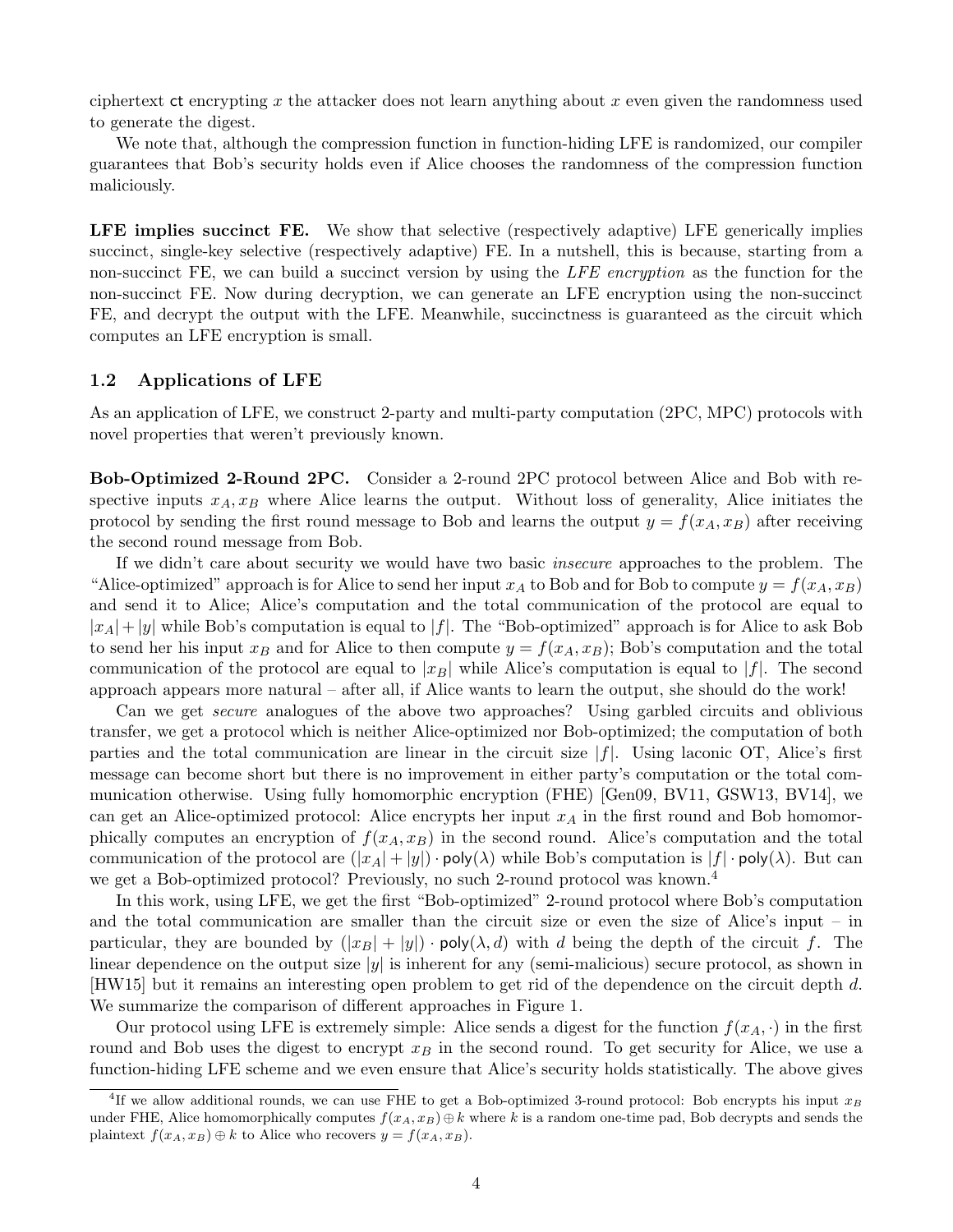| Approach         | <b>CRS</b> | Communication |            |            | Computation |            | Assumptions |
|------------------|------------|---------------|------------|------------|-------------|------------|-------------|
|                  |            | Alice         | $Bob =$    | Total      | Alice       | Bob        |             |
| Garbled Circuits |            | $\kappa_A$    |            |            |             |            | OТ          |
| Laconic OT       | O(1)       | O(1)          |            |            |             |            | DDH, etc.   |
| FHE              |            | $k_A$         |            | $k_A+\ell$ | $k_A+\ell$  |            | <b>LWE</b>  |
| Our Work         | $k_B$      | O(1)          | $k_B+\ell$ | $k_B+\ell$ |             | $k_B+\ell$ | <b>LWE</b>  |

<span id="page-4-0"></span>Figure 1: Summary of semi-honest 2-round 2PC where Alice holds  $x_A \in \{0,1\}^{k_A}$ , Bob holds  $x_B \in \{0,1\}^{k_B}$ , and Alice learns  $y = f(x_A, x_B) \in \{0,1\}^{\ell}$ . We suppress multiplicative factors that are polynomial in the security parameter  $\lambda$  or, for the last row, the circuit depth d.

us a 2PC with semi-honest security. We can think of this as a protocol in the CRS model, or we can even allow Alice to choose the CRS on her own and send it in the first round to get a protocol in the plain model. If we think of it as a protocol in the CRS model, we even get "semi-malicious" security where corrupted parties follow the protocol but can use maliciously chosen randomness. To get fully malicious security we would need to additionally rely on succinct non-interactive zero-knowledge arguments of knowledge (ZK-SNARKs) [\[Mic94,](#page-37-6) [Gro10,](#page-37-7) [BCCT13,](#page-35-2) [BCI](#page-35-3)<sup>+</sup>13, [GGPR13\]](#page-36-9) and have Alice prove that she computed the digest correctly.

MPC with Small Online Computation. As our second application, we construct an MPC protocol that allows N parties to securely evaluate some function  $f(x_1, ..., x_N)$  over their respective inputs, where the total amount of computation performed by the parties during the protocol execution is smaller than that of evaluating the function itself! Of course, the work of the computation must be performed at some point, even if we didn't care about security. In our case, the MPC protocol requires each party to individually pre-process the function f step before the protocol starts and to post-process the protocol transcript and recover the output after the protocol ends, where the computational complexity of these steps can exceed the circuit size of f. The pre-processing step is deterministic and can be performed once per function being evaluated and reused across many executions. However, the main novelty of our MPC is that the total computation performed by the parties online, from the time they send the first protocol message and until they receive the last protocol message, is much smaller than the circuit size of f. This also implies a correspondingly small communication complexity of the protocol.

(We note there are prior MPC protocols that have a separate "offline" phase, which occurs before the inputs of the computation are known, and an "online" phase which occurs after the inputs are known and where the online phase is very efficient. However, in these schemes the term "offline" is a misnomer since the offline phase involves running a protocol and interacting with the other parties. For example, the parties may run an MPC protocol to compute a garbled circuit for the function  $f$  in the offline phase and then, once their inputs are known, they run another much more efficient MPC protocol to compute the garbled input for the garbled circuit. In contrast, ours is the first MPC that has a truly offline pre-processing and post-processing phase, where the parties do not interact with each other, while the computational complexity of the entire online phase that involves interaction is smaller than the circuit size.)

Our MPC construction uses an LFE scheme and proceeds as follows:

- Pre-processing (offline). Each party individually pre-processes the circuit f by locally computing digest  $_f =$ Compress $(f)$ . We rely on an LFE scheme with deterministic compression so all parties compute the same digest. This step can be performed once and can be reused across many executions.
- Actual protocol (online). The actual protocol execution between the N parties holding inputs  $x_i$  just invokes a generic MPC protocol to compute an LFE ciphertext  $ct \leftarrow \mathsf{Enc}(\mathsf{digest}_f, (x_1, \ldots, x_N))$ which encrypts their joint inputs. Here, we use the fact that the run-time of  $Enc$  is small.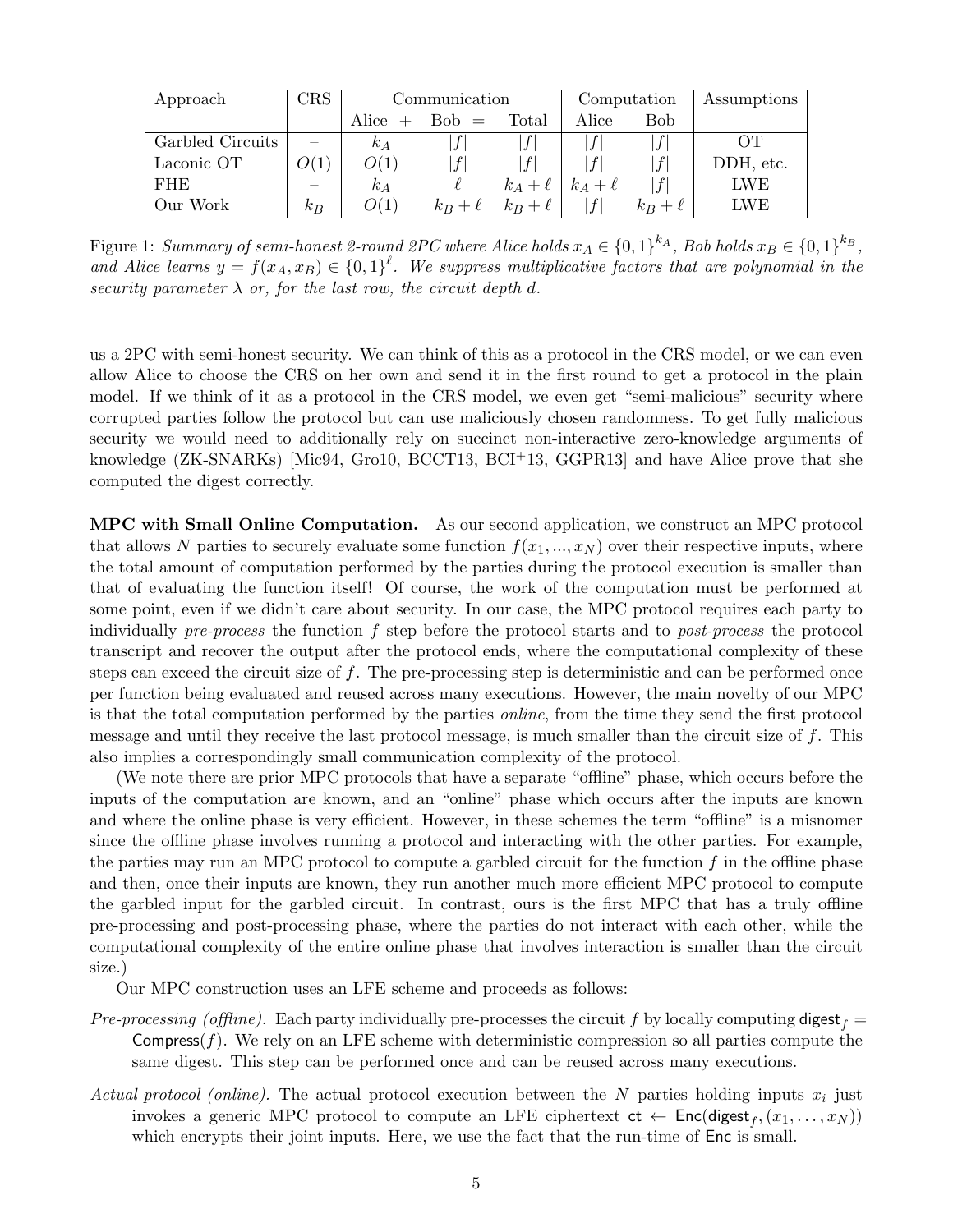Post-processing (offline). After the protocol finishes, each party individually does a post-processing step in which it runs the LFE decryption algorithm on ct to recover the output  $f(x_1, \ldots, x_N)$ .

The computational complexity of the pre-processing and post-processing steps is  $|f|\cdot \text{poly}(\lambda, d)$ , where d is the depth of the circuit  $f$ . The computational complexity of each party in the online protocol execution and the total communication complexity are only  $\text{poly}(\lambda, d, k, \ell, N)$ , where k is the input size of each party and  $\ell$  is the output size and N is the number of parties. In particular, the communication and computational complexity of the online phase can be much smaller than the circuit size of f. We inherit semi-honest or fully-malicious security depending on the MPC used in online phase. We think of the above protocol as being in the CRS model. However, in the case of semi-honest security, we can also think of it as a protocol in the plain model by having a single designated party (e.g., party 1) choose the CRS for the LFE and compute the digest  $\mathsf{digest}_f$  (no other parties do any pre-processing) and use these as its inputs to the MPC protocol executed in the online phase.

By taking our scheme from the previous paragraph and using a 2-round MPC [\[MW16,](#page-38-2) [PS16,](#page-38-3) [BP16,](#page-36-10) [GS17,](#page-37-8) [BL18,](#page-35-4) [GS18\]](#page-37-9) in the online phase (without any additional efficiency constraints), we get a 2-round MPC where the total computation performed by each party (including pre-processing and post-processing) is  $|f| \cdot \text{poly}(\lambda, d) + \text{poly}(\lambda, k, \ell, d, N)$  and the total communication is  $\text{poly}(\lambda, k, \ell, d, N)$ . In all prior 2-round MPC protocols with  $N$  parties (even with semi-honest security, even in the CRS model), the computation performed by each party is at least  $|f| \cdot N^2$ . Therefore our result gives improved computational efficiency for 2-round MPC even if we did not distinguish between online and offline work. In the case of semi-honest security, if we use a 2-round MPC in the plain model [\[GS17,](#page-37-8) [BL18,](#page-35-4) [GS18\]](#page-37-9) in the online phase we get a 2-round MPC in the plain-model with the above efficiency. In particular, we get a semi-honest 2-round MPC in the plain model with communication which is smaller than the circuit size, matching the recent work of Ananth et al. [\[ABJ](#page-35-5)+18] which previously got such result using functional-encryption combiners.

### 1.3 Our Techniques

Our construction of LFE relies on an adaptation of techniques developed in the context of attribute-based and functional encryption [\[BGG](#page-35-0)<sup>+</sup>14, [GKP](#page-36-5)<sup>+</sup>13]. The construction proceeds in two steps. We start by considering LFE for a restricted class of functionalities, which we call attribute-based LFE (AB-LFE) in analogy to attribute-based encryption (ABE). In an AB-LFE, Alice computes a digest  $\mathsf{digest}_f$  for a function f. Bob computes a ciphertext  $Enc(\text{digest}_f, x, \mu)$  with an attribute x and a message  $\mu$  such that Alice recovers  $\mu$  if  $f(x) = 0$  and otherwise doesn't learn anything about  $\mu$ . (For technical reasons, it will be easier to use the semantics where 0 denotes "qualified to decrypt" and 1 denotes "unqualified to decrypt".) However, the attribute  $x$  is always revealed to Alice. We can think of AB-LFE as an LFE for the "conditional disclosure functionality" CDF[f](x,  $\mu$ ), which outputs  $(x, \mu)$  if  $f(x) = 0$  and  $(x, \perp)$ otherwise. As our first step, we construct AB-LFE under the LWE assumption. As our second step, we show how to generically compile any AB-LFE into an LFE by additionally relying on fully homomorphic encryption.

First Step: Constructing AB-LFE. Our construction adapts the techniques developed by Boneh et al. [\[BGG](#page-35-0)+14] to construct attribute-based encryption (ABE). In some sense, our construction of AB-LFE is simpler than that of ABE and we essentially avoid relying on "lattice trapdoors". Our proof of security also departs significantly from that of  $[BGG+14]$  and appears to be simpler since we avoid embedding lattice trapdoors in the CRS. One advantage of our simplified proof is that, while for both ABE and AB-LFE we only get *selective* security under LWE, for AB-LFE (but not ABE) our proof extends to showing that adaptive security follows from a simple to state and natural "adaptive LWE" assumption, which we describe below. We note that, although we manage to construct AB-LFE using similar techniques as previously used in constructing of ABE, there does not appear to be a "black-box" relationship between these primitives where one would imply the other.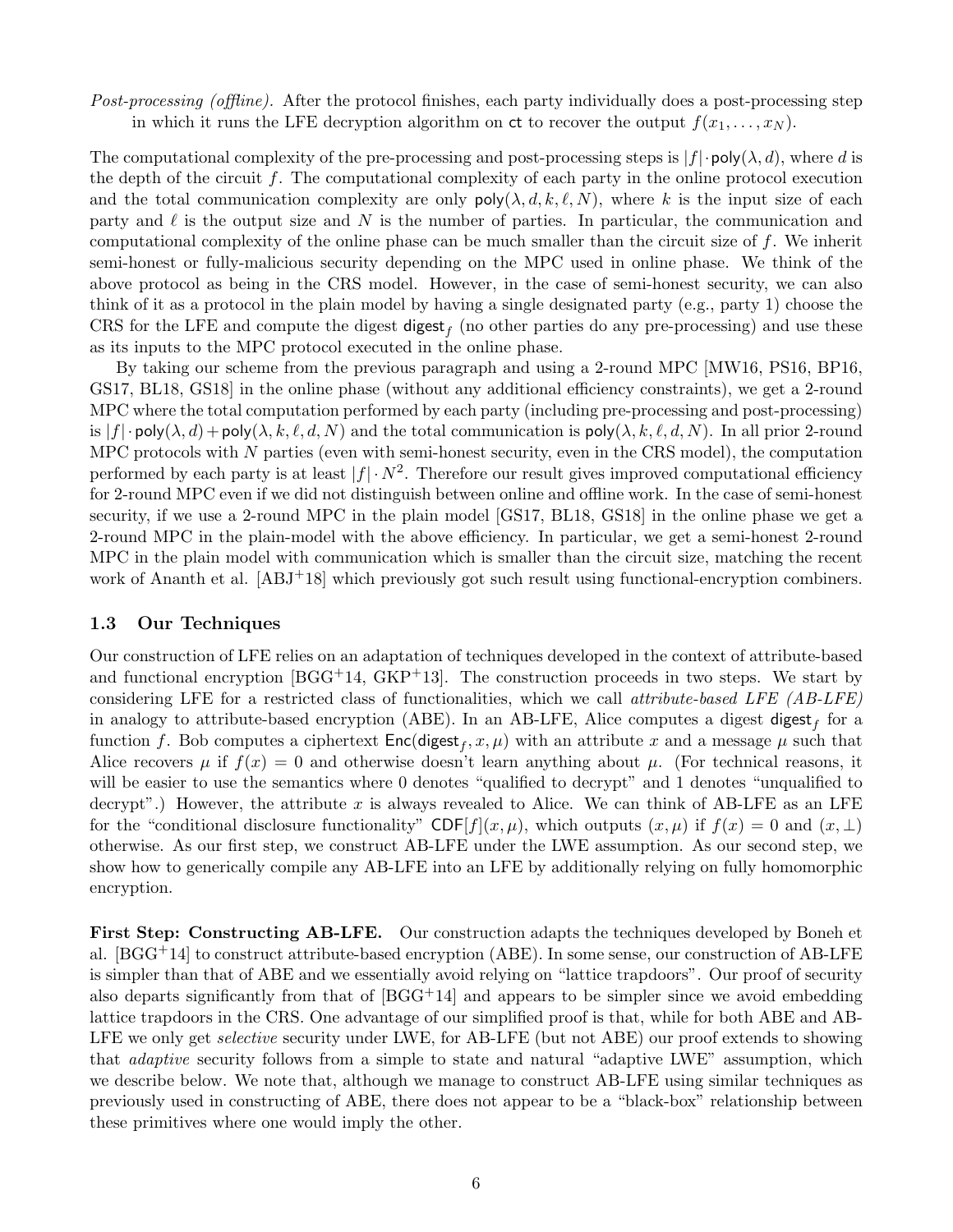We rely on two algorithms EvalPK, EvalCT that were defined by [\[BGG](#page-35-0)<sup>+</sup>14]. Let  $G \in \mathbb{Z}_q^{n \times m}$  be a fixed "gadget matrix" from [\[MP12\]](#page-38-4). Let  $\mathbf{A}_i \in \mathbb{Z}_q^{n \times m}$  be arbitrary matrices,  $\mathbf{b}_i \in \mathbb{Z}_q^m$  be vectors,  $f: \{0,1\}^k \to \{0,1\}$  be some circuit and  $x \in \{0,1\}^k$  be an input.

- EvalPK( $f$ , { $\mathbf{A}_i$ }<sub>i∈[k]</sub>) outputs a matrix  $\mathbf{A}_f \in \mathbb{Z}_q^{n \times m}$ .
- EvalCT $(f, {\mathbf{A}_i}_{i \in [k]}, {\mathbf{b}_i}_{i \in [k]}, x)$  outputs a vector  $\mathbf{b}_f \in \mathbb{Z}_q^n$ .

These algorithms are deterministic and have the property that:

<span id="page-6-0"></span>if 
$$
{\mathbf{b}_i = \mathbf{s}^\top (\mathbf{A}_i - x_i \mathbf{G}) + \mathbf{e}_i}_{i \in [k]}
$$
 then  $\mathbf{b}_f = \mathbf{s}^\top (\mathbf{A}_f - f(x) \mathbf{G}) + \mathbf{e}^*$  (1)

where  $e_i$  and  $e^*$  are some "small" errors. Our basic AB-LFE scheme works as follows.

- The CRS consists of uniformly random matrices  $\mathbf{A}_1, \ldots, \mathbf{A}_k$  with  $\mathbf{A}_i \in \mathbb{Z}_q^{n \times m}$ .
- To compress a circuit  $f: \{0,1\}^k \to \{0,1\}$  we set the digest to be  $\mathsf{digest}_f = \mathbf{A}_f = \mathsf{EvalPK}(f, \{\mathbf{A}_i\}_{i \in [k]}).$
- The encryption algorithm  $Enc(digest_f, x, \mu)$  encrypts a message  $\mu \in \{0, 1\}$  with respect to an attribute  $x \in \{0,1\}^k$  under a digest digest  $f = A_f$ . It chooses a random LWE secret  $s \leftarrow \mathbb{Z}_q^n$  and computes LWE samples  $\mathbf{b}_i = \mathbf{s}^\top (\mathbf{A}_i - x_i \mathbf{G}) + \mathbf{e}_i$ . It also chooses a random "short" vector **t** and sets  $\mathbf{d} = \mathbf{A}_f \cdot \mathbf{t}$ . Lastly it sets  $\beta = \langle \mathbf{s}, \mathbf{d} \rangle + e' + \mu \cdot [q/2]$  and outputs the ciphertext  $\mathbf{ct} = (\{\mathbf{b}_i\}, \beta, \mathbf{t}, x)$ .
- The decryption algorithm computes  $\mathbf{b}_f = \mathsf{EvalCT}(f, {\mathbf{A}_i}_{i\in[k]}, {\mathbf{b}_i}_{i\in[k]}, x)$ . By [\(1\)](#page-6-0), we have  $\mathbf{b}_f =$  $\mathbf{s}^{\top}(\mathbf{A}_f - f(x)\mathbf{G}) + \mathbf{e}^*$ . If  $f(x) = 0$  then this allows us to recover the message by computing  $\beta - \langle \mathbf{b}_f, \mathbf{t} \rangle \approx \mu \cdot |q/2|.$

To prove security, we assume that  $f(x) = 1$  and need to show that the ciphertext doesn't reveal anything about the encrypted message  $\mu$ . We can rely on the LWE assumption with a uniformly random secret s and coefficient  $(A_i - x_iG)$  to argue that the samples  $b_i$  are indistinguishable from uniform. However, to argue that  $\beta$  is also indistinguishable from uniform is slightly more complex. Firstly, we note that by [\(1\)](#page-6-0), we have  $\beta \approx \langle \mathbf{b}_f, \mathbf{t} \rangle + \mathbf{s}^\top \mathbf{G} \mathbf{t} + e' + \mu \cdot [q/2]$ . Secondly, if we set  $\mathbf{u} = \mathbf{G} \mathbf{t}$ , then  $\mathbf{u}$  is uniformly random and  $\mathbf{t} \leftarrow \mathbf{G}^{-1}(\mathbf{u})$  can be efficiently sampled from **u**, so we can efficiently sample  $\beta$ given  $\mathbf{u}, \langle \mathbf{s}, \mathbf{u} \rangle + e' + \mu \cdot |q/2|$ . Therefore, when we use the LWE assumption, we also get one additional sample with the coefficients **u** which we use to argue that  $\beta$  is indistinguishable from uniform. There is some subtlety in ensuring that the noise distribution in  $\beta$  is correct and we solve this using the standard "noise smudging" technique.

Adaptively Secure AB-LFE from Adaptive LWE. The above proof shows selective security, where the adversary chooses the attribute  $x$  ahead of time before seeing the CRS, but breaks down in the case of adaptive security. The issue is that, if the attribute  $x$  is chosen adaptively after the adversary sees the  $CRS = {\mathbf{A}_i}$ , then we can no longer argue that the LWE coefficients  $({\mathbf{A}_i - x_i \mathbf{G}})$  are uniformly random. However, the adversary has extremely limited ability to manipulate the coefficients. We formulate a new but natural "adaptive LWE" assumption where the adversary is first given matrices  $\{A_i\}_{i\in[k]}$ , then adaptively chooses a value  $x \in \{0,1\}^k$ , and has to distinguish between LWE samples  $\mathbf{s}^\top (\mathbf{A}_i - x_i \mathbf{G}) + \mathbf{e}_i$ and uniformly random values. Our proof above shows adaptive security of AB-LFE under adaptive LWE.

What can we say about adaptive LWE? A simple guessing argument allows us to prove the security of adaptive LWE based on standard LWE by incurring a  $2^k$  security loss in the reduction. In other words, adaptive LWE follows from the sub-exponential security of standard LWE, if we choose the parameters appropriately. However, it seems plausible to assume that adaptive LWE has a much higher level of security than this reduction suggests. As far as we can tell, it seems reasonable to assume that it could have essentially the same level of security as standard LWE and perhaps there is a reduction which only incurs a polynomial loss. We leave this fascinating question for future work.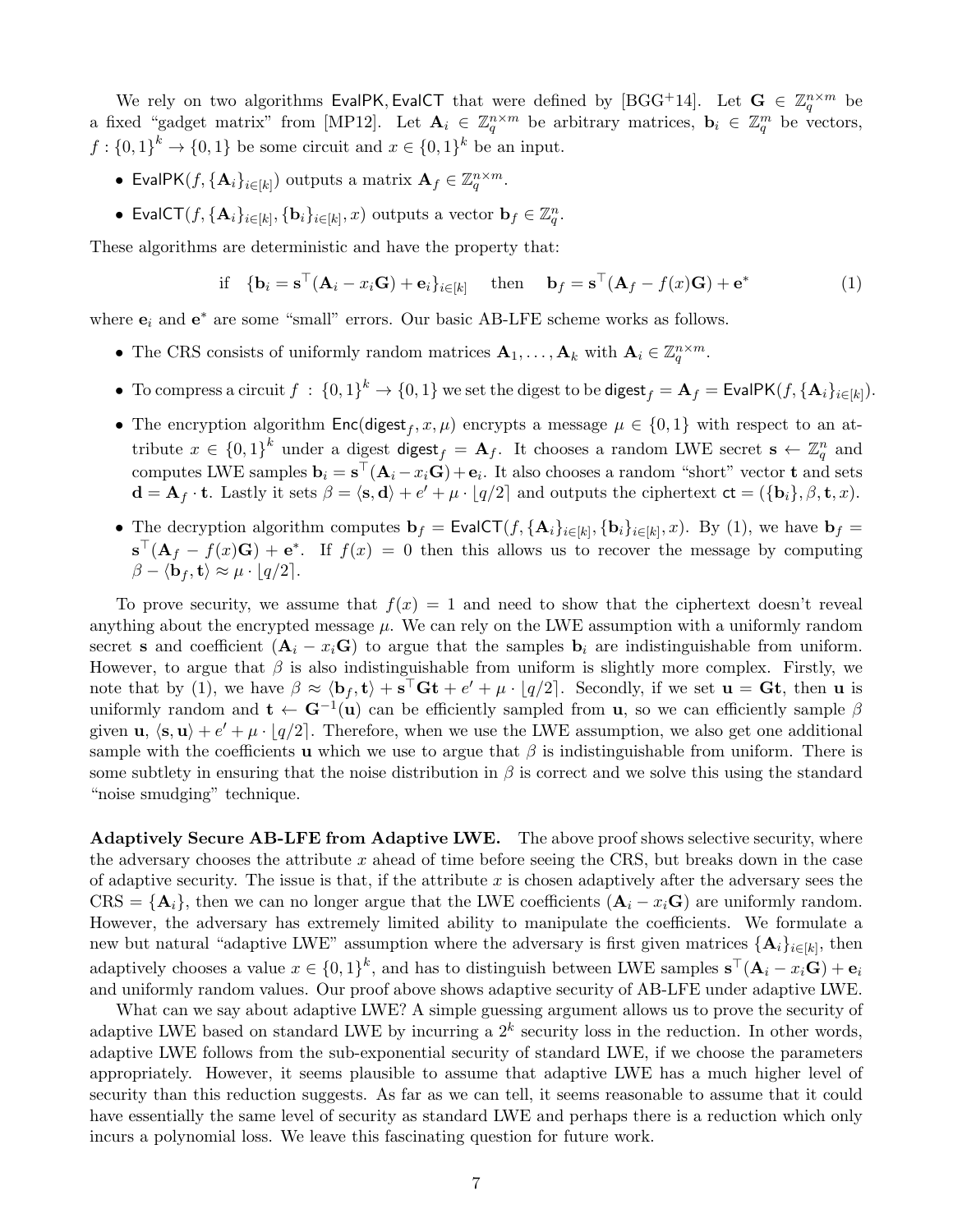Another interesting question is whether the adaptive LWE assumption could be useful in proving adaptive security in other contexts, most notably for attribute-based encryption (ABE) of Boneh et al. [\[BGG](#page-35-0)+14]. As far as we can tell, this does not appear to be the case, and the reason that we are able to prove adaptive security of AB-LFE under adaptive LWE is that our proof differs significantly from that of the Boneh et al. ABE and does not rely on embedding lattice trapdoors in the CRS. Nevertheless, we leave this as an interesting possibility for future work.

Second Step: From AB-LFE to LFE. As our second step, we show how to generically compile AB-LFE to LFE using fully-homomorphic encryption (FHE). This compiler is essentially identical to that of Goldwassser et al.  $[GKP^+13]$ , which showed how to compile attribute-based encryption  $(ABE)$ to (single key) functional encryption (FE). In addition to FHE, the compiler relies on garbled circuits which can be constructed from one-way functions.

The high level idea is that, in the LFE scheme, the encryptor Bob first uses an FHE to encrypt his input x, resulting in an FHE ciphertext  $\hat{x}$ . He then constructs a garbled circuit  $\hat{C}$  which has the FHE secret key hard-coded inside of it and performs an FHE decryption. Lastly, he uses an AB-LFE scheme to encrypt all of the labels of the input wires of the garbled circuit with respect to the attribute  $\hat{x}$  in such a way that Alice recovers exactly the garbled labels that correspond to the homomorphically evaluated ciphertext  $\widehat{f(x)} = \text{FHE.Eval}(f, \widehat{x})$ . Bob sends  $\widehat{x}, \widehat{C}$  and the AB-LFE ciphertexts to Alice as his LFE ciphertext.

Optimizing for Long Output and Final Parameters. The above ideas, combined together, give an LFE scheme for circuits  $f : \{0,1\}^k \to \{0,1\}$  with 1-bit output and depth d, where the digest is of size  $\text{poly}(\lambda, d)$  and the encryption run-time and ciphertext size is  $k \cdot \text{poly}(\lambda, d)$ . The compression and decryption run-time is  $|f| \cdot \text{poly}(\lambda, d)$ .

A naive way to get an LFE for circuits  $f : \{0,1\}^k \to \{0,1\}^{\ell}$  with  $\ell$ -bit output is to invoke a separate LFE for each output bit. This would blow up all of the efficiency measures by a multiplicative factor of  $\ell$ . It turns out that we can do better. We do so by first constructing a "multi-bit output AB-LFE" that allows Alice to compute a digest digest for a circuit  $f : \{0,1\}^k \to \{0,1\}^{\ell}$  with  $\ell$ -bit output and for Bob to create a single ciphertext with an attribute x and messages  $\mu_1, \ldots, \mu_\ell$  such that Alice recovers  $\mu_i$  if and only if the *i*'th output bit of  $f(x)$  is 0. We show how to modify our LWE based AB-LFE construction to get a "multi-bit output AB-LFE" where the encryption run-time and the ciphertext size is  $(k+\ell)$ ·poly $(\lambda, d)$  and the compression/decryption run-times remains  $|f|\cdot \text{poly}(\lambda, d)$ . However, the digest size in this construction grows by a factor of  $\ell$  to  $\ell \cdot \text{poly}(\lambda, d)$ . We then show how to compress the digest further to just  $\text{poly}(\lambda)$  independent of  $\ell, d$ . Essentially, instead of using the original AB-LFE digest as is, we employ an additional layer of laconic OT (LOT) and give out an LOT digest of the AB-LFE digest. The encryptor creates a garbled version of the underlying AB-LFE encryption algorithm and encrypts the labels for the garbled circuit under LOT.

Combining all of the above we get an LFE scheme where the size of the CRS is  $k \cdot \text{poly}(\lambda, d)$ , the size of the digest is  $poly(\lambda)$ , the run-time of the encryption algorithm and the size of the ciphertext are  $O(k+\ell)$ ·poly( $\lambda, d$ ) and the run-time of the compression and the decryption algorithms is  $O(|f|)$ ·poly( $\lambda, d$ ).

Additional Results. In Section [5](#page-24-0) we describe how to generically add function hiding security to LFE and in Appendix [A](#page-39-0) we give a more direct construction of function-hiding LFE under LWE. In Appendix [B,](#page-40-0) we show that a CRS is necessary for LFE. In Appendix [C,](#page-41-0) we show how to generically build a succinct single-key FE scheme from any LFE. One new implication of this result is that we get adaptively secure succinct single-key FE under adaptive LWE. In Appendix [D,](#page-43-0) we present LFE protocols for the class of linear functions under the DDH assumption (and its generalization to the k-Linear assumption) in prime-order cyclic groups. In Appendix [E,](#page-45-0) we present a more direct construction of LFE protocols for circuits under LWE using the "dual use" techniques in [\[BTVW17\]](#page-36-11).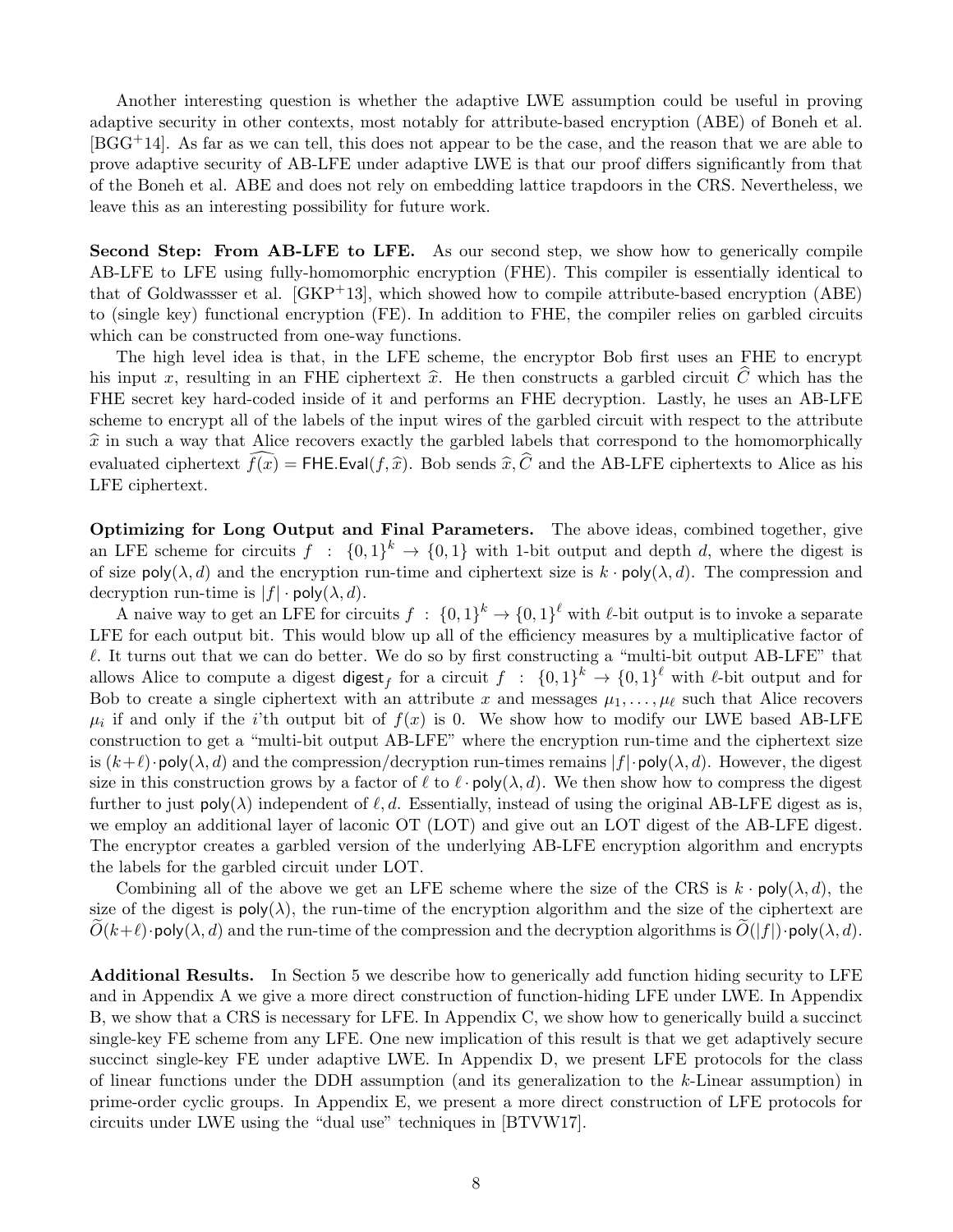## 2 Preliminaries

### 2.1 Notations

We will denote by  $\lambda$  the security parameter. The notation negl( $\lambda$ ) denotes any function f such that  $f(\lambda) = \lambda^{-\omega(1)}$ , and poly $(\lambda)$  denotes any function f such that  $f(\lambda) = \mathcal{O}(\lambda^c)$  for some  $c > 0$ . For a probabilistic algorithm alg(inputs), we might explicit the randomness it uses by writting alg(inputs; coins). We will denote vectors by bold lower case letters (e.g.  $\bf{a}$ ) and matrices by bold upper cases letters (e.g. **A**). We will denote by  $a^{\top}$  and  $A^{\top}$  the transposes of **a** and **A**, respectively. We will denote by  $|x|$  the nearest integer to x, rounding towards 0 for half-integers. If  $x$  is a vector,  $|x|$  will denote the rounded value applied component-wise.

We define the statistical distance between two random variables X and Y over some domain  $\Omega$ as:  $\mathbf{SD}(X,Y) = \frac{1}{2} \sum_{w \in \Omega} |X(w) - Y(w)|$ . We say that two ensembles of random variables  $X = \{X_{\lambda}\},$  $Y = \{Y_{\lambda}\}\$ are statistically indistinguishable, denoted  $X \stackrel{\text{s}}{\approx} Y$ , if  $\text{SD}(X_{\lambda}, Y_{\lambda}) \leq \text{negl}(\lambda)$ .

We say that two ensembles of random variables  $X = \{X_{\lambda}\}\$ , and  $Y = \{Y_{\lambda}\}\$ are computationally indistinguishable, denoted  $X \stackrel{c}{\approx} Y$ , if, for all (non-uniform) PPT distinguishers Adv, we have  $|\Pr[\mathsf{Adv}(X_\lambda) = 1] - \Pr[\mathsf{Adv}(Y_\lambda) = 1]| \leq \mathsf{negl}(\lambda).$ 

#### <span id="page-8-0"></span>2.2 Learning With Errors

**Definition 2.1** (B-bounded distribution). We say that a distribution  $\chi$  over  $\mathbb{Z}$  is B-bounded if

$$
\Pr[\chi \in [-B, B]] = 1.
$$

Werecall the definition of the (decision) Learning with Errors problem, introduced by Regev ([\[Reg05\]](#page-38-5)).

**Definition2.2** ((Decision) Learning with Errors ([\[Reg05\]](#page-38-5))). Let  $n = n(\lambda)$  and  $q = q(\lambda)$  be integer parameters and  $\chi = \chi(\lambda)$  be a distribution over Z. The Learning with Errors (LWE) assumption LW  $E_{n,q,\chi}$ states that for all polynomials  $m = \text{poly}(\lambda)$  the following distributions are computationally indistinguishable:

$$
(\mathbf{A}, \mathbf{s}^\top \mathbf{A} + \mathbf{e}) \stackrel{c}{\approx} (\mathbf{A}, \mathbf{u})
$$

where  $\mathbf{A} \leftarrow \mathbb{Z}_q^{n \times m}, \mathbf{s} \leftarrow \mathbb{Z}_q^n, \mathbf{e} \leftarrow \chi^m, \mathbf{u} \leftarrow \mathbb{Z}_q^m.$ 

Just like many prior works, we rely on LWE security with the following range of parameters. We assume that for any polynomial  $p = p(\lambda) = \text{poly}(\lambda)$  there exists some polynomial  $n = n(\lambda) = \text{poly}(\lambda)$ , some  $q = q(\lambda) = 2^{\text{poly}(\lambda)}$  and some  $B = B(\lambda)$ -bounded distribution  $\chi = \chi(\lambda)$  such that  $q/B \geq 2^p$  and the  $LWE_{n,q,\chi}$  assumption holds. Throughout the paper, the LWE assumption without further specification refers to the above parameters. The sub-exponentially secure LWE assumption further assumes that  $LWE_{n,q,\chi}$  with the above parameters is sub-exponentially secure, meaning that there exists some  $\varepsilon > 0$ such that the distinguishing advantage of any polynomial-time distinguisher is  $2^{-\lambda^{\varepsilon}}$ .

The works of [\[Reg05,](#page-38-5) [Pei09\]](#page-38-6) showed that the (sub-exponentially secure) LWE assumption with the above parameters follows from the worst-case (sub-exponential) quantum hardness SIVP and classical hardness of GapSVP with sub-exponential approximation factors.

#### <span id="page-8-1"></span>2.3 Lattice tools

Noise smudging. We will use the following fact.

<span id="page-8-2"></span>**Lemma 2.3** (Smudging Lemma (e.g., [\[AJL](#page-35-6)<sup>+</sup>12])). Let  $B = B(\lambda), B' = B'(\lambda) \in \mathbb{Z}$  be parameters and and let  $e_1 \in [-B, B]$  be an arbitrary value. Let  $e_2 \leftarrow [B', B']$  be chosen uniformly at random. Then the distribution of  $e_2$  is statistically indistinguishable from that of  $e_2 + e_1$  as long as  $B/B' = \text{negl}(\lambda)$ .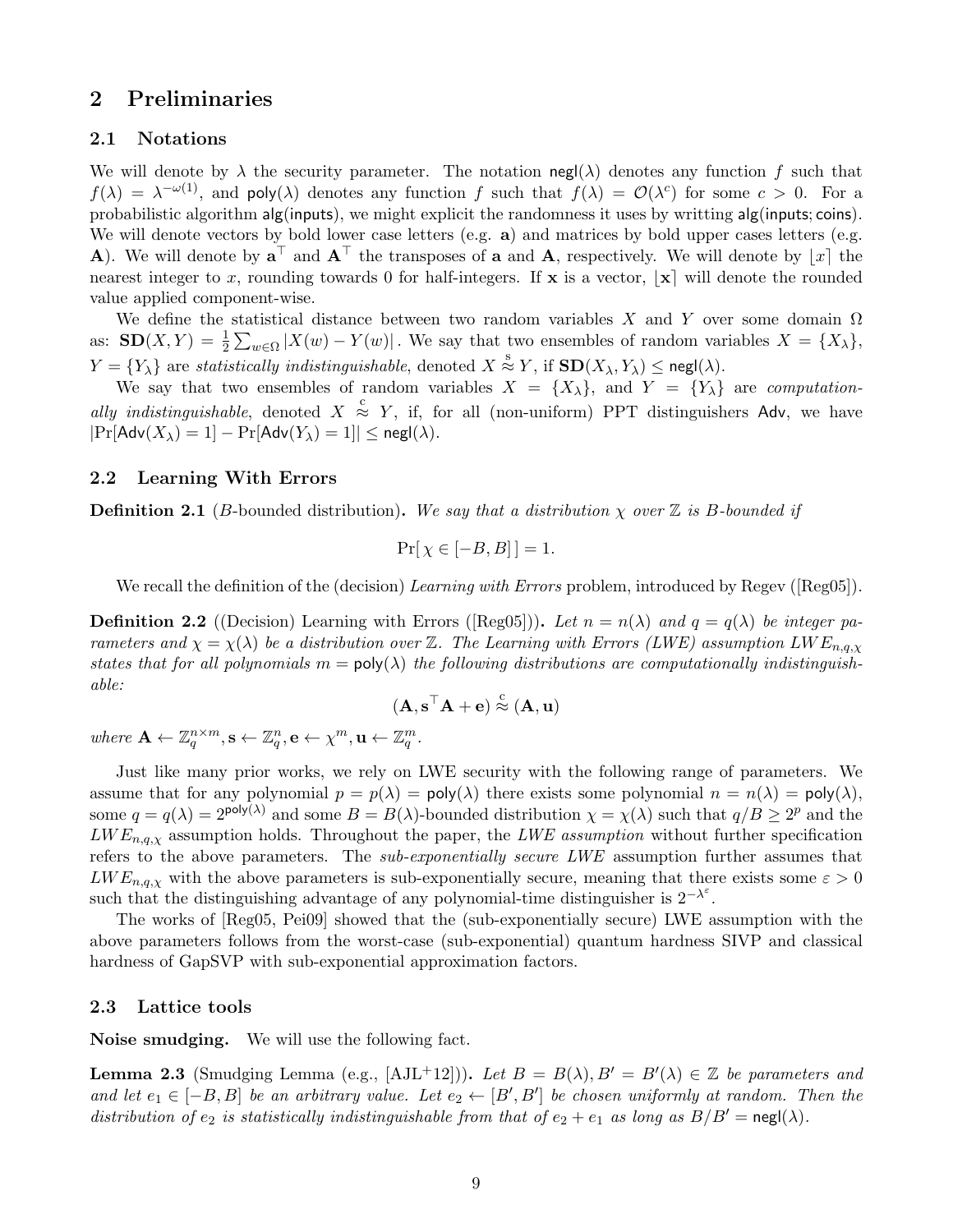**Gadget Matrix [\[MP12\]](#page-38-4).** For an integer  $q \geq 2$ , define:  $\mathbf{g} = (1, 2, \cdot, 2^{\lceil \log q \rceil - 1}) \in \mathbb{Z}_q^{1 \times \lceil \log q \rceil}$ . The *Gadget Matrix* **G** is defined as  $\mathbf{G} = \mathbf{g} \otimes \mathbf{I_n} \in \mathbb{Z}_q^{n \times m}$  where  $n \in \mathbb{N}$  and  $m = n \lceil \log q \rceil$ . There exists an efficiently computable deterministic function  $\mathbf{G}^{-1}$ :  $\mathbb{Z}_q^n \to \{0,1\}^m$  such for all  $\mathbf{u} \in \mathbb{Z}_q^n$  we have  $\mathbf{G} \cdot \mathbf{G}^{-1}(\mathbf{u}) = \mathbf{u}$ . We let  $\mathbf{G}^{-1}(\mathbf{\$})$  denote the distribution obtained by sampling  $\mathbf{u} \leftarrow \mathbb{Z}_q^n$  uniformly at random and outputting  $\mathbf{t} = \mathbf{G}^{-1}(\mathbf{u}).$ 

**Lattice Evolution.** We rely on the following algorithms introduced in  $[BGG^+14]$ .

Claim 2.4 ([\[BGG](#page-35-0)<sup>+</sup>14]). Let  $n \in \mathbb{N}$  and  $m = n \lceil \log q \rceil$ . There exists two deterministic algorithms EvalPK and EvalCT with the following syntax:

- EvalPK(C,  $\mathbf{A}_1, \ldots, \mathbf{A}_k$ ) takes as input a circuit  $C : \{0,1\}^k \to \{0,1\}$  and matrices  $\mathbf{A}_i \in \mathbb{Z}_q^{n \times m}$ , and outputs a matrix  $\mathbf{A}_C \in \mathbb{Z}_q^{n \times m}$ ;
- EvalCT $(C, \mathbf{A}_1, \ldots, \mathbf{A}_k, \mathbf{b}_1, \ldots \mathbf{b}_k, x)$  takes as input a circuit  $C$  :  $\{0,1\}^k \rightarrow \{0,1\}$ , matrices  $\mathbf{A}_i \in$  $\mathbb{Z}_q^{n \times m}$ , vectors  $\mathbf{b}_i \in \mathbb{Z}_q^m$  and an input  $x \in \{0,1\}^k$ , and outputs a vector  $\mathbf{b}_C \in \mathbb{Z}_q^m$ ,

such that if there exists some  $\mathbf{s} \in \mathbb{Z}_q^n$  such that:

$$
\forall i \leq k, \quad \mathbf{b}_i = \mathbf{s}^\top (\mathbf{A}_i - x_i \mathbf{G}) + \mathbf{e}_i \text{ with } ||\mathbf{e}_i||_{\infty} \leq B,
$$

then

$$
\mathbf{b}_C = \mathbf{s}^\top (\mathbf{A}_C - C(x)\mathbf{G}) + \mathbf{e}_C \text{ where } ||\mathbf{e}_C||_{\infty} \le (m+1)^d \cdot B.
$$

Furthermore, the run-time of EvalPK, EvalCT is  $|C| \cdot \text{poly}(n, \log q)$ .

We can extend the above algorithms to support circuits  $C: \{0,1\}^k \to \{0,1\}^{\ell}$  with multi-bit output. In this case, we have that:

- EvalPK( $C, \mathbf{A}_1, \ldots, \mathbf{A}_k$ ) outputs  $\ell$  matrices  $\{\mathbf{A}_{C_j}\}_{j\leq\ell} \in (\mathbb{Z}_q^{n\times m})^{\ell};$
- EvalCT $(C, \mathbf{A}_1, \dots, \mathbf{A}_k, \mathbf{b}_1, \dots \mathbf{b}_k, x)$  outputs  $\ell$  vectors  $\{\mathbf{b}_{C_j}\}_{j\leq \ell} \in (\mathbb{Z}_q^m)^{\ell}$ .

The output is identical to having run EvalPK, EvalCT separately for each output bit of C. However, by processing the entire circuit in one shot (rather than looking at each output bit separately), we ensure that the run-time of EvalPK, EvalCT remains  $|C| \cdot \text{poly}(n, \log q)$  instead of  $|C| \cdot \ell \cdot \text{poly}(n, \log q)$ .

### <span id="page-9-0"></span>2.4 Fully Homomorphic Encryption

A leveled Fully Homomorphic Encryption scheme (FHE) is a set of algorithms (FHE.KeyGen, FHE.Enc, FHE.Dec, FHE.Eval) satisfying the following properties:

- Security: (FHE.KeyGen, FHE.Enc, FHE.Dec) is a semantically secure encryption scheme;
- Perfect correctness: For all  $\lambda$ , all  $C: \{0,1\}^k \to \{0,1\}^{\ell}$  of depth d and  $x \in \{0,1\}^k$ :

 $\Pr\Big[\, \mathsf{FHE}.\mathsf{Dec}_{\mathsf{hsk}}\,(\mathsf{FHE}.\mathsf{Eval}(C,\mathsf{FHE}.\mathsf{Enc}_{\mathsf{hpk}}(x))) = C(x) \quad | \quad (\mathsf{hpk},\mathsf{hsk}) \leftarrow \mathsf{FHE}.\mathsf{KeyGen}(1^\lambda,1^d) \Big] = 1;$ 

- Compactness: If  $C : \{0,1\}^k \to \{0,1\}^{\ell}$  is a circuit of depth d, then the output length of FHE.Eval(C, ·) should be  $\ell \cdot \text{poly}(\lambda, d)$ .
- Efficiency: If  $C: \{0,1\}^k \to \{0,1\}^{\ell}$  is a circuit of depth d, then FHE. Eval( $C, \cdot$ ), which takes as input a ciphertext ct, and outputs FHE.Eval(C, ct) can be computed by a circuit of depth  $d \cdot \text{polylog}(\lambda)$ and size  $|C| \cdot \text{poly}(\lambda, d)$ .

Such FHE schemes are known to exist under the LWE assumption (e.g., [\[BV11,](#page-36-7) [GSW13\]](#page-37-4)).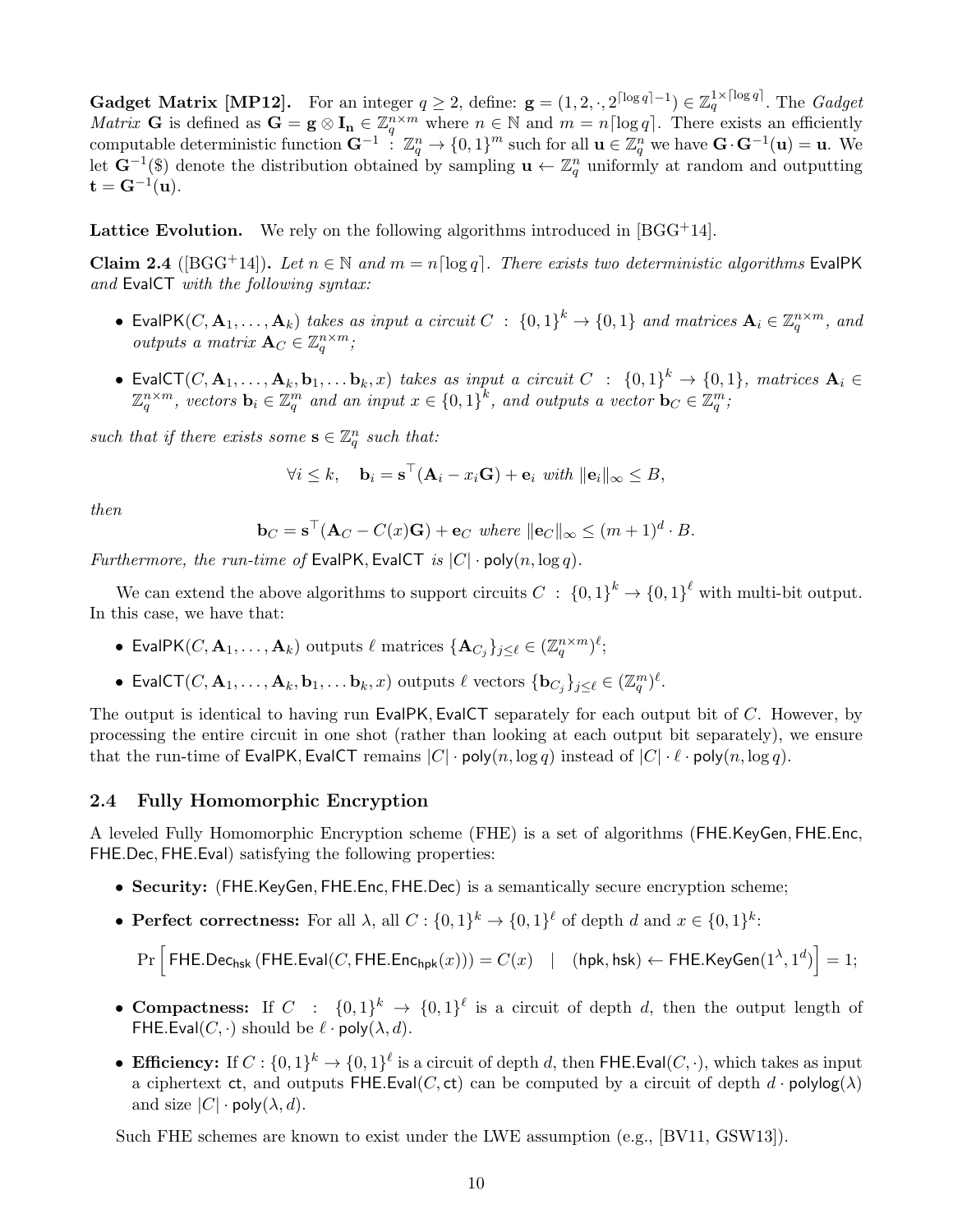### <span id="page-10-0"></span>2.5 Garbled Circuits

Wedefine here garbled circuits, originally introduced by Yao ([\[Yao82\]](#page-38-7)), and there are now many variants inthe literature ([\[BHR12\]](#page-35-7)). The following formalization is heavily inspired by the one used in  $\lfloor GKP^+13 \rfloor$ .

A Garbling Scheme is a set of algorithms (GC.Garble, GC.Eval) such that:

- GC.Garble $(1^{\lambda}, C)$  takes as input the security parameter  $\lambda$ , a circuit  $C : \{0,1\}^k \to \{0,1\}^{\ell}$ , and outputs a garbled circuit  $\Gamma$  and a set of labels  $\{L_i^0, L_i^1\}_{i \leq k}$ .
- GC.Eval(Γ,  $\{L_i\}_{i\leq k}$ ) takes as input a garbled circuit and a subset of labels, and outputs a value  $y \in \{0,1\}^{\ell}$ .
- Algorithms GC.Garble and GC.Eval satisfy the following properties:

**Correctness.** We have for all circuits  $C: \{0,1\}^k \to \{0,1\}^{\ell}$  and for all  $x \in \{0,1\}^k$ :

$$
\Pr[\,C(x) = y \quad | \quad (\Gamma, \{L^0_i, L^1_i\}_{i \leq k}) \leftarrow \textsf{GC}.\textsf{Garble}(1^\lambda, C), y \leftarrow \textsf{GC}.\textsf{Eval}(\Gamma, \{L^{x_i}_i\}_{i \leq k}) \,] = 1,
$$

where  $x_i$  denotes the *i*th bit of  $x$ .

Circuit and Input privacy. Define the two following experiments:

$$
\begin{array}{ll}\n\text{EXP}_{GC}^{Real} (1^{\lambda}) : & \text{EXP}_{GC}^{Ideal} (1^{\lambda}) : \\
1. \quad (x, C) \leftarrow \text{Adv}(1^{\lambda}) & 1. \quad (x, C) \leftarrow \text{Adv}(1^{\lambda}) \\
2. \quad (\Gamma, \{L_i^0, L_i^1\}_{i \le k}) \leftarrow \text{GC}.\text{Garble}(1^{\lambda}, C) & 2. \quad (\tilde{\Gamma}, \{\tilde{L}_i\}_{i \le k}) \leftarrow \text{Sim}_{GC}(1^{\lambda}, |C|, |x|, C(x)) \\
3. \quad b \in \{0, 1\} \leftarrow \text{Adv}(\Gamma, \{L_i^{x_i}\}_{i \le k}) & 3. \quad b \in \{0, 1\} \leftarrow \text{Adv}(\tilde{\Gamma}, \{\tilde{L}_i\}_{i \le k}) \\
4. \quad \text{Output } b. & 4. \quad \text{Output } b.\n\end{array}
$$

We say that (GC.Garble, GC.Eval) is circuit and input private if there exists a PPT simulator  $\mathsf{Sim}_{GC}$ such that for all stateful PPT adversary Adv, we have:

$$
\left| \Pr \left[ \exp_{GC}^{Real} (1^{\lambda}) = 1 \right] - \Pr \left[ \exp_{GC}^{Ideal} (1^{\lambda}) \right] \right| \leq \mathsf{negl}(\lambda).
$$

**Efficiency.** For any circuit C, and  $(\Gamma, \{L_i^0, L_i^1\}_{i \leq k}) \leftarrow$  GC.Garble $(1^{\lambda}, C)$ , we have the following properties:

- GC.Garble $(1^{\lambda}, C)$  has complexity  $|C| \cdot \mathsf{poly}(\lambda);$
- GC.Eval( $\Gamma$ , ·) has complexity  $|C|$  · poly( $\lambda$ );
- Γ is of size  $|C| \cdot \text{poly}(\lambda)$ ;
- $L_i^b$  is of size  $\text{poly}(\lambda)$  for all  $i \leq k$  and  $b \in \{0, 1\}.$

### <span id="page-10-1"></span>2.6 Entropy and Extractors

The min-entropy of a random variable X, is defined as  $\mathbf{H}_{\infty}(X) = -\log(\max_{x} \Pr[X = x])$ . The (average) conditional min-entropy [\[DORS08\]](#page-36-12) of a random variable X conditioned on Y, is defined as  $\mathbf{H}_{\infty}(X|Y) =$  $-\log(\mathbb{E}_y \max_x \Pr[X = x | Y = y]).$ 

<span id="page-10-2"></span>**Lemma 2.5** ([\[DORS08\]](#page-36-12)). If X, Y, Z are jointly distributed random variables and the support of Y is  $\mathcal{Y}$ then  $\mathbf{H}_{\infty}(X|Y,Z) \geq \mathbf{H}_{\infty}(X|Z) - \log(|\mathcal{Y}|).$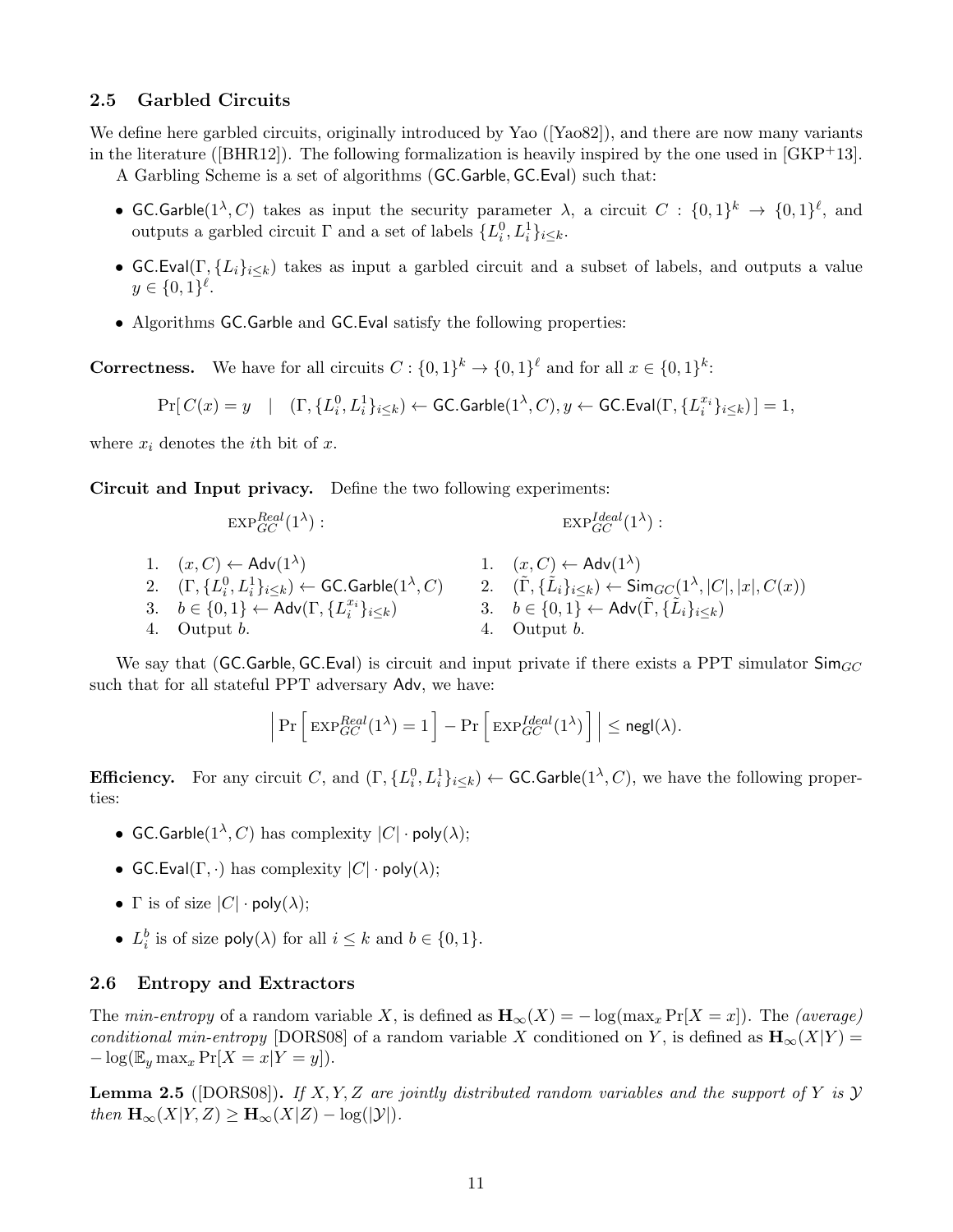We say that Ext :  $\mathcal{X} \times \mathcal{S} \rightarrow \mathcal{Y}$  is a  $(k, \epsilon)$ -extractor, if for all joint distribution  $(X, Z)$  where X is supported over X and  $\mathbf{H}_{\infty}(X|Z) \geq k$ , we have:

$$
SD((Ext(X; S), Z, S), (Y, Z, S)) \le \epsilon,
$$

where S is uniform over S and Y is uniform over  $\mathcal Y$ .

The following lemma states that universal hash functions are good extractors:

<span id="page-11-2"></span>**Lemma 2.6** (Leftover Hash Lemma [\[ILL89,](#page-37-10) [DORS08\]](#page-36-12)). Let  $\mathcal{H} = \{H_{\text{seed}} : \mathcal{X} \to \mathcal{Y}\}_{\text{seed} \in \mathcal{S}}$  be a universal hash function family. Then  $\text{Ext}(x;\text{seed}) = H_{\text{seed}}(x)$  is a  $(k,\varepsilon)$ -extractor for  $k = \log(|\mathcal{Y}|) + 2\log(1/\varepsilon)$ .

### 3 Definition of LFE

In this section, we define our notion of laconic function evaluation (LFE) for a class of circuits  $\mathcal{C}$ . We assume that the class C associates every circuit  $C \in \mathcal{C}$  with some circuit parameters C params. For our default notion of LFE throughout this paper, unless specified otherwise, we will consider  $\mathcal C$  to be the class of all circuits with C.params =  $(1^k, 1^d)$  consisting of the input size k and the depth d of the circuit.

<span id="page-11-1"></span>**Definition 3.1** (LFE). A laconic function evaluation (LFE) scheme for a class of circuits  $C$  consists of four algorithms crsGen, Compress, Enc and Dec.

- crsGen( $1^{\lambda}$ , params) takes as input the security parameter  $1^{\lambda}$  and circuit parameters params and outputs a uniformly random common random string  $crs$  of appropriate length.<sup>[5](#page-11-0)</sup>
- Compress(crs, C) is a deterministic algorithm that takes as input the common random string crs and a circuit  $C \in \mathcal{C}$  and outputs a digest digest<sub>C</sub>.
- Enc(crs, digest<sub>C</sub>, x) takes as input the common random string crs, a digest digest<sub>C</sub> and a message x and outputs a ciphertext ct.
- Dec(crs, C, ct) takes as input the common random string crs, a circuit  $C \in \mathcal{C}$ , and a ciphertext ct and outputs a message y.

We require the following properties from those algorithms:

Correctness: We require that for all  $\lambda$ , params and  $C \in \mathcal{C}$  with C. params = params:

$$
\Pr\left[y = C(x) \middle| \begin{array}{ccc} \text{crs} & \leftarrow \text{crsGen}(1^\lambda, \text{params}) \\ \text{digest}_C & = \text{Compress}(\text{crs}, C) \\ \text{ct} & \leftarrow \text{Enc}(\text{crs}, \text{digest}_C, x) \\ y & \leftarrow \text{Dec}(\text{crs}, C, \text{ct}) \end{array} \right] = 1.
$$

Security: We require that there exists a PPT simulator Sim such that for all stateful PPT adversary Adv, we have:

$$
\Pr\left[\,\mathrm{EXP}_{LFE}^{Real}(1^{\lambda})=1\,\right]-\Pr\left[\,\mathrm{EXP}_{LFE}^{Ideal}(1^{\lambda})\,\right]\,\middle|\,\leq \mathsf{negl}(\lambda)
$$

for the experiments  $\exp_{LFE}^{Real}(\mathbb{1}^{\lambda})$  and  $\exp_{LFE}^{Ideal}(\mathbb{1}^{\lambda})$  defined below:

 $\overline{\phantom{a}}$ I  $\mid$ 

<span id="page-11-0"></span> ${}^{5}$ It would also make sense to allow the crs to be a common *reference* string which is not necessarily uniform. However, since our constructions will have a uniformly random crs we restrict ourselves to this requirement throughout the paper.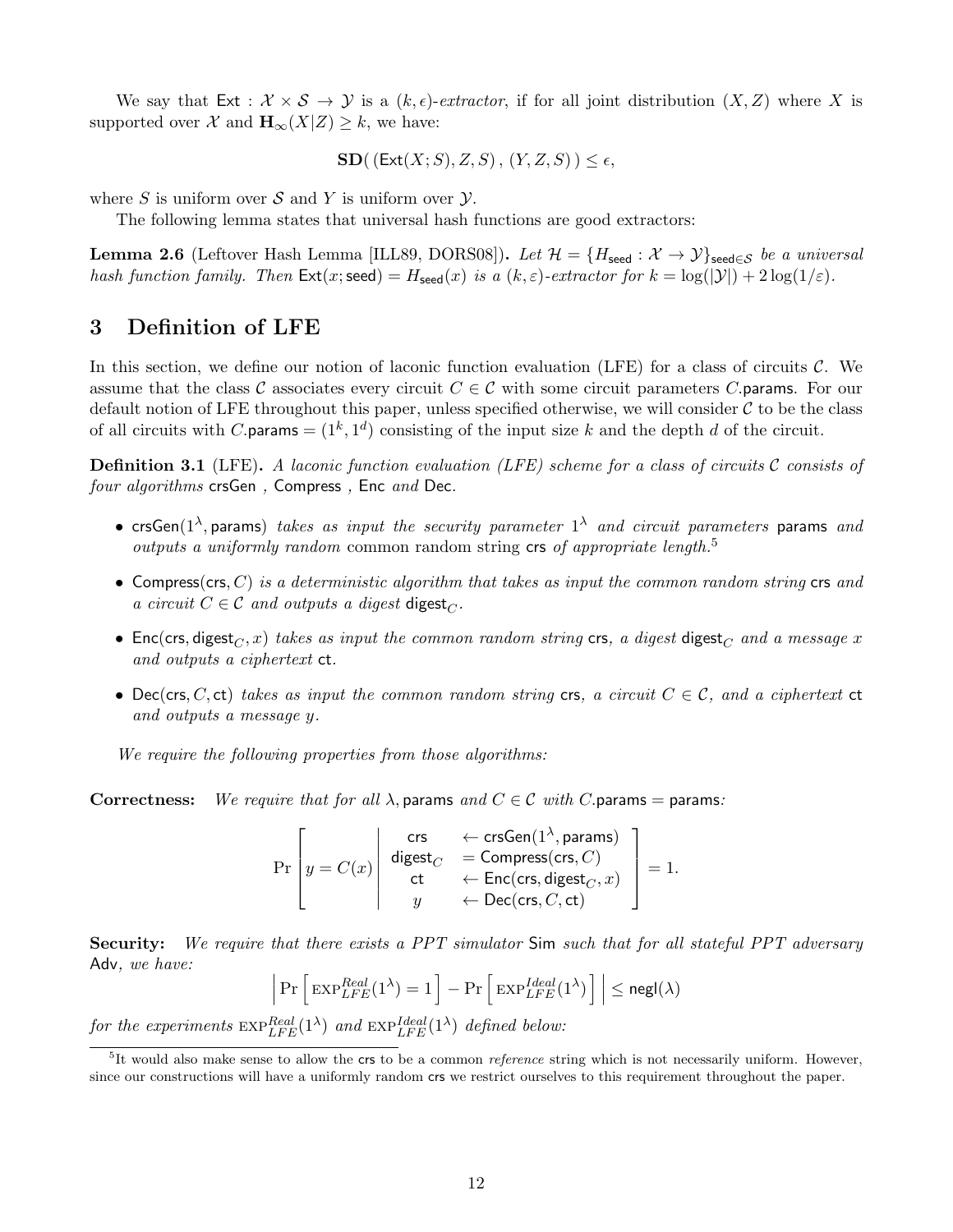| \n $\text{EXP}_{LFE}^{Real}(1^{\lambda}) : \text{EXP}_{LFE}^{Ideal}(1^{\lambda}) : \text{Exp}_{LFE}^{Ideal}(1^{\lambda}) : \text{Params} \leftarrow \text{Adv}(1^{\lambda})$ \n                                                                                                                                                                                                                                                                                                                                                                                                                                                                                                                                                                                                                                                                                                                                                                                                                                                                                              | \n $\text{Or} \leftarrow \text{crsGen}(1^{\lambda}, \text{params})$ \n | \n $\text{Or} \leftarrow \text{Adv}(1^{\lambda})$ \n |
|------------------------------------------------------------------------------------------------------------------------------------------------------------------------------------------------------------------------------------------------------------------------------------------------------------------------------------------------------------------------------------------------------------------------------------------------------------------------------------------------------------------------------------------------------------------------------------------------------------------------------------------------------------------------------------------------------------------------------------------------------------------------------------------------------------------------------------------------------------------------------------------------------------------------------------------------------------------------------------------------------------------------------------------------------------------------------|------------------------------------------------------------------------|------------------------------------------------------|
| \n $\text{Or} \leftarrow \text{crsGen}(1^{\lambda}, \text{params})$ \n                                                                                                                                                                                                                                                                                                                                                                                                                                                                                                                                                                                                                                                                                                                                                                                                                                                                                                                                                                                                       | \n $\text{or} \leftarrow \text{crsGen}(1^{\lambda}, \text{params})$ \n |                                                      |
| \n $\text{or} \leftarrow \text{crsGen}(1^{\lambda}, \text{params})$ \n                                                                                                                                                                                                                                                                                                                                                                                                                                                                                                                                                                                                                                                                                                                                                                                                                                                                                                                                                                                                       | \n $\text{or} \leftarrow \text{crsGen}(1^{\lambda}, \text{params})$ \n |                                                      |
| \n $\text{or} \leftarrow \text{C} \leftarrow \text{Adv}(\text{crs}) : \text{S} \leftarrow \text{C} \leftarrow \text{Adv}(\text{crs}) : \text{S} \leftarrow \text{Adv}(\text{crs}) : \text{S} \leftarrow \text{Grs} \leftarrow \text{S} \leftarrow \text{Grs} \leftarrow \text{Grs} \leftarrow \text{Grs} \leftarrow \text{Grs} \leftarrow \text{Grs} \leftarrow \text{Grs} \leftarrow \text{Grs} \leftarrow \text{Grs} \leftarrow \text{Grs} \leftarrow \text{Grs} \leftarrow \text{Grs} \leftarrow \text{Grs} \leftarrow \text{Grs} \leftarrow \text{Grs} \leftarrow \text{Grs} \leftarrow \text{Grs} \leftarrow \text{Grs} \leftarrow \text{Grs} \leftarrow \text{Grs} \leftarrow \text{Grs} \leftarrow \text{Grs} \leftarrow \text{Grs} \leftarrow \text{Grs} \leftarrow \text{Grs} \leftarrow \text{Grs} \leftarrow \text{Grs} \leftarrow \text{Grs} \leftarrow \text{Grs} \leftarrow \text{Grs} \leftarrow \text{Grs} \leftarrow \text{Grs} \leftarrow \text{Grs} \leftarrow \text{Grs} \leftarrow \text{Grs} \leftarrow \text{Grs} \leftarrow \text{Grs} \leftarrow \$ |                                                                        |                                                      |

We refer to the above as adaptive security. We also define a weaker version of selective security where the above experiments are modified so that Adv has to choose  $x^*$  at the very beginning of the experiment in step 0, before seeing  $\mathsf{crs}\nolimits$  (but can still choose C adaptively).

Composability. Note that, in our security definition, the simulator is given a correctly generated crs as an input rather than being able to sample it itself. This guarantees composability. Given several ciphertexts  $ct_i$  encrypting various inputs  $x_i$  under the same or different digests digest<sub> $C_j$ </sub>, all using the same crs, we can simulate all of them simultaneously and security follows via a simple hybrid argument where we switch them from real to simulated one by one.

Efficiency. The above definition does not directly impose any efficiency restrictions and can therefore be satisfied trivially by setting digest<sub>C</sub> = C and  $Enc(\text{digest}_C, x) = C(x)$ . The main goal will be to ensure that the LFE scheme is *laconic*, meaning that the size of crs, digest<sub>C</sub>, ct and the run-time of Enc should all be as small as possible and certainly smaller than the circuit size of  $C$ . We will discuss the efficiency of our constructions as we present them.

## <span id="page-12-0"></span>4 Construction of LFE from LWE

In this section, we construct LFE for all circuits under the LWE assumption with subexponential modulusto-noise ratio. As a stepping stone to build LFE, we consider LFE for a restricted class of functionalities, which we call *attribute-based LFE (AB-LFE)* in analogy to attribute-based encryption (ABE).

**Definition of AB-LFE.** Let  $C: \{0,1\}^k \to \{0,1\}$  be a circuit. We define the *Conditional Disclosure* Functionality (CDF) of  $C$  as the function

$$
\mathsf{CDF}[C](x,\mu) = \begin{cases} (x,\mu) \text{ if } C(x) = 0; \\ (x,\perp) \text{ if } C(x) = 1, \end{cases}
$$

where  $x \in \{0,1\}^k$ , and  $\mu \in \{0,1\}$ .

We also generalize this to *multi-bit outputs*. For a circuit  $C: \{0,1\}^k \to \{0,1\}^{\ell}$  we define

$$
\mathsf{CDF}[C](x, (\mu_1, \ldots, \mu_\ell)) = (x, (\tilde{\mu}_1, \ldots, \tilde{\mu}_\ell)) \text{ where } \begin{cases} \tilde{\mu}_j = \mu_j \text{ if } C_j(x) = 0; \\ \tilde{\mu}_j = \bot \text{ if } C_j(x) = 1. \end{cases}
$$

where  $x \in \{0,1\}^k$ ,  $\mu_j \in \{0,1\}^w$  and  $C_j(x)$  denotes the j'th output bit of  $C(x)$ .

**Definition 4.1** (AB-LFE). An AB-LFE for a circuit family  $C$  is an LFE that supports circuits CDF[C], for all  $C \in \mathcal{C}$ . We define CDF[C].params = C.params =  $(1^k, 1^d)$  where k is the input size and d is the depth of C.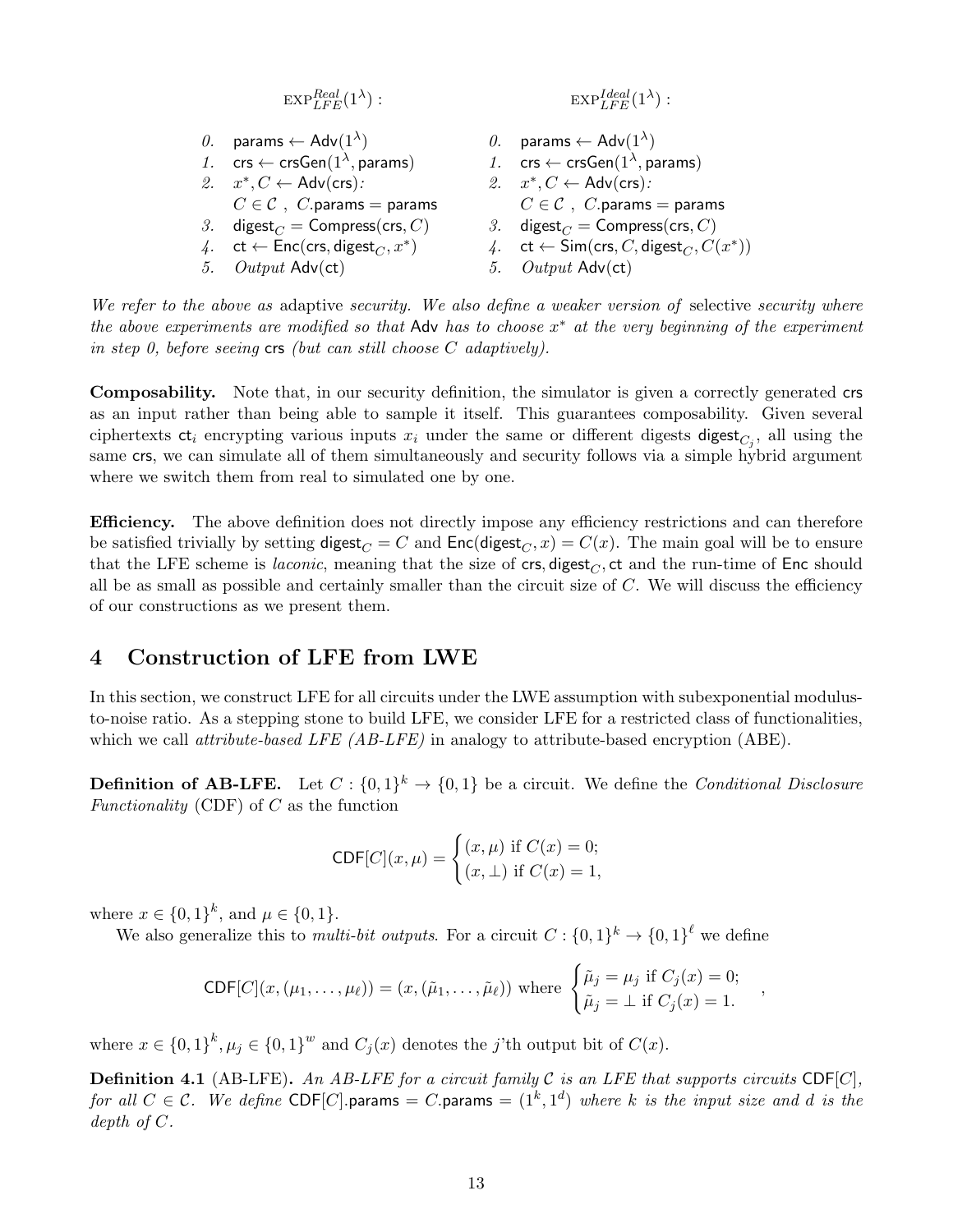We will consider canonical descriptions of  $\mathsf{CDF}[C]$  such that one can efficiently recover C given  $\mathsf{CDF}[C]$ . To simplify notation for AB-LFE we will give the algorithms of the AB-LFE the circuit  $C$  as input rather than CDF[C]. E.g., we will write digest<sub>C</sub>  $\leftarrow$  Compress(crs, C) instead of the more cumbersome digest<sub>CDF[C]</sub>  $\leftarrow$  Compress(crs, CDF[C]).

**Outline.** In Section [4.1,](#page-13-0) we build an AB-LFE for circuits C with single-bit output. We then present an optimized construction that supports circuits with multi-bit output in Section [4.2.](#page-15-0) We discuss adaptive security for our constructions in Section [4.3.](#page-19-0) In Section [4.4,](#page-21-0) we give a generic transformation from AB-LFE to LFE (assuming FHE).

#### <span id="page-13-0"></span>4.1 Basic AB-LFE from LWE

We first present our simplest construction of an AB-LFE from LWE for the case of a single bit output.

**Parameters.** We fix integer parameters  $n, m, q, B, B' \in \mathbb{Z}$  and a B-bounded distribution  $\chi$  over  $\mathbb{Z}$ , all of which are functions of  $\lambda$ , d. In particular, we set  $m = n \lceil \log q \rceil$  and the choice of  $n, q, \chi, B$  comes from the LWE assumption (see Section [2.2\)](#page-8-0) subject to  $n = \text{poly}(\lambda, d)$ ,  $q = 2^{\text{poly}(\lambda, d)}$ , and  $q/B = 8 \cdot (m+1)^{d+1} \cdot 2^{\lambda}$ . We set  $B' = B \cdot (m+1)^{d+1} \cdot 2^{\lambda}$ .

Construction. We define the procedures crsGen , Compress , Enc and Dec as follows.

•  $\mathsf{crsGen}(1^\lambda, \mathsf{params} = (1^k, 1^d))$ : Pick  $k$  random matrices  $\mathbf{A}_i \leftarrow \mathbb{Z}_q^{n \times m}$  and set:

$$
\mathsf{crs} = (\mathbf{A}_1, \ldots, \mathbf{A}_k).
$$

• Compress(crs,  $C$ ): Output:

$$
\mathsf{digest}_C = \mathbf{A}_C = \mathsf{EvalPK}(C, \{\mathbf{A}_i\}_{i \leq k}),
$$

where EvalPK is defined in Section [2.3.](#page-8-1)

• Enc(crs,  $\mathbf{A}_C$ ,  $(\mathbf{x}, \mu)$ ): Pick a random  $\mathbf{s} \leftarrow \mathbb{Z}_q^n$ ,  $\mathbf{e}_i \leftarrow \chi^m$  for  $i \leq k$ , and compute:

$$
\mathbf{b}_i = \mathbf{s}^\top (\mathbf{A}_i - x_i \mathbf{G}) + \mathbf{e}_i^\top, \quad i \leq k.
$$

Sample  $\mathbf{t} \leftarrow \mathbf{G}^{-1}(\$),^6$  $\mathbf{t} \leftarrow \mathbf{G}^{-1}(\$),^6$  set  $\mathbf{d} = \mathbf{A}_C \cdot \mathbf{t}$ , and compute

$$
\beta = \mathbf{s}^\top \mathbf{d} + \widetilde{e} + \mu \cdot \lfloor q/2 \rceil,
$$

where  $\widetilde{e} \leftarrow [-B', B']$ . Output:

$$
\mathsf{ct} = (\{\mathbf{b}_i\}_{i \leq k}, \beta, \mathbf{t}, x).
$$

• Dec(crs, C, ct): If  $C(x) = 1$  output  $\perp$ . Else compute:

$$
\widetilde{\mathbf{b}} = \mathsf{EvalCT}(C, \{\mathbf{A}_i\}_{i \leq k}, \{\mathbf{b}_i\}_{i \leq k}, x),
$$

where EvalCT is defined in Section [2.3.](#page-8-1) Output  $|(\beta - \tilde{b}^T t)/q|$ .

<span id="page-13-1"></span> ${}^{6}$ Recall  $G^{-1}$ (\$) denotes the distribution of sampling  $u \leftarrow \mathbb{Z}_q^n$  uniformly at random and outputting  $t = G^{-1}(u)$ .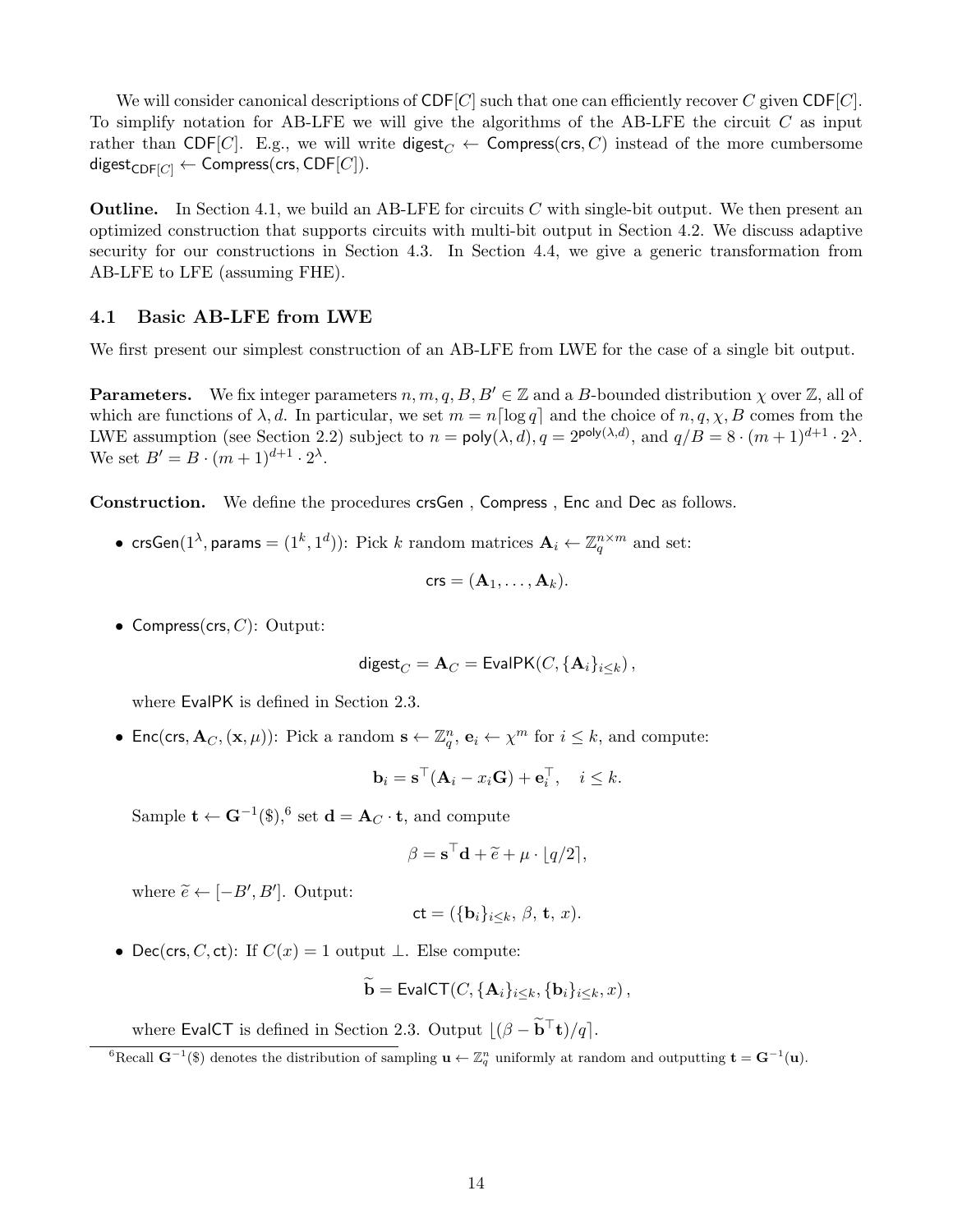**Proof overview.** The key observation underlying both correctness and security is that for honestly generated ciphertexts, we have:

$$
\widetilde{\mathbf{b}} \approx \mathbf{s}^\top [\mathbf{A}_C - C(x)\mathbf{G}]
$$

and therefore

$$
\beta - \widetilde{\mathbf{b}} \cdot \mathbf{t} \approx C(x) \cdot \mathbf{s}^\top \mathbf{G} \cdot \mathbf{t}.
$$
 (2)

 $\Box$ 

In the proof, we will use the above equation to simulate  $\beta$  as  $\tilde{\mathbf{b}} \cdot \mathbf{t} + C(x) \cdot \mathbf{s}^\top \mathbf{G} \cdot \mathbf{t}$ .

<span id="page-14-0"></span>Claim 4.2 (Correctness). The construction is correct.

*Proof.* Assume  $C(x) = 0$ . Then, by correctness of EvalCT, we have:

$$
\widetilde{\mathbf{b}} = \mathsf{EvalCT}(C, \{\mathbf{A}_i\}_{i \leq k}, \{\mathbf{b}_i\}_{i \leq k}, x) = \mathbf{s}^\top [\mathbf{A}_C - C(x)\mathbf{G}] + \mathbf{e}_C^\top = \mathbf{s}^\top \mathbf{A}_C + \mathbf{e}_C^\top,
$$

with  $\|\mathbf{e}_C\|_{\infty} \leq (m+1)^d \cdot B$ . Therefore  $\widetilde{\mathbf{b}}^{\top} \mathbf{t} = \mathbf{s}^{\top} \mathbf{d} + \mathbf{e}_C^{\top} \cdot \mathbf{t}$  and

$$
\beta - \widetilde{\mathbf{b}}^{\top} \mathbf{t} = (\mathbf{s}^{\top} \mathbf{d} + \widetilde{e} + \mu \cdot [q/2]) - (\mathbf{s}^{\top} \mathbf{d} + \mathbf{e}_C^{\top} \cdot \mathbf{t}) = \mu \cdot [q/2] + \widetilde{e} - \mathbf{e}_C^{\top} \cdot \mathbf{t}
$$

where  $|\tilde{e} - \mathbf{e}_C^{\top} \cdot \mathbf{t}| \le (m+1)^{d+1} \cdot B + B' < 2B \cdot (m+1)^{d+1} \cdot 2^{\lambda} < q/4.$ 

**Claim 4.3** (Security). The construction is selectively secure under the LWE assumption  $LWE_{n,q,\chi}$ .

*Proof.* Note that the simulator is given  $C, x^*$  and  $CDF[C](x^*, \mu^*)$  as input. In particular, if  $C(x^*) = 0$ then the simulator is given  $(x^*, \mu^*)$  in full and can therefore create the ciphertext honestly as in the Real experiment. So without loss of generality, we can concentrate on the case  $C(x^*) = 1$ . Define the following simulator:

• Sim(crs, digest<sub>C</sub>, C, x<sup>\*</sup>): pick  $\mathbf{b}_i \leftarrow \mathbb{Z}_q^m$  for  $i \leq k$ , pick  $\beta \leftarrow \mathbb{Z}_q$ , and  $\mathbf{t} \leftarrow \mathbf{G}^{-1}(\$)$ . Output:

$$
\mathsf{ct} = (\{\mathbf{b}_i\}_{i \leq k}, \beta, \mathbf{t}, x^*).
$$

We prove that the experiments  $\exp_{LFE}^{Real} (1^{\lambda})$  and  $\exp_{LFE}^{Ideal} (1^{\lambda})$  from Definition [3.1](#page-11-1) are computationally indistinguishable via a sequence of hybrids.

**Hybrid 0.** This is the real experiment  $\text{EXP}_{LFE}^{Real}(1^{\lambda})$ .

**Hybrid 1**. Here the way  $\beta$  is computed is modified. After computing  $\mathbf{b}_i = \mathbf{s}^\top (\mathbf{A}_i - x_i^* \mathbf{G}) + \mathbf{e}_i^\top$  and sampling  $\mathbf{t} \leftarrow \mathbf{G}^{-1}(\mathbf{\$})$ , compute  $\widetilde{\mathbf{b}} = \mathsf{EvalCT}(C, {\mathbf{A}_i}_{i \leq k}, {\mathbf{b}_i}_{i \leq k}, x^*)$  and  $\alpha = \mathbf{s}^\top \mathbf{G} \mathbf{t} + e_0 \in \mathbb{Z}_q$ , where  $e_0 \leftarrow \chi$ . Set

$$
\beta = \mathbf{b} \cdot \mathbf{t} + \alpha + \widetilde{e} + \mu \cdot \lfloor q/2 \rfloor,
$$

where  $\widetilde{e} \leftarrow [-B', B']$ .

By correctness of EvalCT and the fact that  $C(x^*) = 1$ , we have  $\widetilde{\mathbf{b}} = \mathbf{s}^\top (\mathbf{A}_C - \mathbf{G}) + \mathbf{e}_C^\top$ , so that

$$
\widetilde{\mathbf{b}} \cdot \mathbf{t} + \alpha = \mathbf{s}^{\top} \mathbf{A}_C \cdot \mathbf{t} + \mathbf{e}_C^{\top} \cdot \mathbf{t} + e_0 = \mathbf{s}^{\top} \mathbf{d} + \mathbf{e}_C^{\top} \cdot \mathbf{t} + e_0
$$

and therefore, in Hybrid 1, we have

$$
\beta = \mathbf{s}^\top \mathbf{d} + \mu^* \cdot \left[ q/2 \right] + \widetilde{e} + (\mathbf{e}_C^\top \cdot \mathbf{t} + e_0).
$$

Then, by Lemma [2.3,](#page-8-2) the distributions of  $\tilde{e} + e_C^{\top}t + e_0$  and  $\tilde{e}$  are statistically close; and therefore the distribution of  $\beta$  in Hybrid 1 is statistically close to that in Hybrid 0. distribution of  $\beta$  in Hybrid 1 is statistically close to that in Hybrid 0.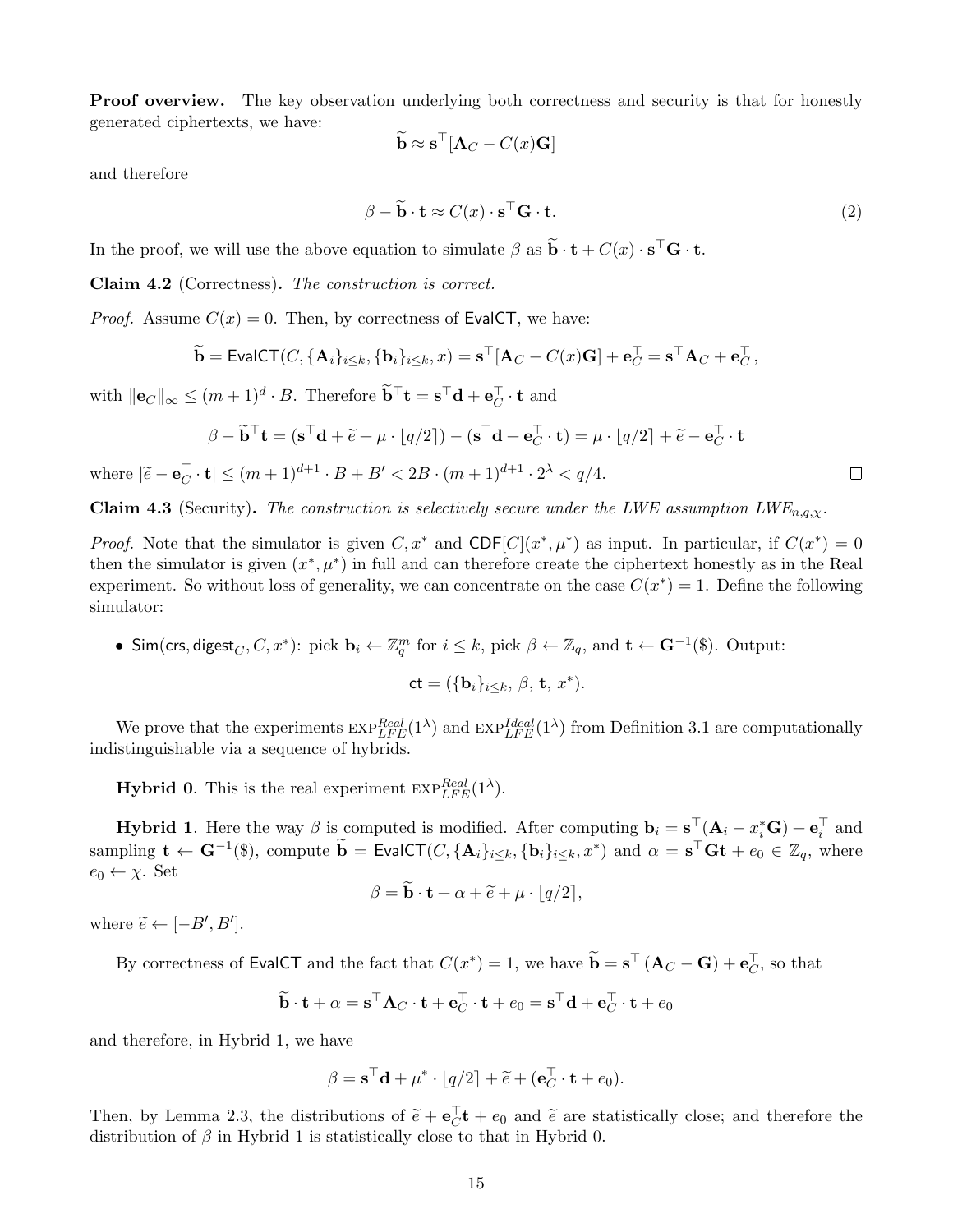**Hybrid 2**. In this hybrid we pick  $\alpha$  and  $\{b_i\}_{i\leq k}$  uniformly at random. We still sample  $\mathbf{t} \leftarrow \mathbf{G}^{-1}(\$)$ and compute  $\widetilde{\mathbf{b}} = \text{EvalCT}(C, {\mathbf{A}_i}_{i \leq k}, {\mathbf{b}_i}_{i \leq k}, x)$  and  $\beta = \widetilde{\mathbf{b}} \cdot \mathbf{t} + \alpha + \widetilde{e} + \mu^* \cdot \lfloor q/2 \rfloor$  as previously.

We show that Hybrid 1 and Hybrid 2 are computationally indistinguishable under  $LWE_{n,q,\chi}$ . More precisely, the reduction receives  $x^*$  from the adversary and gets LWE challenges  $(\mathbf{u}, \alpha)$  and  $(\mathbf{M}_i, \mathbf{b}_i)_{i \leq k}$ , where  $\mathbf{u} \leftarrow \mathbb{Z}_q^n, \mathbf{M_i} \leftarrow \mathbb{Z}_q^{n \times m}$ . It sets  $\mathsf{crs} = {\mathbf{A}_i = \mathbf{M_i} + x_i^* \mathbf{G}}_{i \leq k}$ , and  $\mathbf{t} = \mathbf{G}^{-1}(\mathbf{u})$ , and computes  $\beta$  as previously. Then, if  $\alpha$  and  $\{b_i\}$  are distributed as LWE samples, then the view of the adversary is as in Hybrid 1; if they are uniform, then its view is distributed as in Hybrid 2.

Note that Hybrid 2 corresponds to  $\exp_{LFE}^{Ideal}(1^{\lambda})$  with the simulator Sim defined above since the values  $\beta$  and  $\{b_i\}_{i\leq k}$  in Hybrid 2 are uniformly random.  $\Box$ 

**Comparison with the ABE from [\[BGG](#page-35-0)<sup>+</sup>14].** Our construction is very reminiscent of the ABE from [\[BGG](#page-35-0)<sup>+</sup>14]. In their ABE scheme, there is an additional matrix  $\mathbf{A}_0$ , and the relation  $\mathbf{d} = \mathbf{A}_C \cdot \mathbf{t}$  is replaced with  $\mathbf{d} = [\mathbf{A}_0 \mid \mathbf{A}_C] \cdot \mathbf{t}$ . The quantities  $\mathbf{A}_0$ ,  $\mathbf{d}$  are part of the master public key and  $\mathbf{t}$  is the secret key corresponding to the circuit C. The ABE security proof needs to take into account an adversary that sees many such t's with respect to the same d.

There are several key differences between our AB-LFE and the prior ABE scheme. A crucial distinction is that our Encryption algorithm takes  $A_C$  as input, which allows it to sample t and then set  $d = A_C \cdot t$ . The value **t** is a part of our ciphertext. In  $[\text{BGG}^+14]$ , the analogous operation is performed by having a trapdoor for  $A_0$  as a master secret key of the ABE and using this trapdoor to sample t that satisfies  $\mathbf{d} = [\mathbf{A}_0 \mid \mathbf{A}_C] \cdot \mathbf{t}$  during key generation and including it as part of the secret key for the circuit C. The proof of security for the ABE scheme is also significantly more complex and involves carefully "puncturing" the public matrices in  $A_i$  in the crs so as to be able to provide secret keys for circuits C if and only if  $C(x) = 1$ . The fact that we don't need any trapdoors for our construction essentially paves our way to a much simpler proof.

Message-adaptivity. To argue indistinguishability between Hybrids 1 and 2 from LWE, the reduction needs to know the challenge attribute  $x^*$  ahead of time to create the crs using its LWE challenges, which makes the construction selectively secure. However, it doesn't need to know the message  $\mu^*$  at that point. In particular, our construction is "message-adaptive", where the adversary has to choose the challenge attribute  $x^*$  before seeing the crs, but can choose the challenge message  $\mu^*$  after seeing the crs.

**Efficiency.** For circuits with input length k, 1-bit output and depth d the above construction of AB-LFE from LWE has the following parameters.

- The crs is of size  $k \cdot \text{poly}(\lambda, d)$ . The digest is of size poly $(\lambda, d)$ .
- The run-time of the encryption algorithm and the size of the ciphertext are  $k \cdot \text{poly}(\lambda, d)$ .
- The run-time of the compression and the decryption algorithms is  $|C| \cdot \text{poly}(\lambda, d)$ .

#### <span id="page-15-0"></span>4.2 Improved AB-LFE for Multi-Bit Output

We extend the construction to AB-LFE with multi-bit output. Recall that in this case the encryption algorithm takes as input  $(x, \mu_1, \ldots, \mu_\ell)$  and the decryption algorithm recovers  $\mu_j$  for all j such that the j'th bit of  $C(x)$  is 0. We use the notation  $C_i(x)$  to denote the j'th bit of  $C(x)$ . As another difference from the single-bit case, we now also allow the messages  $\mu_j \in \{0,1\}^w$  to be multi-bit messages rather than a single bit.

A naive solution to achieve AB-LFE with  $\ell$ -bit output is to use  $\ell$  separate AB-LFE's with single-bit output for the circuits  $C_j$  and to encrypt  $(x, \mu_j)$  separately under each one (we can reuse the same crs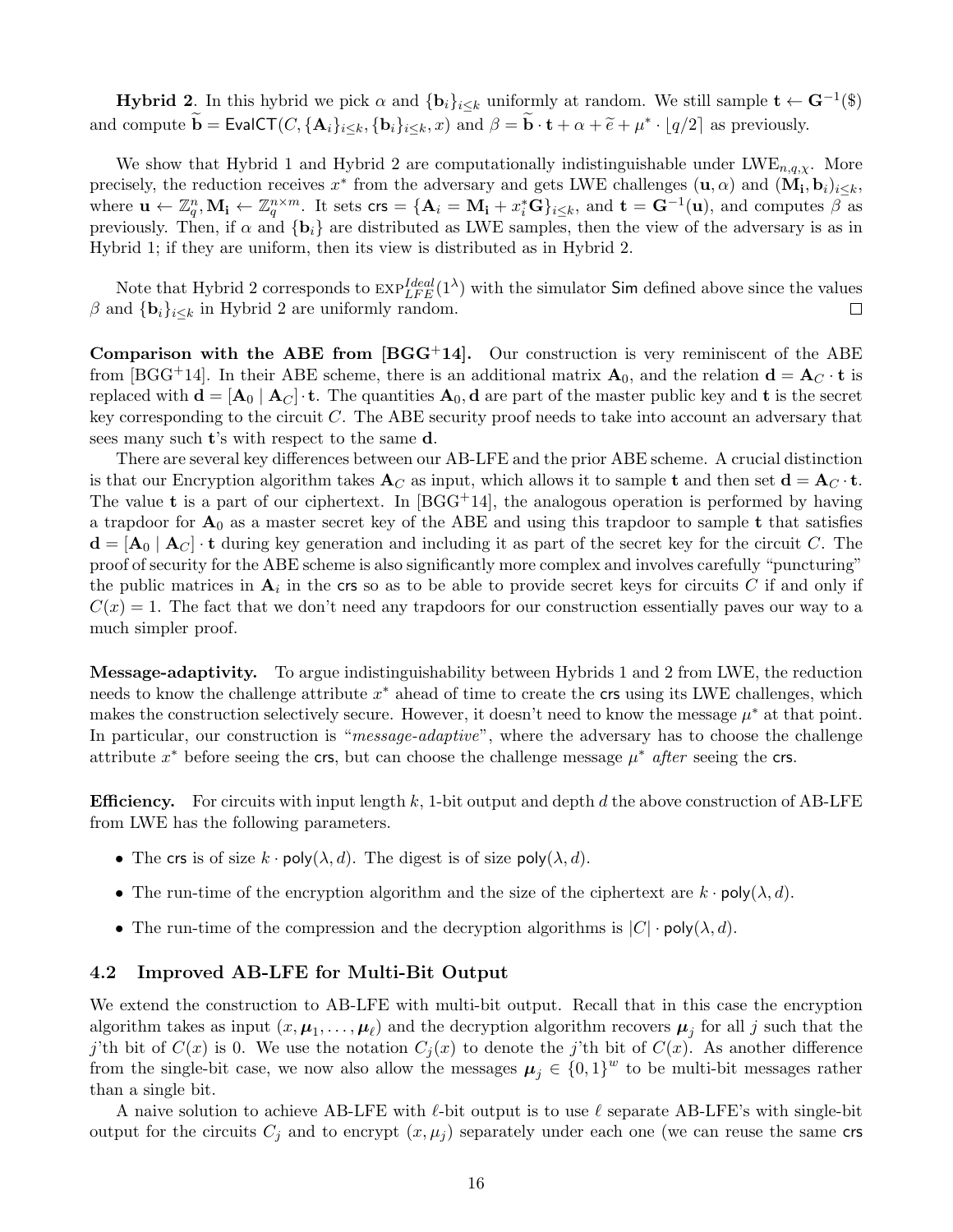across all of them). In that case, all efficiency measures blow up by a multiplicative factor of  $\ell$ : the size of the ciphertext would be  $\ell \cdot k \cdot \text{poly}(\lambda, d)$ , the size of the digest would be  $\ell \cdot \text{poly}(\lambda, d)$  and the run-time of the compression/decryption algorithms would be  $\ell \cdot |C| \cdot \text{poly}(\lambda, d)$ . We show that we can do better in two steps. First, we show how to compress the ciphertext size to only  $(\ell + k) \cdot \text{poly}(\lambda, d)$  instead of  $\ell \cdot k \cdot \text{poly}(\lambda, d)$  and the encryption/decryption run-time to  $|C| \cdot \text{poly}(\lambda, d)$  instead of  $\ell \cdot |C| \cdot \text{poly}(\lambda, d)$ . In essence, we show how to reuse the "x part" of the ciphertext across all  $\ell$  copies. Second, we show how to also compress the digest from  $\ell \cdot \text{poly}(\lambda, d)$  to just  $\text{poly}(\lambda)$  without blowing up any of the other parameters.

#### <span id="page-16-0"></span>4.2.1 Compressing the Ciphertext

**Construction.** We fix the parameters  $n, m, q, B, B', \chi$  as in the single bit case.

•  $\mathsf{crsGen}(1^\lambda, \mathsf{params} = (1^k, 1^d))$ : Pick  $k$  random matrices  $\mathbf{A}_i \leftarrow \mathbb{Z}_q^{n \times m}$  and set:

$$
\mathsf{crs} = (\mathbf{A}_1, \ldots, \mathbf{A}_k).
$$

• Compress(crs, C): Let  $C: \{0,1\}^k \rightarrow \{0,1\}^{\ell}$ . Output:

$$
\mathsf{digest}_C = \{\mathbf{A}_{C_j}\}_{j\leq \ell} = \mathsf{EvalPK}(C, \{\mathbf{A}_i\}_{i\leq k}),
$$

where EvalPK over multi-bit output circuits is defined in Section [2.3.](#page-8-1)

• Enc(crs,  $\{A_{C_j}\}_{j\leq \ell}, (x, \{\mu_j\}_{j\leq \ell})$ ): Let  $\mu_j \in \{0, 1\}^w$  for  $j \leq \ell$ . Pick  $\mathbf{s} \leftarrow \mathbb{Z}_q^n$ ,  $\mathbf{e}_i \leftarrow \chi^m$  for  $i \leq k$ , and compute:

$$
\mathbf{b}_i = \mathbf{s}^\top (\mathbf{A}_i - x_i \mathbf{G}) + \mathbf{e}_i^\top, \quad i \leq k,
$$

For  $j \leq \ell$ , sample  $\mathbf{T}_j \leftarrow (\mathbf{G}^{-1}(\mathbf{F}))^w \in \mathbb{Z}_q^{m \times w}$ , set  $\mathbf{D}_j = \mathbf{A}_{C_j} \cdot \mathbf{T}_j$ , and compute for all  $j \leq \ell$ 

$$
\boldsymbol{\beta}_j = \mathbf{s}^\top \mathbf{D}_j + \widetilde{\mathbf{e}}_j^\top + \boldsymbol{\mu}_j \cdot \lfloor q/2 \rceil \in \mathbb{Z}_q^{1 \times w},
$$

where  $\widetilde{\mathbf{e}}_j \leftarrow [-B, B]^w$ . Output:

$$
\mathsf{ct} = (\{\mathbf{b}_i\}_{i \leq k}, \{\boldsymbol{\beta}_j\}_{j \leq \ell}, \{\mathbf{T}_j\}_{j \leq \ell}, x).
$$

• Dec(crs,  $C$ , ct): Compute

$$
\left\{ \widetilde{\mathbf{b}}_j \right\}_{j \leq \ell} = \text{EvalCT}(C, \{ \mathbf{A}_i \}_{i \leq k}, \{ \mathbf{b}_i \}_{i \leq k}, x).
$$

For all  $j \leq \ell$ , if  $C_j(x) = 1$  set  $\mu_j = \bot$ ; else set  $\mu_j = \lfloor (\beta_j - \mathbf{b}_j \mathbf{T}_j)/q \rfloor$ . Output  $(\mu_1, \dots \mu_\ell)$ .

Correctness follows directly by the same argument as for Claim [4.2.](#page-14-0) For security, we want to ensure that  $\mu_j$  is hidden whenever  $C_j(x^*) = 1$ . However, there are some differences from the single output bit case here since we may have  $C_j(x^*) = 1$  for some j and  $C_j(x^*) = 0$  for others.

**Claim 4.4** (Security). The above construction is selectively secure under the LWE assumption  $LWE_{n,q,\chi}$ .

*Proof.* Note that the simulator is given  $CDF[C](x^*, (\mu_1, ..., \mu_\ell))$  as input. Denote by I the set of indices  $j \leq \ell$  such that  $C_j (x^*) = 0$ . For all  $j \in I$ , the simulator is given  $\mu_j$  while for all other  $j \notin I$  the simulator does not get  $\mu_j$ . Define the following new simulator: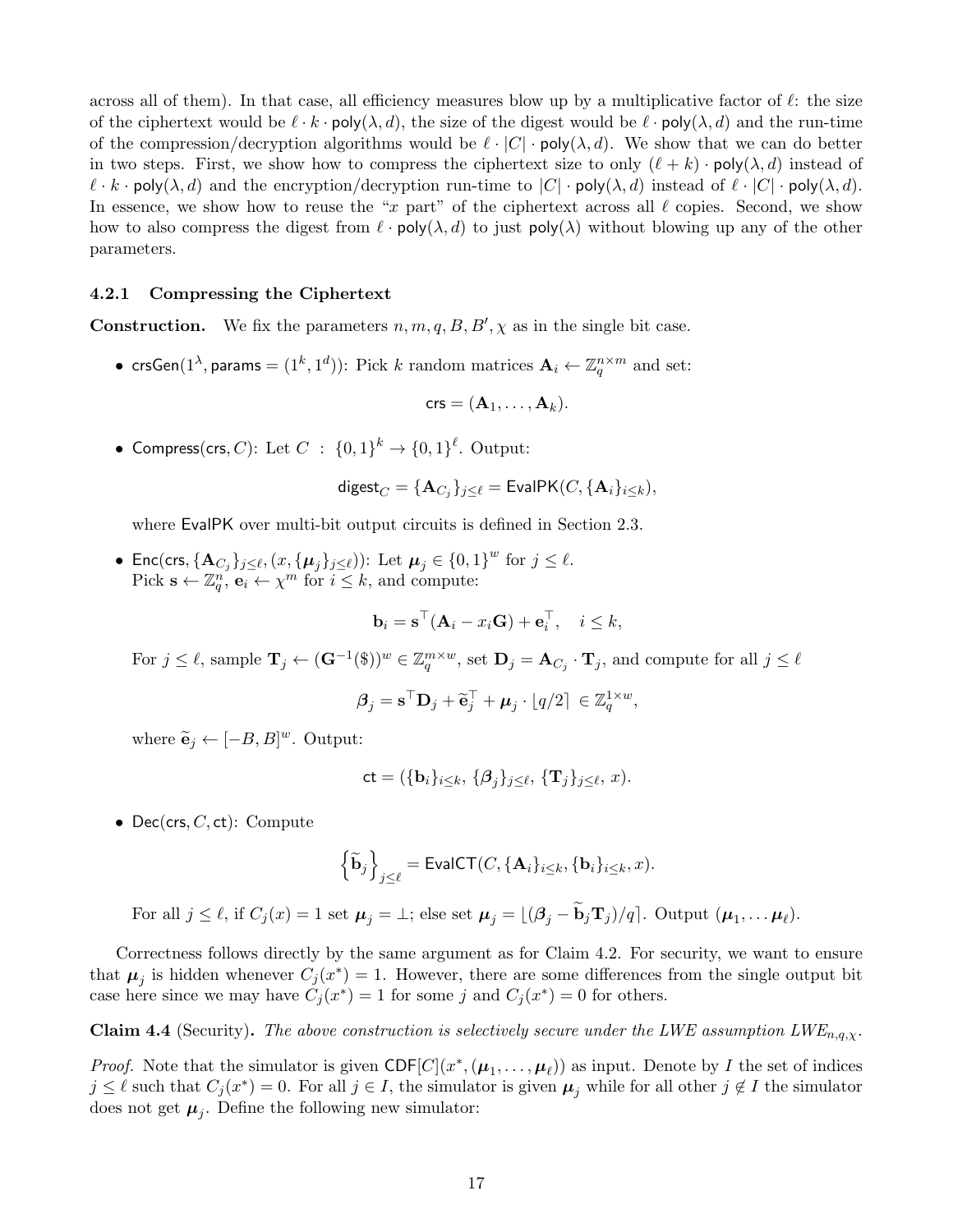• Sim(crs, digest<sub>C</sub>, C, CDF[C]( $x^*$ ,  $(\mu_1, \ldots, \mu_\ell)$ )): Pick  $\mathbf{b}_i \leftarrow \mathbb{Z}_q^m$  for all  $i \leq k$  and  $\mathbf{T}_j \leftarrow (\mathbf{G}^{-1}(\mathbf{\$}))^w$  for all  $j \leq \ell$ , and compute:

$$
\left\{ \widetilde{\mathbf{b}}_j \right\}_{j \leq \ell} = \text{EvalCT}(C, \{ \mathbf{A}_i \}_{i \leq k}, \{ \mathbf{b}_i \}_{i \leq k}, x^*).
$$

– For all  $j \in I$  compute:

$$
\boldsymbol{\beta}_j = \widetilde{\mathbf{b}}_j \cdot \mathbf{T}_j + \widetilde{\mathbf{e}}_j^{\top} + \boldsymbol{\mu}_j \cdot \lfloor q/2 \rfloor,
$$

where  $\widetilde{\mathbf{e}}_j \leftarrow [-B', B']^w$ .

– For all  $j \notin I$  pick  $\beta_j \leftarrow \mathbb{Z}_q$  uniformly at random.

Output:

$$
\mathsf{ct} = (\{\mathbf{b}_i\}_{i \leq k}, \, \{\boldsymbol{\beta}_j\}_{j \leq \ell}, \, \{\mathbf{T}_j\}_{j \leq \ell}, \, x^*).
$$

The hybrids follow closely the ones of the proof for the 1-bit version in Section [4.1.](#page-13-0) There are a few differences:

**Hybrid 1**. The way the vectors  $\beta_j$  are generated now depends on  $C_j(x^*)$ .

We compute  $\mathbf{b}_i = \mathbf{s}^\top (\mathbf{A}_i - x_i^* \mathbf{G}) + \mathbf{e}_i^\top$  for  $i \leq k$  (where  $\mathbf{e}_i \leftarrow \chi^m$ ), and pick  $\mathbf{T}_j \leftarrow (\mathbf{G}^{-1}(\mathbf{\$}))^w$  for all  $j \leq \ell$ , and set  $\left\{ \widetilde{\mathbf{b}}_j \right\}$  $j \leq \ell$  = EvalCT(C, { $\mathbf{A}_i\}_{i \leq k}$ , { $\mathbf{b}_i\}_{i \leq k}$ ,  $x^*$ ). Then, for all  $j \leq \ell$ :

- If  $j \in I$  (i.e.  $C_j(x^*) = 0$ ), we directly set  $\beta_j = \tilde{\mathbf{b}}_j \cdot \mathbf{T}_j + \tilde{\mathbf{e}}_j^{\top} + \mu_j \cdot \lfloor q/2 \rfloor$ , where  $\tilde{\mathbf{e}}_j \leftarrow [-B', B']^w$ .
- If  $j \notin I$  (i.e.  $C_j(x^*) = 1$ ) we compute  $\alpha_j = s^{\top} G T_j + e_{0,j}^{\top}$ , where  $e_{0,j} \leftarrow \chi^w$ , and set  $\beta_j =$  $\widetilde{\mathbf{b}}_j \cdot \mathbf{T}_j + \boldsymbol{\alpha}_j + \widetilde{\mathbf{e}}_j^{\top} + \boldsymbol{\mu}_j \cdot \lfloor q/2 \rfloor$ , where  $\widetilde{\mathbf{e}}_j \leftarrow [-B', B']^w$ .

Indistinguishability from the Hybrid 0 follows by the same argument as in the previous proof, as  $\widetilde{\mathbf{b}}_j =$  $\mathbf{s}^\top[\mathbf{A}_{C_j} - C_j(x^*)\mathbf{G}] + \mathbf{e}_{C_j}^\top$  by correctness of EvalCT, where  $C_j(x^*) = 0$  if  $j \in I$  and  $C_j(x^*) = 1$  otherwise. Lemma [2.3](#page-8-2) then ensures that the distributions of  $\tilde{\mathbf{e}}_j^{\top}$  (noise of  $\beta_j$  in Hybrid 0), and  $\tilde{\mathbf{e}}_j^{\top} + \mathbf{e}_{C_j}^{\top} \mathbf{T}_j + \mathbf{e}_{0,j}^{\top}$ (noise in Hybrid 1 if  $C_j(x^*) = 0$ )) and  $\tilde{\mathbf{e}}_j^{\top} + \mathbf{e}_{C_j}^{\top} \mathbf{T}_j$  (noise in Hybrid 1 if  $C_j(x^*) = 1$ ) are statistically close; and therefore the distributions of  $\beta_j$  in both hybrids are statistically indistinguishable.

**Hybrid 2.** In this hybrid we pick  $\mathbf{b}_i$  at random for all  $i \leq k$ , as well as the  $\alpha_j$  for all  $j \notin I$ . We still sample  $\mathbf{T}_j \leftarrow (\mathbf{G}^{-1}(\$))^{w}$  and compute  $\left\{ \widetilde{\mathbf{b}}_j \right\}$  $j \leq \ell} = \mathsf{EvalCT}(C, \{\mathbf{A}_i\}_{i \leq k}, \{\mathbf{b}_i\}_{i \leq k}, x) \text{ and } \boldsymbol{\beta}_j \text{ according}$ to  $C_j(x^*)$  as previously.

We show that Hybrid 1 and Hybrid 2 are computationally indistinguishable under  $LWE_{n,q,\chi}$ . More precisely, a Reduction receives  $\{\mathbf{M}_i, \mathbf{b}_i\}_{i \leq k}$  for all  $i \leq k$  and  $\{\mathbf{U}_j, \alpha_j\}_{j \notin I}$  from the LWE challenge (where  $\mathbf{U}_j \in \mathbb{Z}_q^{n \times w}$ ). It sets  $\textsf{crs} = {\mathbf{A}_i = \mathbf{M}_i + \overline{x_i^*} \mathbf{G}}$ , samples  $\mathbf{T}_j \leftarrow (\mathbf{G}^{-1}(\hat{\mathbb{S}}))^w$  and computes  $\boldsymbol{\beta}_j$  as previously. If  $\{\alpha_j\}_{j \notin I}$  and  $\{b_i\}$  are LWE samples, then the view of the Adversary is as in Hybrid 1; if they are uniform, its view is distributed as in Hybrid 2.

Now Hybrid 2 corresponds to  $\exp_{LFE}^{Ideal}(1^{\lambda})$  with the simulator Sim defined above, which concludes the  $\Box$ proof.

**Efficiency.** For circuits  $C : \{0,1\}^k \to \{0,1\}^{\ell}$  of depth d and for message-length w the above construction of AB-LFE from LWE has the following parameters:

- The CRS is of size  $k \cdot \text{poly}(\lambda, d)$ . The digest is of size  $\ell \cdot \text{poly}(\lambda, d)$ .
- The run-time of the encryption algorithm and the size of the ciphertext are  $(k + \ell \cdot w) \cdot \text{poly}(\lambda, d)$ .
- The run-time of the compression algorithm is  $|C| \cdot \text{poly}(\lambda, d)$ . The run-time of the decryption algorithm is  $(|C| + \ell \cdot w) \cdot \text{poly}(\lambda, d)$ .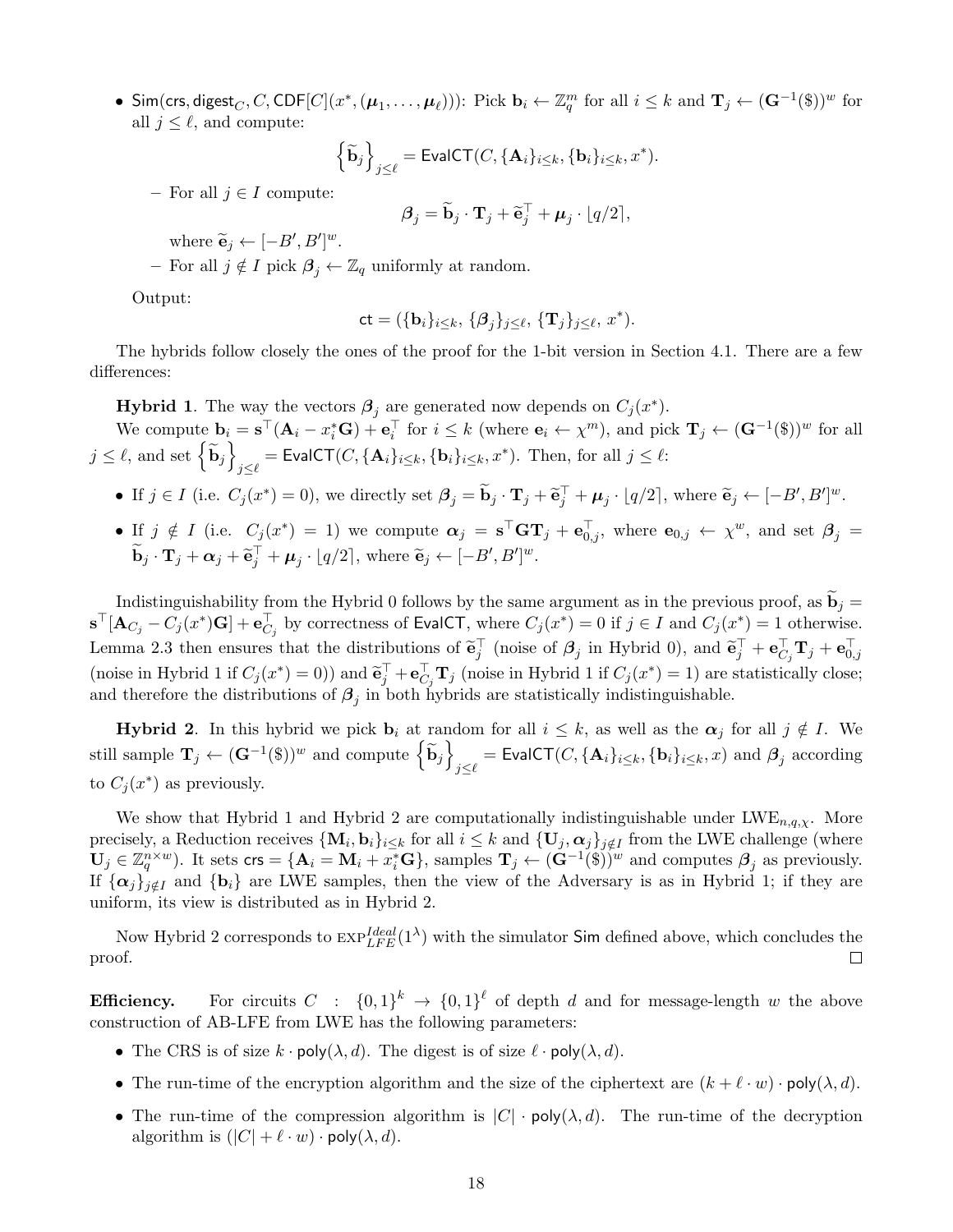#### 4.2.2 Compressing the Digest

We now show how to update the previous construction further to reduce the digest size from "small"  $\ell$  · poly( $\lambda$ , d) to "tiny" poly( $\lambda$ ). We do this generically using Laconic OT (LOT) [\[CDG](#page-36-0)+17]. Instead of giving the original "small" digest, we compress it further into a "tiny" digest using LOT. The encryptor then creates a garbled circuit that takes as input the small digest digest<sub> $C$ </sub> and computes the ciphertext under the previous construction. The new ciphertext consists of the garbled circuit and LOT encryptions of the garbled circuit labels.

**Laconic OT.** A Laconic OT [\[CDG](#page-36-0)<sup>+</sup>17] is an LFE scheme for functions of the form  $f_D(i, \mu_0, \mu_1)$  =  $(i, \mu_{D[i]})$  where  $D[i]$  denotes the *i*'th bit of D. We write LOT. Compress(crs, D) and shorthand for LOT.Compress(crs,  $f_D$ ). Note that such LOT can be seen as a special form of AB-LFE by running it twice; once with the function  $f_{0,D}(i) = D[i]$  and the attribute/message pair  $(i,\mu_0)$  and once with the function  $f_{1,D}(i) = 1 - D[i]$  and the attribute/message pair  $(i, \mu_1)$ . However, for LOT we require an additional efficiency requirement:

- The compression algorithm LOT. Compress(crs, D) outputs the digest digest  $_D$  along with a processed  $database$   $D$ .
- The decryption algorithm  $\text{Dec}^{\hat{D}}(\text{crs}, \text{ct})$  runs in time  $\text{poly}(\lambda, \log|D|)$  given RAM access to the processed database  $\hat{D}$ . Moreover, for any index i, there is a circuit of size poly $(\lambda, \log |D|)$  that is given crs, ct and some subset of the bits of  $\hat{D}$  that depend only on i, and outputs  $\mathsf{Dec}^{\hat{D}}(\mathsf{crs}, \mathsf{ct}).$
- The crs and the digest are of size  $poly(\lambda)$ , the compression run-time is  $|D|poly(\lambda, \log |D|)$  and the encryption run-time is  $poly(\lambda, \log |D|)$ .

The work of  $[CDG^+17]$  shows that one can take a "mildly compressing" LOT which has no efficiency requirements other than that the digest is at most  $1/2$  the size of the database and bootstrap it to construct an LOT with the above efficiency. Since such mildly compressing LOT immediately follows from AB-LFE, this gives us a construction of LOT under the LWE assumption (the above is overkill and there are simpler direct constructions of mildly compressing LOT from LWE that don't go through AB-LFE as was noted in e.g. [\[BLSV18\]](#page-36-2) but never fully specified). We also have LOT constructions under many standard assumptions such as CDH, Factoring and even LPN with extremely low noise [\[CDG](#page-36-0)+17, [DG17,](#page-36-1) [BLSV18\]](#page-36-2).

Construction. Let LOT = (LOT.crsGen, LOT.Compress, LOT.Enc, LOT.Dec) be an LOT scheme as defined above. Let  $GC = (GC.Garble, GC.Eval)$  be a circuit garbling scheme as in Section [2.5.](#page-10-0) Let LFE = (crsGen, Compress, Enc, Dec) be the AB-LFE. We construct an AB-LFE scheme LFE' = (crsGen', Compress', Enc', Dec') with a compressed digest as follows.

- $\bullet$  crsGen'(1<sup> $\lambda$ </sup>, params): Run crs<sub>LOT</sub>  $\leftarrow$  LOT.crsGen(1 $^\lambda$ ), crs  $\leftarrow$  crsGen(1 $^\lambda$ , params). Output crs'  $=$  $(crs<sub>LOT</sub>, crs).$
- $\bullet$  Compress'(crs', C):  $\mathrm{Run}$  digest $_C$   $\leftarrow$  Compress(crs, C).  $\mathrm{Run}$  (digest',  $\hat{D}$ )  $\leftarrow$  LOT.Compress(crs<sub>LOT</sub>, digest $_C$ ). Output digest'.
- Enc'(crs',  $(x, {\mu_j}_{j \leq \ell})$ ). Let  $E(\cdot)$  be the circuit that has crs,  $(x, {\mu_j}_{j \leq \ell})$  and randomness r hardcoded, takes as input digest<sub>C</sub> and outputs  $\mathsf{Enc}(\mathsf{crs}, \mathsf{digest}_C, (x, \{\pmb{\mu}_j\}_{j\leq \ell}); r)$ . Let  $(\Gamma, \{L_i^0, L_i^1\}_{i\in[t]}) \leftarrow$  $\mathsf{GC}.\mathsf{Garble}(1^\lambda,E)$  be the garbled circuit and labels. Let  $\{\mathsf{ct}_i\leftarrow\mathsf{LOT}.\mathsf{Enc}(\mathsf{crs}_\mathsf{LOT},(i,L_i^0,L_i^1))\}_{i\in[t]}$ . Output  $ct' = (\Gamma, \{ct_i\}_{i \in [t]})$ .
- $\bullet\;\text{Dec}'(\textsf{crs}',C,\textsf{ct}')\colon \text{Run }\textsf{digest}_C\leftarrow\textsf{Compress}(\textsf{crs},C)\text{ and }(\textsf{digest}',\hat{D})\leftarrow\textsf{LOT}.\textsf{Compress}(\textsf{crs}_\textsf{LOT},\textsf{digest}_C).$ Decrypt  $L_i = \mathsf{LOT}.\mathsf{Dec}^{\hat{D}}(\mathsf{crs},\mathsf{ct}_i)$ . Compute  $\mathsf{ct} = \mathsf{GC}.\mathsf{Eval}(\Gamma,\{L_i\}_{i\leq k}).$  Output  $\mathsf{Dec}(\mathsf{crs},C,\mathsf{ct}).$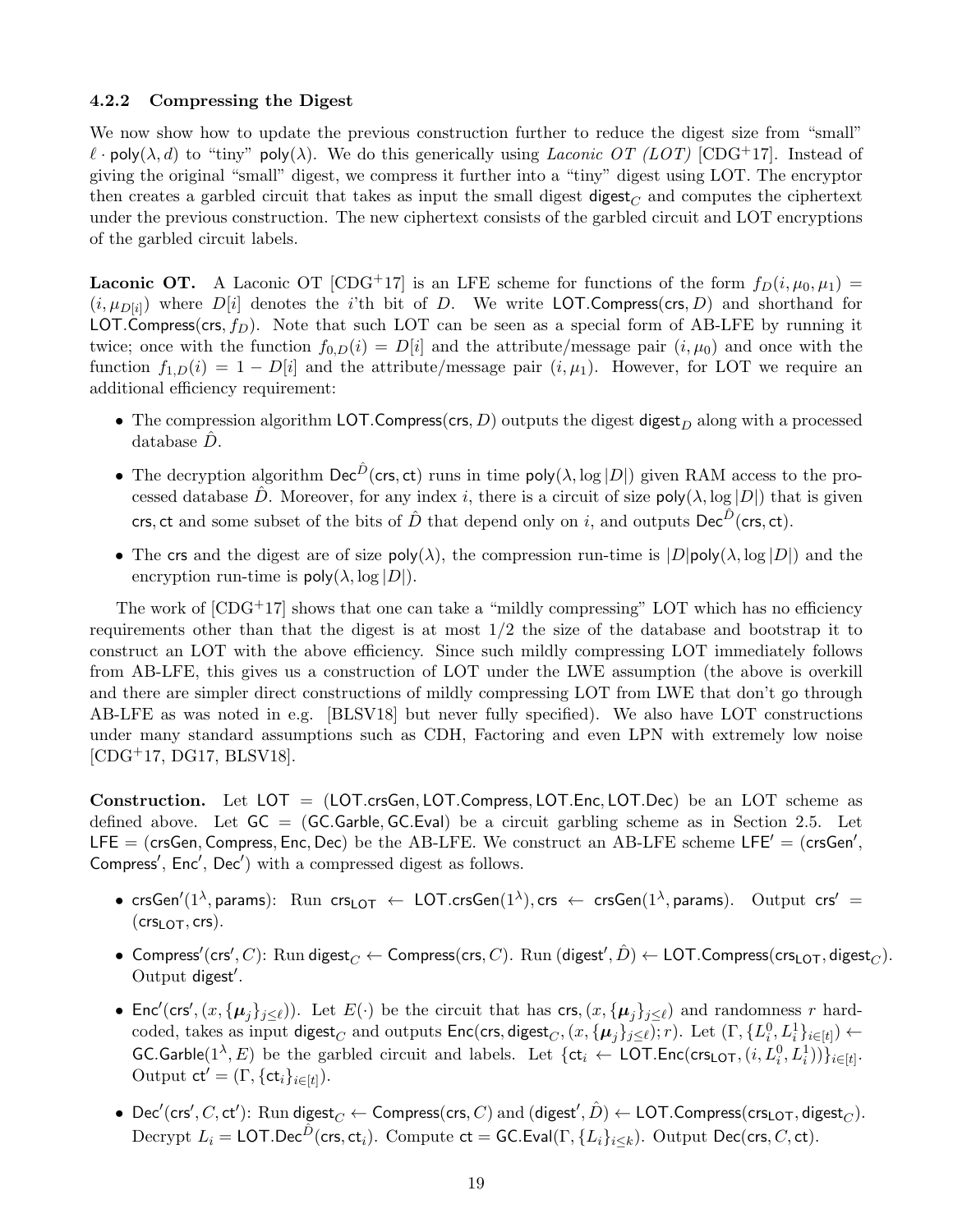The correctness of the above construction follows immediately.

Claim 4.5. If LFE is a (selectively) secure AB-LFE, GC is a circuit garbling scheme and LOT is a secure LOT then  $LFE'$  is a (selectively) secure  $AB\text{-}LFE$ .

*Proof.* The simulator  $Sim'(crs', digest', C, y)$  for LFE' first runs the simulator  $Sim(crs, digest_C, C, y)$  of LFE to get a ciphertext ct. It then runs the simulator of the garbled circuit  $\mathsf{Sim}_{GC}(1^{\lambda}, ct)$  with the output ct to get a simulated garbled circuit and input  $(\Gamma, \{L_i\}_{i \in [t]})$ . Lastly it runs the LOT simulator LOT.Sim(crs<sub>LOT</sub>, digest',  $(i, L_i)$ ) to get ciphertexts  $ct_i$  for  $i \in [t]$ . It outputs  $ct' = (\Gamma, \{ct_i\}_{i \in [t]})$ .

We rely on a hybrid argument to show the indistinguishability of the real world and the simulation.

**Hybrid 0.** This is the real experiment  $\text{exp}_{\text{LFE}}^{Real}(1^{\lambda})$ .

Hybrid 1. In this experiment, during the computation of the challenge ciphertext, instead of choosing  $\{\mathsf{ct}_i \leftarrow \mathsf{LOT}.\mathsf{Enc}(\mathsf{crs}_\mathsf{LOT},(i,L_i^0,L_i^1))\}_{i\in[t]}$  we set  $\mathsf{ct}_i \leftarrow \mathsf{LOT}.\mathsf{Sim}(\mathsf{crs}_\mathsf{LOT},\mathsf{digest}',(i,L_i))$  where  $L_i\,=\,L_i^{b_i}$ where  $b_i$  is the *i*'th bit of digest<sub> $C$ </sub>.

Hybrids 0 and 1 are indistinguishable by the security of the LOT scheme.

Hybrid 2. In this experiment, during the computation of the challenge ciphertext, instead of choosing  $(\Gamma, \{L_i^0, L_i^1\}_{i\in[t]}) \leftarrow \mathsf{GC}.\mathsf{Garble}(1^\lambda,E)$  we choose  $\mathsf{ct} \leftarrow \mathsf{Enc}(\mathsf{crs},\mathsf{digest}_C,(x,\{\boldsymbol{\mu}_j\}_{j\leq \ell}))$  and set  $(\Gamma, \{L_i\}_{i \in [t]}) \leftarrow \mathsf{Sim}_{GC}(\mathbb{1}^{\lambda}, \mathsf{ct}).$ 

Hybrids 1 and 2 are indistinguishable by the security of the circuit garbling scheme.

Hybrid 3. In this experiment, during the computation of the challenge ciphertext, instead of choosing  $ct \leftarrow \mathsf{Enc}(\mathsf{crs}, \mathsf{digest}_C, (x, {\mu_i}_{j \in \ell})$  we set  $ct \leftarrow \mathsf{Sim}(\mathsf{crs}, \mathsf{digest}_C, C, y)$  where  $y = \mathsf{CDF}[C](x, {\mu_i}_{j \in \ell}).$ 

Hybrids 2 and 3 are indistinguishable by the security of LFE.

Hybrid 3 corresponds to  $\exp_{LEE}^{Ideal}(1^{\lambda})$  with the simulator  $Sim'$  defined above, which concludes the proof.  $\Box$ 

Efficiency. In the above construction, if we let LFE be the AB-LFE scheme from Section [4.2.1,](#page-16-0) then we get the following parameters:

- The size of the CRS is  $k \cdot \text{poly}(\lambda, d)$ . The digest is of size  $\text{poly}(\lambda)$ .
- The run-time of the encryption algorithm and the size of the ciphertext are  $\tilde{O}(k + \ell \cdot w) \cdot \text{poly}(\lambda, d)$ .
- The run-time of the compression algorithm is  $|C| \cdot \text{poly}(\lambda, d)$ . The run-time of the decryption algorithm is  $O(|C| + \ell \cdot w) \cdot \text{poly}(\lambda, d)$ .

#### <span id="page-19-0"></span>4.3 Adaptive AB-LFE Security from Adaptive LWE

Our constructions of AB-LFE were only proven to be selectively secure under LWE. We now show how to prove adaptive security by relying on a new but natural LWE assumption where we give the adversary some very limited choice over the coefficients used to create LWE samples. In more detail, the adversary is given matrices  $A_1, \ldots, A_k$ , adaptively chooses  $x \in \{0,1\}^k$  and gets LWE samples with the coefficients  $A_i - x_i$ G. We also give the adversary arbitrarily many additional LWE samples with random coefficients.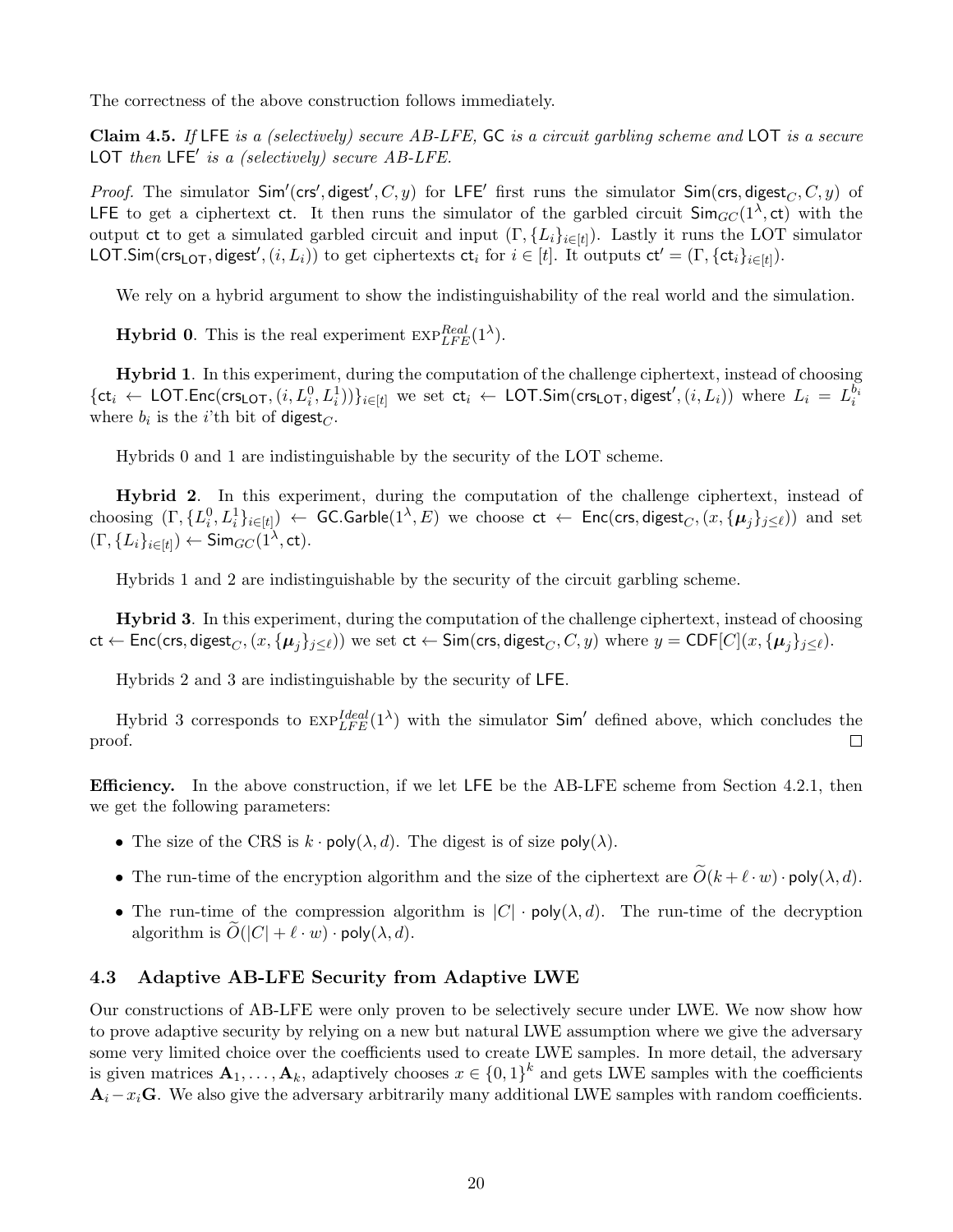**Definition 4.6** ((Decision) Adaptive LWE). We define the decision adaptive LWE assumption  $ALWE_{n,k,q,\chi}$ with parameter  $n, k, q \in \mathbb{Z}$  and a distribution  $\chi$  over  $\mathbb Z$  which are all parametrized by the security parameter  $\lambda$ . Let  $m = n \lceil \log q \rceil$ . We let  $\mathbf{G} \in \mathbb{Z}_q^{n \times m}$  be the gadget matrix (see Section [2.3\)](#page-8-1).<sup>[7](#page-20-0)</sup> For any polynomial  $m' = m'(\lambda)$  we consider the following two games  $\bf{Game}^{\beta}$  with  $\beta \in \{0,1\}$  between a challenger and an adversary A.

- The Challenger picks k random matrices  $A_i \leftarrow \mathbb{Z}_q^{n \times m}$  for  $i \leq k$ , and sends them to A.
- A adaptively picks  $x \in \{0,1\}^k$ , and sends it to the Challenger.
- The Challenger samples  $\mathbf{s} \leftarrow \mathbb{Z}_q^n$ . It computes for all  $i \leq k$ :

$$
\begin{cases} \mathbf{b}_i = \mathbf{s}^\top (\mathbf{A}_i - x_i \cdot \mathbf{G}) + \mathbf{e}_i^\top \text{ where } \mathbf{e}_i \leftarrow \chi^m & \text{ if } \beta = 0, \\ \mathbf{b}_i \leftarrow \mathbb{Z}_q^m & \text{ if } \beta = 1. \end{cases}
$$

It also picks  $\mathbf{A}_{k+1} \leftarrow \mathbb{Z}_q^{n \times m'}$  and computes

 $\int \mathbf{b}_{k+1} = \mathbf{s}^\top \mathbf{A}_{k+1} + \mathbf{e}_{k+1}^\top$  where  $\mathbf{e}_{k+1} \leftarrow \chi^{m'}$  if  $\beta = 0$ ,  $\mathbf{b}_{k+1} \leftarrow \mathbb{Z}_q^{m'}$  if  $\beta = 1$ .

It sends  $\mathbf{A}_{k+1}$ ,  $\{\mathbf{b}_i\}_{i\leq k+1}$  to A.

The ALW  $E_{n,k,q,\chi}$  assumption states that for all polynomial  $m = m(\lambda)$  the games Game<sup>0</sup> and Game<sup>1</sup> are computationally indistinguishable.

Adaptive LWE implies Adaptive AB-LFE. We notice that the constructions of AB-LFE in Sec-tions [4.1](#page-13-0) and [4.2](#page-15-0) are adaptively secure under the adaptive  $ALWE_{n,k,q,\chi}$  assumption where k is the input size of the circuit. This follows directly from the proofs of indistinguishability - in particular, the indistinguishability of Hybrids 1 and 2 which relied on the LWE assumption. (The additional LWE challenge values  $A_{k+1}, b_{k+1}$  with non-adaptively selected coefficients are used to create  $(u, \alpha)$  in the single bit case or  $\{\mathbf U_j, \boldsymbol{\alpha}_j\}_{j\in[\ell]}$  in the multi-bit case needed to generate the ciphertext.)

**Security of Adaptive LWE.** Note that if the adversary was forced to choose x before seeing  $\{A_i\}$ then the security of ALWE would follow directly from LWE. We also have a reduction from  $LWE_{n,q,\chi}$ to  $ALWE_{n,k,q,\chi}$  with exponential security loss  $2^k$ , where the reduction guesses in advance the adaptive choice x that the adversary makes during the interaction with the challenger. Therefore, under the sub-exponential security of LWE we can show the security of ALWE but all of the parameters (lattice dimension, modulus size etc.) have to scale polynomially with  $k$ . Nevertheless, it seems plausible to assume that ALWE has a much higher level of security than this reduction implies and that the parameters do not have to scale polynomially with  $k$ . We summarize the above by outlining two possible parameter settings for ALWE.

- Optimistic Parameters: For any polynomial  $p = p(\lambda)$  there exists some polynomial  $n = n(\lambda)$ , some  $q = q(\lambda) = 2^{\text{poly}(\lambda)}$  and some  $B = B(\lambda)$ -bounded distribution  $\chi = \chi(\lambda)$  such that  $q/B \geq 2^p$  and the  $ALWE_{n,k,q,\chi}$  assumption holds for all polynomial  $k = k(\lambda)$ .
- Provable Parameters: For any polynomials  $p = p(\lambda), k = k(\lambda)$  there exists some polynomial  $n =$  $n(\lambda)$ , some  $q = q(\lambda) = 2^{\text{poly}(\lambda)}$  and some  $B = B(\lambda)$ -bounded distribution  $\chi = \chi(\lambda)$  such that  $q/B \ge 2^p$  and the  $LWE_{n,k,q,\chi}$  assumption holds.

Note the difference – with the provable parameters, the choice of  $n, q, \chi$  can depend on k while with the optimistic parameters they do not. The ALWE assumption with provable parameters follows from the sub-exponential security of LWE. The ALWE assumption with optimistic parameters is plausibly secure but we do not have any meaningful reduction from LWE.

<span id="page-20-0"></span><sup>&</sup>lt;sup>7</sup>The assumption would be meaningful for any other choice of matrix  **as well.**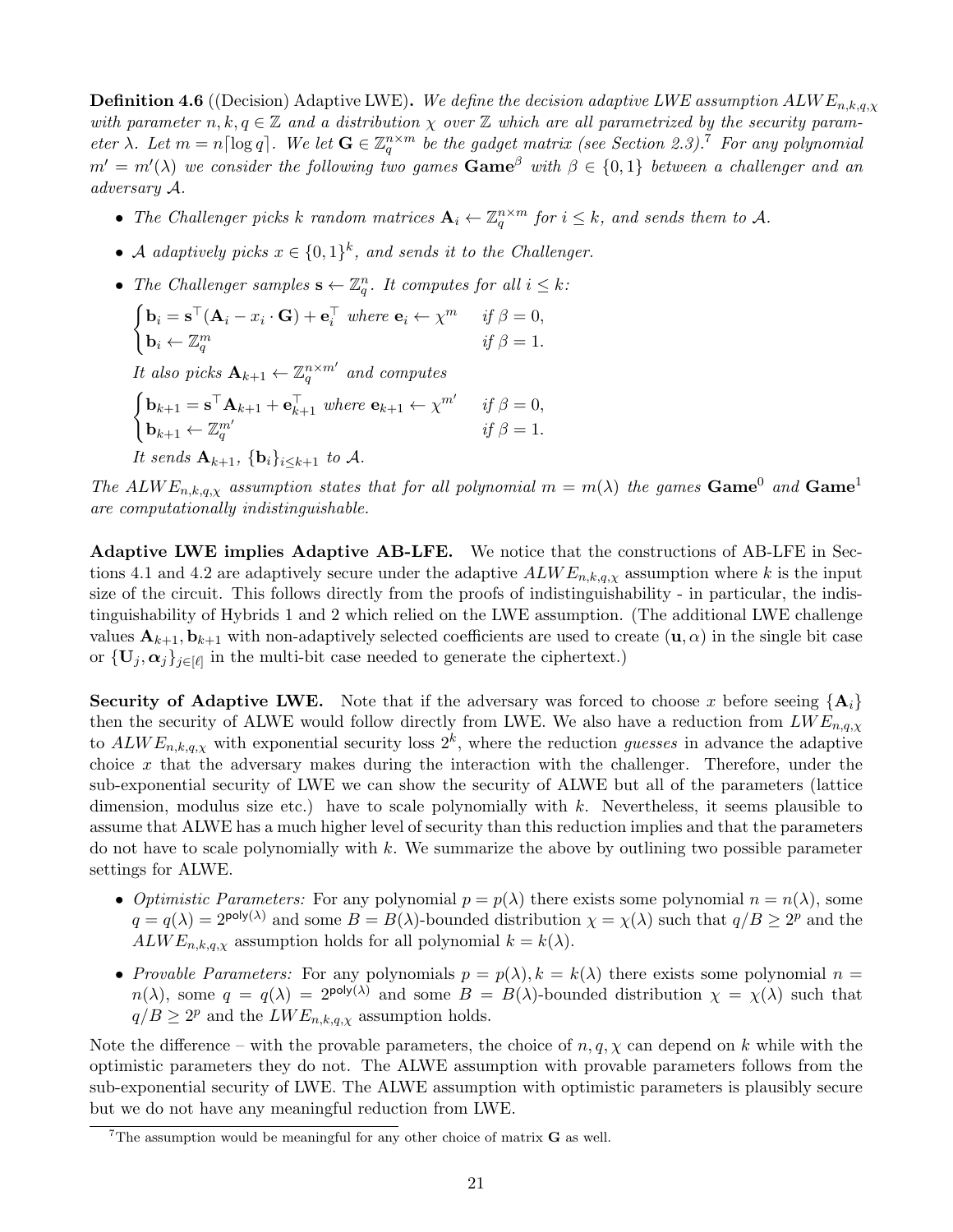Efficiency of Adaptive AB-LFE. To summarize, under the ALWE assumption with optimistic parameters we get an adaptively secure AB-LFE with the same parameters as the selectively secure schemes in Section [4.2.](#page-15-0) Under the ALWE assumption with provable parameters, which follows from the subexponentially secure LWE assumption, we get an adaptively secure AB-LFE where:

- The crs is of size  $poly(\lambda, k, d)$ . The digest is of size  $poly(\lambda)$ .
- The run-time of the encryption algorithm and the size of the ciphertext is  $\ell \cdot w \cdot \text{poly}(\lambda, k, d)$ .
- The run-time of the compression algorithm is  $|C| \cdot \text{poly}(\lambda, k, d)$ .
- The run-time of the decryption algorithm is  $(|C| + \ell \cdot w) \cdot \text{poly}(\lambda, k, d)$ .

### <span id="page-21-0"></span>4.4 From AB-LFE to LFE via FHE

We construct a compiler which converts AB-LFE to LFE, assuming the existence of any (leveled) Fully Homomorphic Encryption (FHE) scheme (defined in Section [2.4\)](#page-9-0). In particular, combined with our construction of an AB-LFE under LWE and leveled FHE under LWE (e.g., [\[GSW13\]](#page-37-4)), we get an LFE under LWE.

Our compiler is very similar to the one introduced in  $[GKP<sup>+</sup>13]$ , which compiles any ABE into a single key FE (assuming FHE). The distinction between ABE and FE is analogous to the one between AB-LFE and LFE. Intuitively, the compiler works as follows. Alice creates an AB-LFE digest for the circuit FHE.Eval(C, ·) which takes as input an encryption  $\hat{x}$  of a value x and outputs an encryption  $\hat{y}$ of  $y = C(x)$ . The encryptor (Bob) first uses an FHE scheme to encrypt his input x, resulting in an FHE ciphertext  $\hat{x}$ . He then garbles the circuit FHE.Dec<sub>sk</sub>, which has the FHE secret key sk hard-coded inside of it and performs a decryption. Lastly, he uses the AB-LFE scheme with an attribute  $\hat{x}$  and the labels of the garbled circuit as messages so that Alice recovers exactly the labels that correspond to the homomorphically evaluated ciphertext  $\hat{y} = \text{FHE.Eval}(C, \hat{x})$ . Bob sends the garbled circuit along with the AB-LFE ciphertext to Alice as his LFE ciphertext. Alice uses AB-LFE decryption to recover the labels of  $\hat{y}$  and then feeds these to the garbled circuit to recover y in the clear.

Notation: Two-Outcome AB-LFE. We introduce a piece of simplifying notation to simplify our description of the compiler. In standard AB-LFE, the encryption algorithm gets  $(x, \mu_1, \ldots, \mu_\ell)$  and the decryption recovers the messages  $\mu_j$  for all j such that  $C_j(x) = 0$  and does not learn anything about the others. In "two-outcome ABE" the encryption algorithm gets  $(x, \{(\mu_j^0, \mu_j^1)\}_{j\leq \ell})$  and the decryption algorithm recovers  $\mu_i^{C_j(x)}$  $j_j^{C_j(x)}$ . Given an AB-LFE scheme (crsGen, Compress, Enc and Dec) we think of "two-outcome AB-LFE" (crsGen, Compress', Enc' and Dec') as syntactic sugar for the following:

- Compress'(crs, C) : Given  $C : \{0,1\}^k \to \{0,1\}^{\ell}$ , define  $\widetilde{C} : x \mapsto (C(x)|\overline{C}(x))$ , where  $\overline{C}(x)$  is the bitwise complement of  $C(x)$ . Output Compress(crs,  $\widetilde{C}$ ).
- $\bullet \;\; {\sf Enc}'(\mathsf{crs},\mathsf{digest}_C,\Big(x,\{(\mu_j^0,\mu_j^1)\}_{j\leq \ell}\Big)) \colon \mathsf{Output} \;\mathsf{Enc}(\mathsf{crs},\mathsf{digest}_C,(x,\mu_1^0,\ldots,\mu_\ell^0,\mu_1^1,\ldots,\mu_\ell^1)).$
- Dec'(crs, C, ct): Let  $(\tilde{\mu}_1^0, \ldots, \tilde{\mu}_\ell^0, \tilde{\mu}_1^1, \ldots, \tilde{\mu}_\ell^1) = \text{Dec}(\text{crs}, \tilde{C}, \text{ct})$ . Set  $\mu_i$  to be the one of  $\tilde{\mu}_i^0, \tilde{\mu}_i^1$  which is not  $\perp$  and output  $\mu_1, \ldots, \mu_\ell$ .

Construction. Let (FHE.KeyGen, FHE.Enc, FHE.Dec, FHE.Eval) be a leveled FHE (defined in Section [2.4\)](#page-9-0), and (GC.Garble, GC.Eval) be a garbling scheme (defined in Section [2.5\)](#page-10-0). Let (AB-LFE.crsGen, AB-LFE.Compress, AB-LFE.Enc, AB-LFE.Dec) be a "two-outcome" AB-LFE as explained above. We assume the leveled FHE is such that if C is a circuit of depth d then  $FHE.Eval(C, ct)$  can be computed by a circuit of depth  $d'(\lambda, d) = \text{poly}(\lambda, d)$  and if  $x \in \{0, 1\}^k$  then the encryption of x is of size  $k'(\lambda, k, d) = k \cdot \text{poly}(\lambda, d)$ .

Our LFE scheme is defined as follows.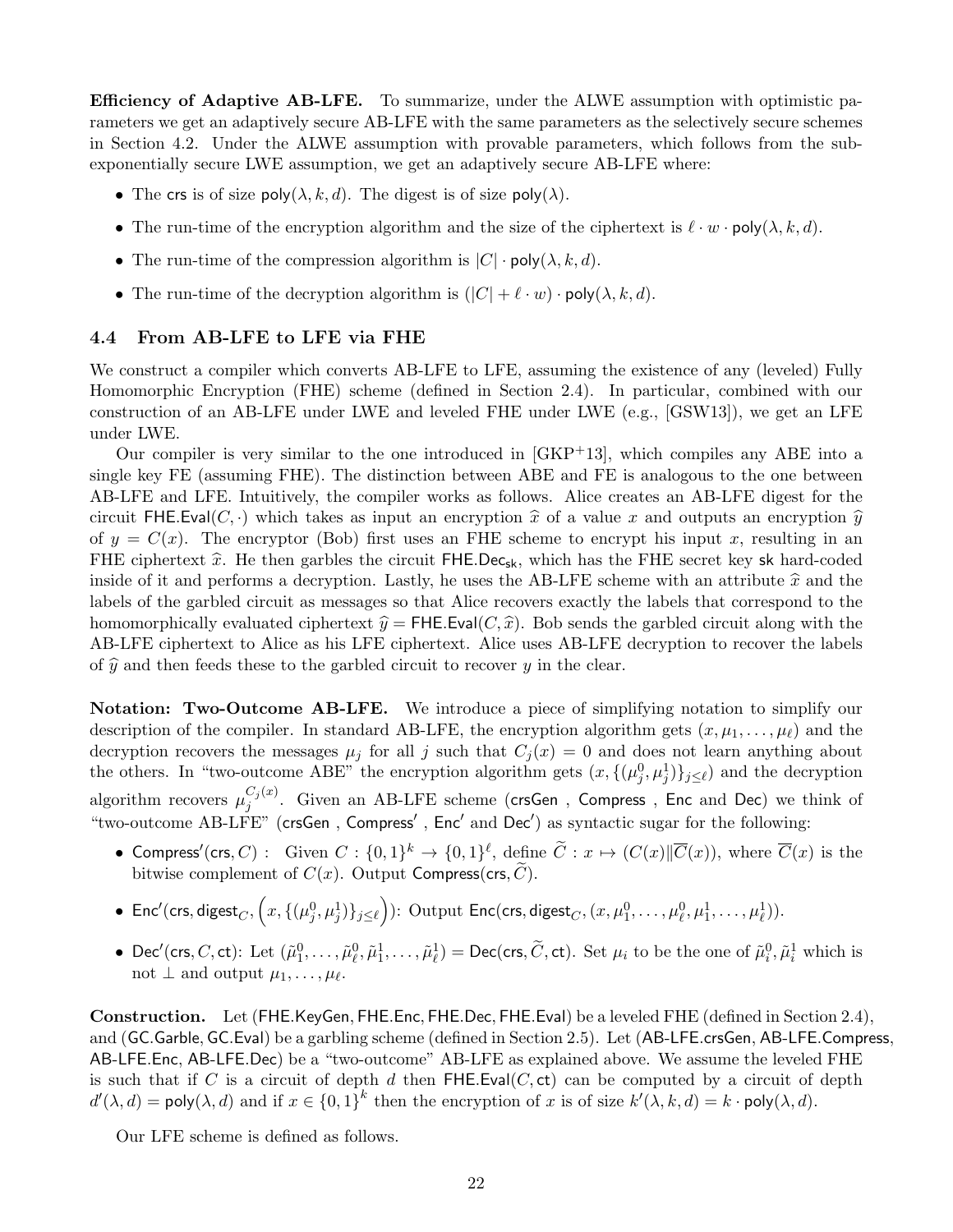- $\mathsf{crsGen}(1^\lambda, \mathsf{params} = (1^k, 1^d))$ :  $\mathsf{Output:} \ \mathsf{crs} \leftarrow \mathsf{AB-LFE}.\mathsf{crsGen}(1^\lambda, (1^{k'(\lambda, k, d)}, 1^{d'(\lambda, d)})).$
- Compress(crs,  $C$ ): Output:

digest<sub> $C$ </sub> = AB-LFE.Compress(crs, FHE.Eval( $C, \cdot$ )).

• Enc(crs, digest $_C, x$ ): Generate keys for the homomorphic scheme (hpk, hsk)  $\leftarrow$  FHE.KeyGen $(1^\lambda, 1^d)$ and compute  $\hat{x} =$  FHE.Enc<sub>hpk</sub> $(x)$ .

Compute:  $(\Gamma, \{L_j^0, L_j^1\}_{j\leq \ell}) \leftarrow \textsf{GC}.\textsf{Garble}(\textsf{FHE}.\textsf{Dec}_{\textsf{hsk}}(\cdot)).$ 

Compute:  $ct_{AB-LFE} \leftarrow AB-LFE. Enc\left( crs, digest_C, \hat{x}, \{L_j^0, L_j^1\}_{j \le \ell}\right).$ 

Output:  $ct = (\Gamma, ct_{AB-1FF}).$ 

• Dec(crs, C, ct): Let  $\{L_j\}_{j\leq\ell} =$  AB-LFE.Dec(crs, FHE.Eval( $C, \cdot$ ), ct<sub>AB-LFE</sub>). Output:

$$
\mu=\mathsf{GC}.\mathsf{Eval}(\Gamma,\{L_j\}_{j\leq \ell}).
$$

Claim 4.7. Assuming correctness of the underlying AB-LFE, FHE and garbling scheme, the construction above is correct.

Proof. By correctness of the underlying "two-outcome" AB-LFE, in the Decryption algorithm, AB-LFE.Dec recovers  $L_j = L_j^{\text{FHE.Eval}_j(C,\hat{x})}$ , where FHE.Eval<sub>j</sub> $(C, \hat{x})$  denotes the j'th bit of FHE.Eval $(C, \hat{x})$ . Then by correctness of the garbling scheme, GC.Eval outputs FHE.Dec<sub>hsk</sub>(FHE.Eval( $C, \hat{x}$ )), which is  $C(x)$  by cor-<br>rectness of the FHE rectness of the FHE.

Claim 4.8. Assuming the underlying AB-LFE is selectively (resp. adaptively) secure, and the security of the FHE and garbling scheme, the construction above is selectively (resp. adaptively) secure.

*Proof.* The proof is very similar to the one in  $\text{GKP}^+13$ , Section 3.2.

Define the following simulator:

• Sim(crs, digest<sub>C</sub>, C, C(x<sup>\*</sup>)): Pick (hpk, hsk) ← FHE.KeyGen(), and compute  $\widehat{0}$  ← FHE.Enc<sub>hpk</sub>(0). Run the simulator for the garbling scheme  $\textsf{Sim}_{GC}(|\textsf{FHE}.\textsf{Eval}(C, \cdot)|, |\, \widehat{0} \, |, C(x^*))$  to get  $(\widetilde{\Gamma}, \{\widetilde{L}_j\}_{j \le \ell}),$ where  $|FHE.Eval(C, \cdot)|$  is efficiently computable given C.

Run the AB-LFE Simulator  $Sim_{AB-LFE}$  to obtain:

$$
\mathsf{ct_{AB-LFE}} \leftarrow \mathsf{Sim_{AB-LFE}}(\mathsf{crs}, \mathsf{digest}_C, \mathsf{FHE}.\mathsf{Eval}(C, \cdot), \left(\widehat{0}, \{\widetilde{L}_j\}_{j \leq \ell}\right)).
$$

Output:

$$
\mathsf{ct} = (\Gamma, \, \mathsf{ct}_{\mathsf{AB-LFE}}).
$$

We prove the claim via a sequence of hybrids.

**Hybrid 0.** This is the real experiment  $\text{exp}_{\text{LFE}}^{\text{Real}}(1^{\lambda})$ .

**Hybrid 1.** The way ct<sub>AB-LFE</sub> is generated is modified. Let  $d_i = \text{FHE.Eval}_i(C, \widehat{x^*})$  be the j'th bit of FHE.Eval $(C, x^*)$ . Compute:

$$
\mathsf{ct}_{\mathsf{AB-LFE}} \leftarrow \mathsf{Sim}_{\mathsf{AB-LFE}}(\mathsf{crs}, \mathsf{digest}_C, \mathsf{FHE}.\mathsf{Eval}(C, \cdot), \left( \widehat{x^*}, \{L_j^{d_j}\}_{j \leq \ell} \right) ).
$$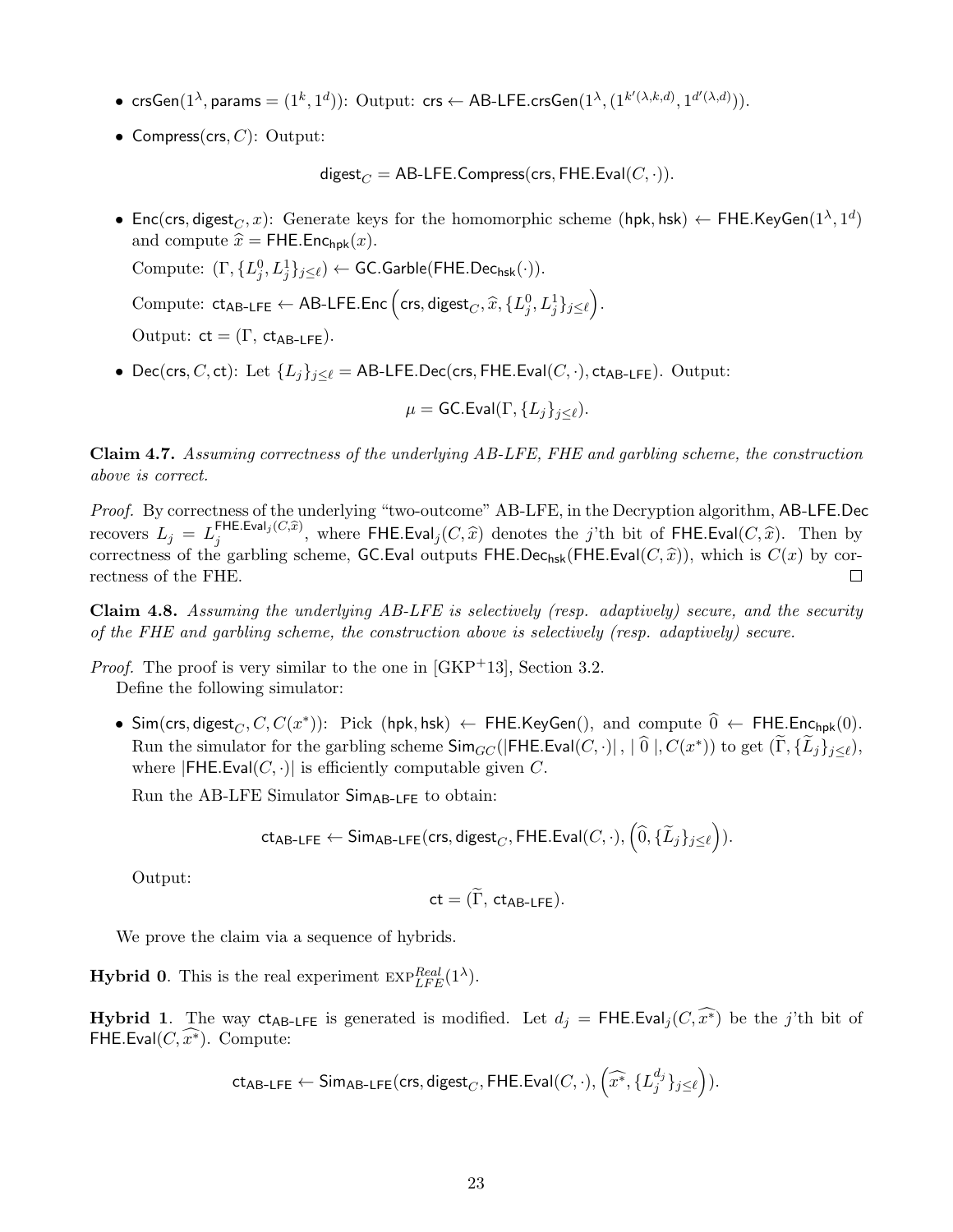We have that Hybrid 0 is computationally indistinguishable from Hybrid 1 by selective (resp. adaptive) security of the underlying AB-LFE. This is because for all j, the message  $\mu_j^{d_j} = L_j^{d_j}$  $j^{u_j}$  is authorized, while  $\mu_j^{d_j} = L_j^{d_j}$  $j_j^{d_j}$  is not. In particular, the AB-LFE Simulator Sim<sub>AB-LFE</sub> can simulate  $ct_{AB-LFE}$  given only  $L_j^{d_j}$ j (and not  $L_i^{d_j}$  $\binom{a_j}{j}$ .

**Hybrid 2.** The way  $\tilde{\Gamma}$  and  $ct_{AB-LFE}$  are generated is modified. We now use the garbling scheme simulator  $\textsf{Sim}_{GC}$  (defined in Section [2.5\)](#page-10-0) to compute  $(\widetilde{\Gamma}, {\{\widetilde{\mathcal{L}}_j\}_{j\leq \ell}}) \leftarrow \textsf{Sim}_{GC}(C(x^*), |\textsf{FHE}.\textsf{Eval}(C, \cdot)|),$  where  $|FHE.Eval(C, \cdot)|$  can be computed using C. Compute now:

$$
\mathsf{ct}_{\mathsf{AB-LFE}} \leftarrow \mathsf{Sim}_{\mathsf{AB-LFE}}(\mathsf{crs}, \mathsf{digest}_C, \mathsf{FHE}.\mathsf{Eval}(C, \cdot), \widehat{x^*}, \{\tilde{L}_j\}_{j \leq \ell}),
$$

and output  $ct = (\widetilde{\Gamma}, ct_{AB-1FF}).$ 

This is indistinguishable from Hybrid 1 by security of the garbling scheme (defined in Section [2.5\)](#page-10-0), as, by correctness of the FHE, we have FHE.Dec(FHE.Eval $(C, \widehat{x^*})$ ) =  $C(x^*)$ .

**Hybrid 3.** This the ideal experiment  $\exp^{Ideal}_{LFE}(1^{\lambda})$  with the simulator Sim defined as above, i.e.  $\widehat{x^*}$  is now replaced by  $\hat{\theta} = \text{FHE}$ . Enc<sub>hpk</sub>(0), so that:

$$
\mathsf{ct_{AB-LFE}} \leftarrow \mathsf{Sim_{AB-LFE}}(\mathsf{crs}, \mathsf{digest}_C, \mathsf{FHE}.\mathsf{Eval}(C, \cdot), \left(\widehat{0}, \{\widetilde{L}_j\}_{j \leq \ell}\right)),
$$

 $\Box$ 

This is indistinguishable from Hybrid 2 by security of the FHE scheme.

#### 4.5 Summary of LFE Construction and Parameters

Combining our construction of AB-LFE and our compiler from AB-LFE to LFE we get the following results.

Selective. Under the LWE assumption with subexponential modulus-to-noise ratio, there exists a selectively secure LFE scheme for circuits C of depth d, input size k and output size  $\ell$  where:

- The crs is of size  $k \cdot \text{poly}(\lambda, d)$ . The digest is of size  $\text{poly}(\lambda)$ .
- The run-time of the encryption algorithm and the size of the ciphertext are  $\widetilde{O}(k + \ell) \cdot \text{poly}(\lambda, d)$ .
- The run-time of the compression and the decryption algorithms is  $\widetilde{O}(|C|) \cdot \text{poly}(\lambda, d)$ .

Adaptive. Under the adaptive LWE (ALWE) assumption with "optimistic parameters" there exists an adaptive LFE scheme with the same efficiency as the selective scheme above.

Under the ALWE assumption with "provable parameters" which follows from the sub-exponential security of LWE there exists an adaptive LFE scheme where:

- The crs is of size poly $(\lambda, k, d)$ . The digest is of size poly $(\lambda)$ .
- The run-time of the encryption algorithm and the size of the ciphertext are  $\widetilde{O}(\ell) \cdot \text{poly}(\lambda, k, d)$ .
- The run-time of the compression and the decryption algorithms is  $\widetilde{O}(|C|) \cdot \text{poly}(\lambda, k, d)$ .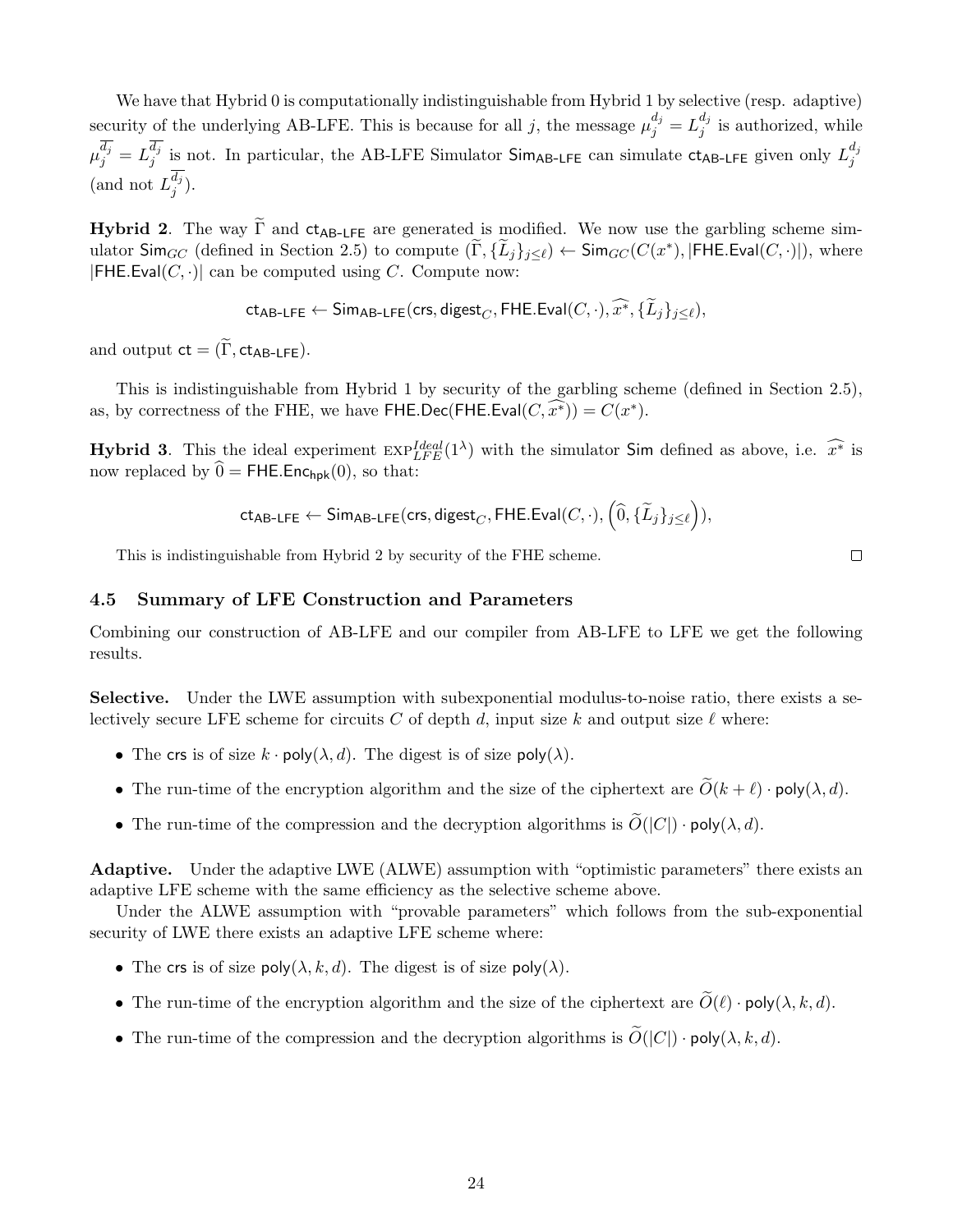### <span id="page-24-0"></span>5 Function-Hiding LFE

In this section, we study an additional security property for LFEs, that we call Function Hiding. In particular, we want the digest digest<sub>C</sub> = Compress(crs, C) to completely hide the circuit C. Note that we cannot achieve any reasonable security when the algorithm Compress is deterministic. We will therefore consider randomized compression algorithms Compress when considering function hiding. The decryptor needs to remember the randomness of the compression algorithm as a *secret key*, which is needed to decrypt LFE ciphertexts created under the resulting digest.

#### 5.1 Overview of Results

We first provide a definition of function hiding LFEs in Section [5.2.](#page-25-0) Then in Section [5.3](#page-26-0) we provide a generic construction of a statistical function hiding LFE, given any standard LFE. In Appendix [A,](#page-39-0) we also give an alternate more direct construction of statistical function hiding LFE by modifying our LWE based construction.

### Overview of the Generic Construction. Our generic construction proceeds in two steps.

In a first step (Section [5.3.1\)](#page-26-1), we show how to upgrade any LFE to function-hiding LFE using generic 2-round 2PC (e.g., based on oblivious transfer (OT) and garbled circuits). This is essentially the same idea used to get receiver privacy in LOT [\[CDG](#page-36-0)+17]. Instead of Alice sending the digest digest<sub>C</sub> to Bob, and Bob computing  $Enc(digest_C, x)$ , we use a 2-round 2PC protocol where Alice has input digest<sub>C</sub>, Bob has input x, and Alice learns  $Enc(digest<sub>C</sub>, x)$ . We set the new digest of the function-hiding scheme to be Alice's first message in the 2PC and we set the new encryption of the function-hiding scheme to be Bob's reply in the 2PC.<sup>[8](#page-24-1)</sup> The efficiency only degrades by some fixed  $poly(\lambda)$  multiplicative factors. If we rely on an OT scheme where receiver privacy holds statistically, we get a statistical function hiding security. If we use a 2-round 2PC based on OT and garbled circuits then the transformation preserves the asymptotic efficiency of the construction – the digest size and the ciphertext size only grow by some fixed  $\text{poly}(\lambda)$  multiplicative factor.

In the second step (Section [5.3.2\)](#page-29-0), we show how to generically construct (semi-malicious secure) OT with statistical receiver security in the CRS model from AB-LFE (without function hiding). In fact, the work of [\[BLSV18\]](#page-36-2) already shows that laconic OT (LOT) implies public-key encryption and the result there can easily be strengthened to show that it implies such  $OT$  as well.<sup>[9](#page-24-2)</sup> Since LOT is a special case of AB-LFE our result follows. However, for completeness, we give a somewhat simpler construction of OT from AB-LFE. The CRS of the OT scheme consists of a CRS for an AB-LFE scheme as well as an extractor seed seed. The OT receiver chooses a sufficiently long random value r and encrypts his bit b by setting  $b = b \oplus \text{Ext}(r; \text{seed})$ . In addition the receiver creates an AB-LFE digest for the function  $C_r$ which takes as input seed,  $\hat{b}$ , and decrypts it to get  $b = \hat{b} \oplus \text{Ext}(r; \text{seed})$ . The receiver message consists of the LFE digest and the bit  $b$ . To argue that the receiver message statistically hides the receiver bit  $b$ , we rely on the fact that the digest short and we think of it as some leakage on  $r$  which is independent of seed; therefore, by extractor security,  $b$  is statistically hidden even given  $b$  and the digest. The sender uses the AB-LFE to encrypt the message  $\mu_0$  using the attribute  $x = (\text{seed}, \hat{b})$  and the message  $\mu_1$  using the attribute  $x = (seed, 1 \oplus b)$  to ensure that the receiver can decrypt only  $\mu_b$ .

Overview of the Direct Construction. Our direct construction makes a small modification to our LWE-based AB-LFE scheme from Sections [4.1,](#page-13-0) [4.2](#page-15-0) to directly add function-hiding security. In that scheme, the digest was  $\mathbf{A}_C = \mathsf{EvalPK}(C, {\mathbf{A}_i}_{i \le k})$  where the matrices  $\mathbf{A}_i$  are in the CRS. To get function hiding, we add some additional matrices  ${B_j}_{j \in [N]}$  to the CRS and the compression algorithm picks a random  $r \leftarrow \{0,1\}^N$  and sets the digest to be  $\widetilde{A}_C = A_C + \sum_{j=1}^N r_j B_j$ . The Leftover Hash Lemma

<span id="page-24-2"></span><span id="page-24-1"></span><sup>&</sup>lt;sup>8</sup>We need to rely on semi-malicious secure 2PC where security holds even if Alice chooses her randomness maliciously. <sup>9</sup>Personal communication from Alex Lombardi.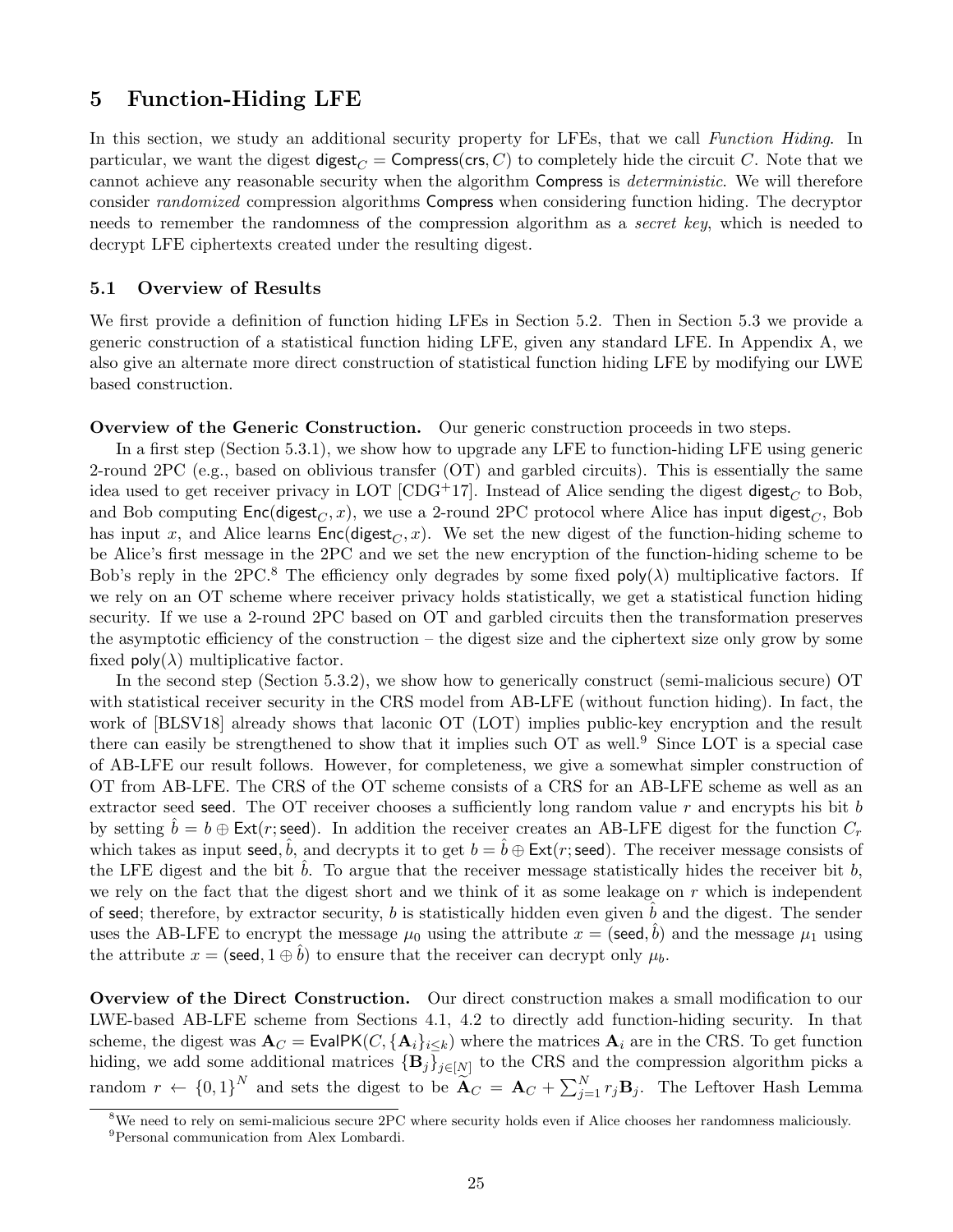(Lemma [2.6\)](#page-11-2) states that when  $N$  is sufficiently large then the new digest is statistically close to uniform. In some sense we can think of  $\widetilde{A}_C$  as a digest for the function  $C'(x, z) = C(x) + \langle r, z \rangle$ . To encrypt under an attribute x, the encryptor then uses the AB-LFE scheme with an attribute  $(x, z = 0<sup>N</sup>)$ . This introduces essentially no loss in parameters.

The above gives us a statistically function-hiding AB-LFE under LWE. It is easy to see that our compiler from AB-LFE to LFE from Section [4.4](#page-21-0) preserves function hiding and therefore we get a statistically function hiding LFE under LWE.

#### <span id="page-25-0"></span>5.2 Definition of Function-Hiding LFE

Firstly, we modify the syntax of LFE as follows. We will consider a randomized compression function Compress(crs,  $C; r$ ) which uses random coins r, and now the decryption Dec(crs,  $C, r$ , ct) needs the same randomness r to decrypt. We modify the definitions of correctness and encryption security in Definition [3.1](#page-11-1) to match this change of notation as follows:

- Correctness states that for any r, if digest<sub>C</sub> = Compress(crs, C; r), and if  $ct \leftarrow Enc(crs, digest_C, x)$ , then Dec(crs, f, r, ct) outputs  $C(x)$  with probability 1.
- For encryption security, we modify the experiments  $\exp_{LFE}^{Real} (1^{\lambda})$  and  $\exp_{LFE}^{Ideal}(1^{\lambda})$  (defined in Definition [3.1\)](#page-11-1) as follows:
	- $-$  In step 2 the adversary now chooses  $x^*, C, r$ .
	- In step 3 we set the digest to digest<sub>C</sub> = Compress(crs, C; r).
	- In step 4 of  $\exp^{Ideal}_{LFE}(1^{\lambda})$  we now also give the simulator the randomness r and set  $ct \leftarrow$  $\mathsf{Sim}(\mathsf{crs},(C,r),\mathsf{digest}_C, C(x^*)).$

In the selective security version, the adversary chooses  $x^*$  ahead of time in step 0, but can still choose  $C, r$  in step 2 after seeing the crs. The fact that we allow the adversary to choose the randomness r corresponds to a semi-malicious Alice that chooses adversarial randomness in computing the digest but we still want to guarantee security for Bob's ciphertext.

Finally, we add the following function-hiding security requirement:

<span id="page-25-1"></span>**Definition 5.1** ((Statistical) Function-Hiding). An LFE is function-hiding if there exists a PPT simulator  $\mathsf{Sim}_{FH}$  such that for all stateful PPT adversary Adv, we have:

$$
\Big|\Pr\Big[\exp_{FH}^{Real}(1^{\lambda}) = 1\Big] - \Pr\Big[\exp_{FH}^{Ideal}(1^{\lambda})\Big]\Big| \leq {\mathsf{negl}}(\lambda).
$$

for the experiments defined below:

 $\exp_{FH}^{Real} (1^{\lambda}$ ) :  $\mathrm{EXP}_{FH}^{Ideal}(1^{\lambda}) :$ 

0. params  $\leftarrow$  Adv $(1^{\lambda})$ ) 0. params ←  $Adv(1^{\lambda})$ 1. crs  $\leftarrow$  crsGen $(1^{\lambda},$  params) , params)  $1.$   $\mathsf{crs} \leftarrow \mathsf{crsGen}(1^\lambda, \mathsf{params})$ 2.  $C \leftarrow \text{Adv}(\text{crs})$ : 2.  $C \leftarrow \text{Adv}(\text{crs})$ :  $C \in \mathcal{C}$ , C.params = params  $C \in \mathcal{C}$ , C.params = params 3. digest $C \leftarrow$  Compress(crs, C) 3. digest $C \leftarrow$  Sim $_{FH}$ (crs, C.params). 4. Output Adv(digest<sub>C</sub>)  $\hspace{1cm}$  4. Output Adv(digest<sub>C</sub>)

We say that the scheme is statistically function hiding if the above holds for all (even inefficient) adversaries Adv.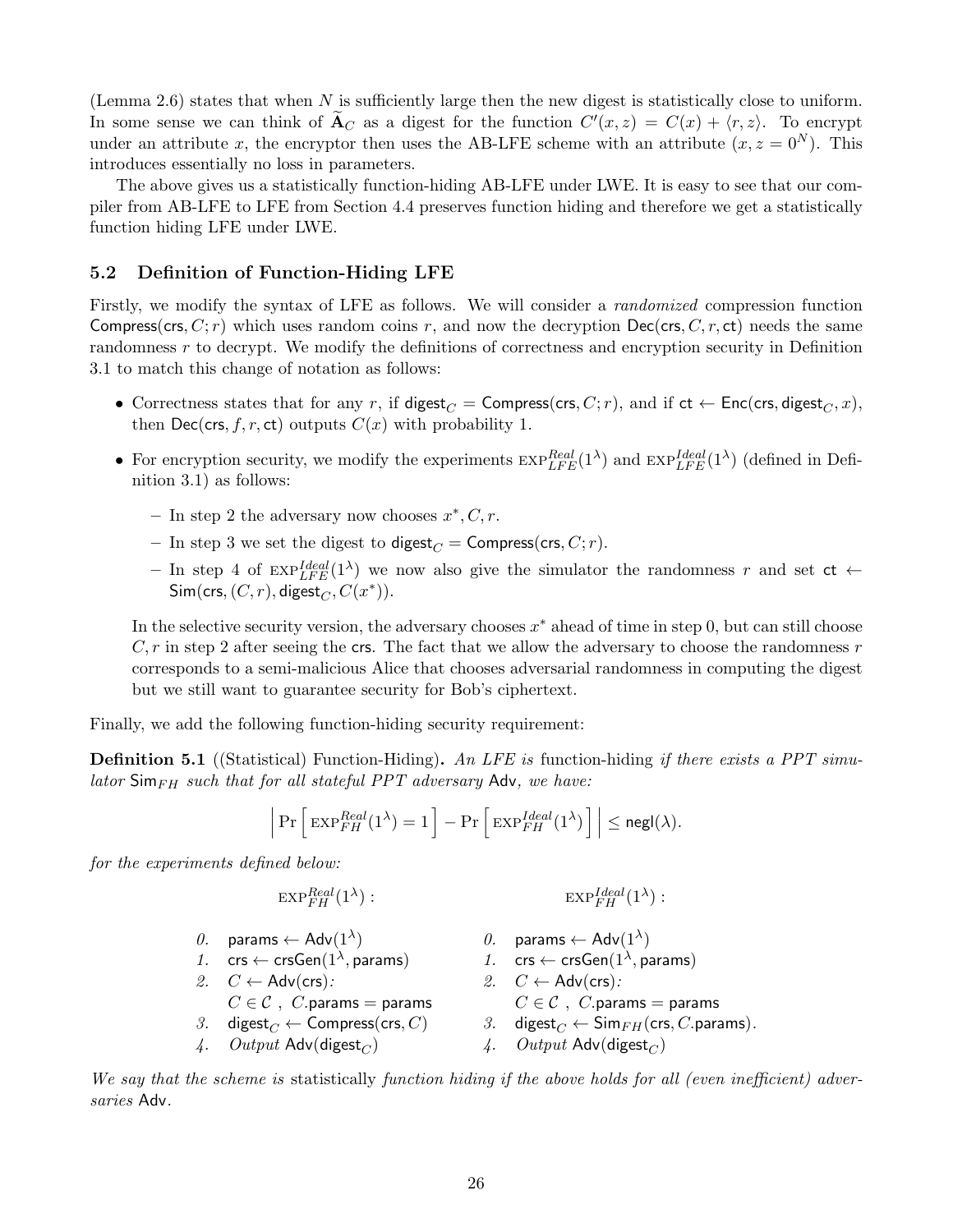### <span id="page-26-0"></span>5.3 Generic Construction

We now show how to generically convert any LFE scheme (which is sufficiently compressing) into a function-hiding LFE with essentially the same asymptotic efficiency.

### <span id="page-26-1"></span>5.3.1 From 2-round OT to Statistical Function Hiding

We first show that any LFE, combined with any 2-round OT with statistical receiver security, implies statistical Function Hiding LFE.

Recall: 2-round OT. Our syntax and definition of OT is close to the one from [\[BL18\]](#page-35-4).

Let (OT.crsGen, OT.Query, OT.Response, OT.Output) be a 2-round OT with the following syntax:

- crs  $\leftarrow$  OT.crsGen $(1^{\lambda})$  outputs a crs.
- $M^{(1)} = \text{OT.Querv(crs, b; r)}$  computes the first message  $M^{(1)}$  of the OT from the receiver to the sender where  $b$  is the receiver's choice bit and  $r$  denotes the receiver's private random coins.
- $M^{(2)} \leftarrow \text{OT}$ . Response(crs,  $M^{(1)}, \mu_0, \mu_1$ ) computes the second message  $M^{(2)}$  from the sender to the receiver, where  $\mu_0$ ,  $\mu_1$  are the sender's messages.
- $\mu_b = \text{OT}.$  Output $(M^{(2)}, b, r)$  decrypts the sender message  $M^{(2)}$  using the receiver's private random coins r.

We will suppose that the OT is *statistically* secure with respect to the Receiver, and computationally secure with respect to the sender. Moreover the sender's security holds even for a semi-malicious receiver. This is defined formally below.

• Statistical Receiver security: We require that the two following distributions are statistically close:

 $(\mathsf{crs}, \mathsf{OT}.\mathsf{Query}(\mathsf{crs}, 0)) \stackrel{\hspace{0.1em}\mathsf{\scriptscriptstyle S}}{\approx} (\mathsf{crs}, \mathsf{OT}.\mathsf{Query}(\mathsf{crs}, 1)));$ 

where  $\mathsf{crs} \leftarrow \mathsf{OT}.\mathsf{crsGen}(1^\lambda).$ 

• Sender security (with Semi-Malicious Receiver): We require that for all stateful PPT adversary Adv, we have:

$$
\left|\Pr\Big[\exp^0_{OT}(1^\lambda)=1\Big]-\Pr\Big[\exp^1_{OT}(1^\lambda)\Big]\Big|\le {\mathsf{negl}}(\lambda).
$$

for the experiment defined below:

 $\mathrm{exp}^\rho_{OT}(1^\lambda)$  :

- 1.  $\mathsf{crs} \leftarrow \mathsf{OT}.\mathsf{crsGen}(1^\lambda)$
- 2.  $(r, b, \mu_0, \mu_1) \leftarrow$  Adv(crs)
- 3.  $M^{(1)} = \text{OT.Query}(\text{crs}, b; r),$ 
	- If  $\rho = 0$  then  $M^{(2)} \leftarrow \text{OT}$ . Response(crs,  $M^{(1)}$ ,  $\mu_0, \mu_1$ ) else  $M^{(2)} \leftarrow \textsf{OT}$ . Response(crs,  $M^{(1)}$ ,  $\mu_b$ ,  $\mu_b$ ).
- 4. Output  $\mathsf{Adv}(M^{(2)})$ .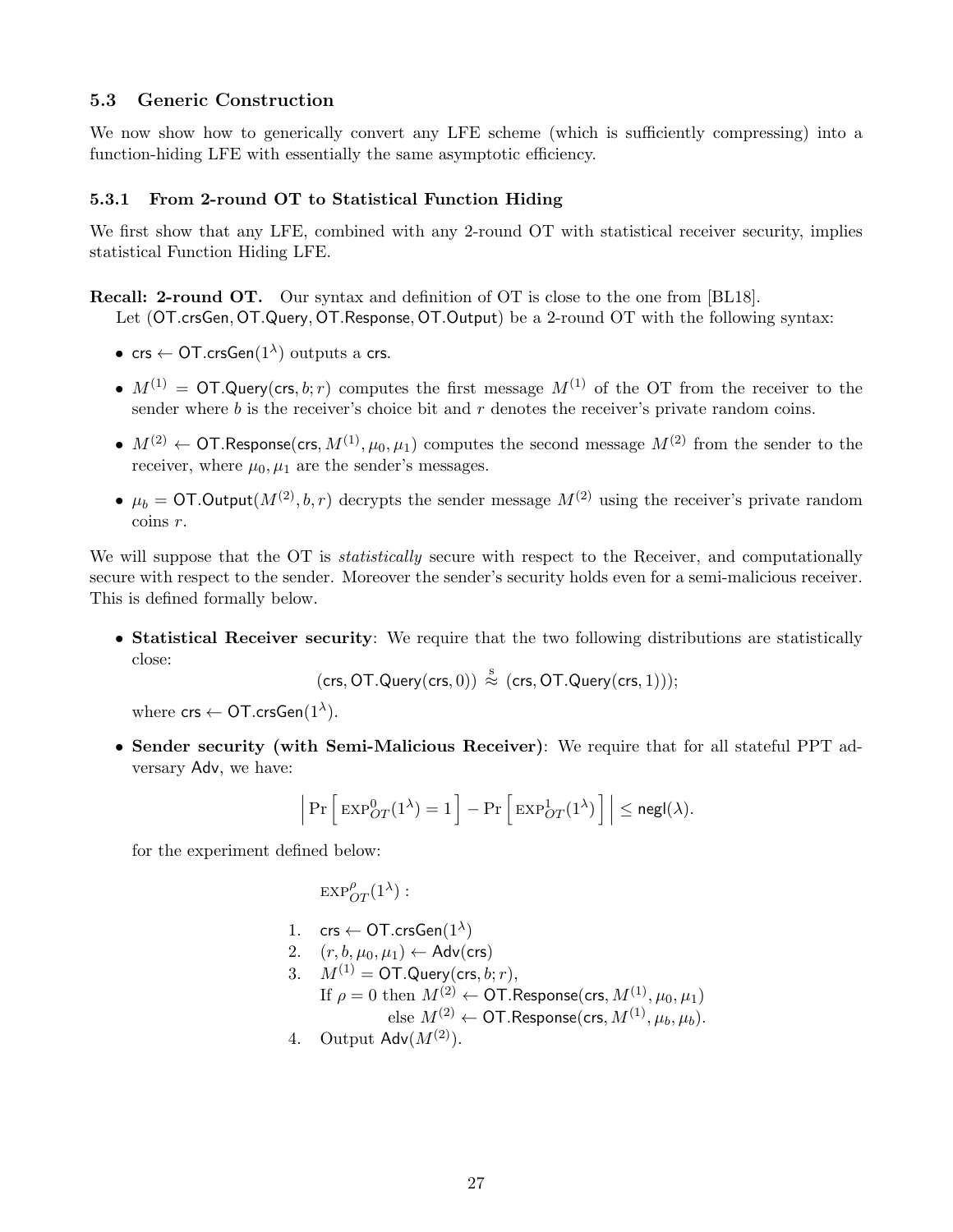Construction of Function-Hiding LFE. Let (LFE.crsGen, LFE.Compress, LFE.Enc, LFE.Dec) be an LFE with deterministic compression. We define the function-hiding LFE via the following algorithms (FH.crsGen, FH.Compress, FH.Enc, FH.Dec):

- $\bullet$  FH.crsGen $(1^{\lambda},$  params):  $\text{Output} \text{ crs} = (\textsf{LFE}.\textsf{crs} \leftarrow \textsf{LFE}.\textsf{crsGen}(1^{\lambda}, \textsf{params}), \textsf{OT}.\textsf{crs} \leftarrow \textsf{OT}.\textsf{crsGen}(1^{\lambda})).$
- FH.Compress(crs,  $C; r$ ): Compute LFE.digest = LFE.Compress(LFE.crs,  $C$ ). Let  $k = |$ **LFE**.digest|. Output:

 $\mathsf{FH.digest}_C = \{\mathsf{OT.Query}\left(\mathsf{OT.crs}, \left(\mathsf{LFE.digest}\right)_i; \, r_i\right)\}_{i\leq k}$ 

where (LFE.digest)<sub>i</sub> denotes the *i*th bit of LFE.digest and  $r = \{r_i\}_{i \leq k}$  denotes the randomness used for the first message of the OT.

• FH.Enc(crs, FH.digest<sub> $C$ </sub>, x): Sample some randomness t and compute:

$$
(\Gamma, \{L_i^b\}_{i\leq k}) \leftarrow \textsf{GC}.\textsf{Garble}\left(\textsf{LFE}.\textsf{Enc}(\textsf{LFE}.\textsf{crs}, \cdot, x\,;\,t)\right),
$$

(where LFE.Enc(LFE.crs,  $\cdot$ ,  $x$ ; t) takes as input a digest LFE.digest and outputs an LFE ciphertext using randomness  $t$ ).

 $\mathrm{Parse\ FH.digest}_C$  as  $\{M_i^{(1)}\}$  $\{e^{(1)}\}_{i\leq k}$ , and output:

$$
\mathsf{FH}.\mathsf{ct} = \left(\Gamma, \left\{\mathsf{OT}.\mathsf{Response}(\mathsf{OT}.\mathsf{crs}, M_i^{(1)}, L_i^0, L_i^1)\right\}_{i \leq k}\right).
$$

 $\bullet \ \ \mathsf{FH}.{\sf Dec}(\mathsf{crs}, C, r=\{r_i\}_{i\leq k},\mathsf{FH}.\mathsf{ct} = (\Gamma, \{M_i^{(2)}\})$  $\mathcal{E}_{i}^{(2)}\}_{i\leq k})$ : Compute LFE.digest = LFE.Compress(LFE.crs, C). For all  $i \leq k$ , recover from the OT the *i*th label

$$
L_i = \text{OT.Output}(M_i^{(2)}, (\text{LFE.digest})_i, r_i).
$$

Compute:

$$
\mathsf{LFE}.\mathsf{ct} = \mathsf{GC}.\mathsf{Eval}(\Gamma, L_i),
$$

and output:

$$
x' = \mathsf{LFE.Dec}(\mathsf{LFE}.\mathsf{crs}, C, \mathsf{LFE}.\mathsf{ct}).
$$

Claim 5.2 (Correctness). The LFE (FH.crsGen, FH.Compress, FH.Enc, FH.Dec) is correct.

Proof. By correctness of the OT, we have:

$$
L_i = \text{OT.Output}(M_i^{(2)}, (\text{LFE.digest})_i, r_i) = L_i^{(\text{LFE.digest})_i} \text{ for all } i \leq k.
$$

Then, by correctness of the garbling scheme:

LFE.ct = GC.Eval
$$
(\Gamma, L_i)
$$
 = LFE.Enc(LFE.crs, LFE.digest,  $x$ ;  $t$ ).

Finally, by correctness of the underlying LFE, we have:

$$
x' = \text{LFE.Dec}(\text{LFE.cs}, C, \text{LFE(ct)} = C(x).
$$

 $\Box$ 

Claim 5.3 (Security). Suppose that the OT satisfies sender security and that LFE is selectively (resp. adaptively) secure. Then FH is selectively (resp. adaptively) secure.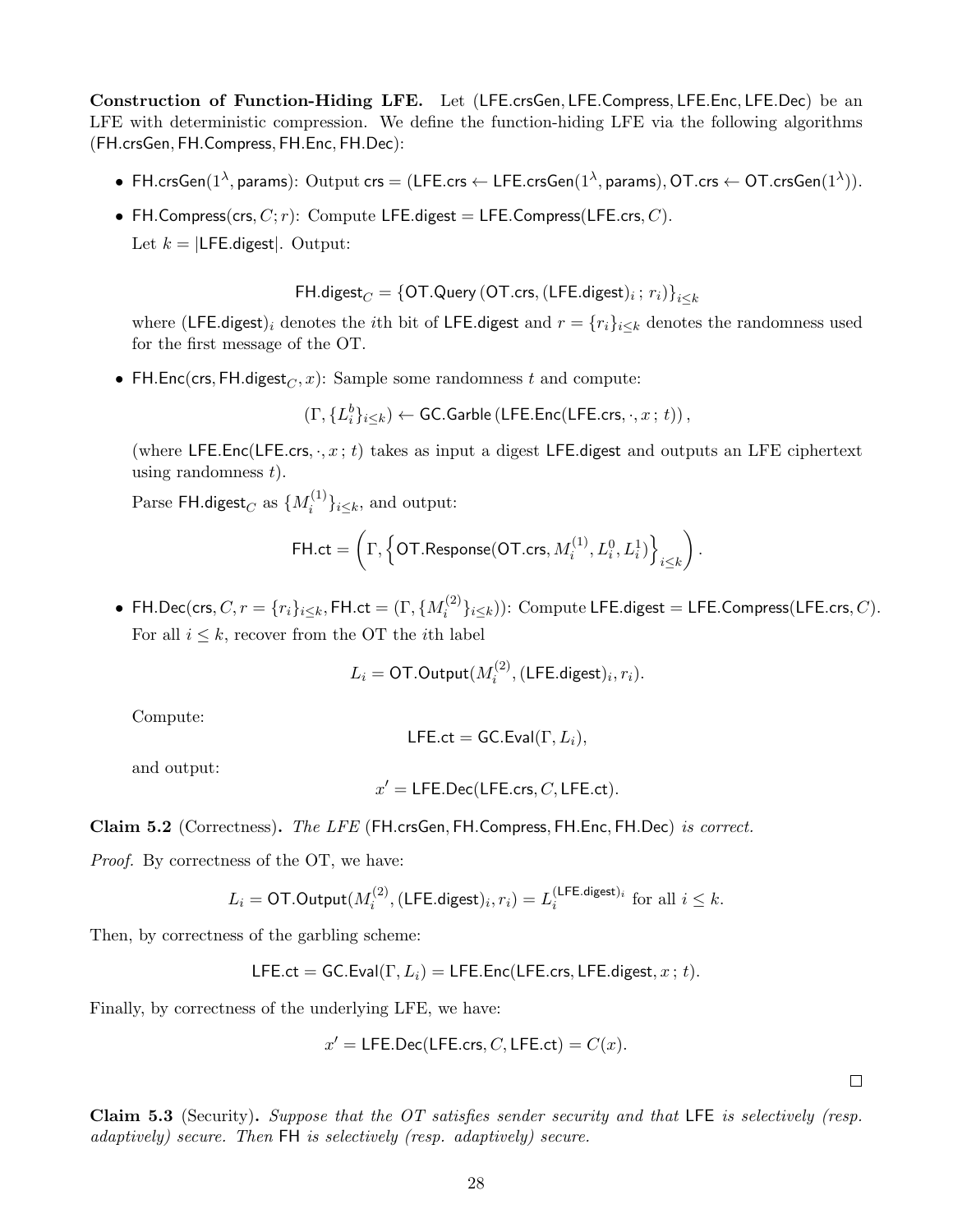Proof. Define the following Simulator Sim for the LFE experiment:

• Sim(FH.crs, FH.digest $_C$ ,  $C$ ,  $C(x^*)$ ):

Let LFE.Sim be a simulator for the underlying LFE scheme (given by LFE security), and GC.Sim be a simulator for the garbled circuit (given by security of the garbling scheme).

Compute LFE.digest = LFE.Compress(LFE.crs,  $C$ ), and let:

LFE.ct<sub>Sim</sub> ← LFE.Sim(LFE.crs, LFE.digest,  $C, C(x^*)$ ).

Compute:

$$
(\widetilde{\Gamma}, \{\widetilde{L}_i\}_{i \leq k}) \leftarrow \mathsf{GC}.\mathsf{Sim}(\mathsf{LFE}.\mathsf{ct}_{\mathsf{Sim}},|\mathsf{LFE}.\mathsf{Enc}|),
$$

 $\mathrm{Parse\ }$  FH.digest $_C$  as  $\{M_i^{(1)}$  $\{e^{(1)}\}_{i\leq k}$  and output:

$$
\mathsf{FH}.\mathsf{ct} = \left(\widetilde{\Gamma}, \left\{\mathsf{OT}. \mathsf{Response}(\mathsf{OT}.\mathsf{crs}, M_i^{(1)}, \widetilde{L}_i, \widetilde{L}_i)\right\}_{i \leq k}\right).
$$

Hybrid 0. This is the real experiment, as defined in Definition [3.1.](#page-11-1)

**Hybrid 1.** Now, given C, compute LFE.digest = LFE.Compress(LFE.crs, C), and let  $b_i = (LFE.digest)_i$ be the ith choice bit computed in FH.Compress.

Now the second part of the ciphertext is generated as:

$$
\textsf{OT}.\mathsf{Response}(\textsf{OT}.\mathsf{crs}, M_i^{(1)}, L_i^{b_i}, L_i^{b_i}), \quad \text{ for all } i \leq k.
$$

This is indistinguishable from Hybrid 0 by sender security of the OT.

**Hybrid 2.** Now compute LFE.ct = LFE.Enc(LFE.crs, LFE.digest, x); and set  $(\Gamma, \{L_i\}_{i\leq k}) \leftarrow$  GC.Sim(LFE.ct, N). The ciphertext is now:

$$
\mathsf{FH}.\mathsf{ct} = \left(\widetilde{\Gamma}, \left\{\mathsf{OT}. \mathsf{Response}(\mathsf{OT}.\mathsf{crs}, M_i^{(1)}, \widetilde{L}_i, \widetilde{L}_i)\right\}_{i \leq k}\right).
$$

This is indistinguishable from Hybrid 1 by the security of the garbling scheme.

**Hybrid 3.** Now compute LFE.digest = LFE.Compress(LFE.crs,  $C$ ), and set:

LFE.ct<sub>Sim</sub> ← LFE.Sim(LFE.crs, LFE.digest,  $C, C(x^*)$ ),

where LFE.Sim is the simulator given by security of the underlying LFE.

Now generate:  $(\Gamma, \{L_i\}_{i\leq k}) \leftarrow$  GC.Sim(LFE.ct<sub>Sim</sub>, N).

In particular, this corresponds to the ideal experiment with the simulator Sim defined above.

This is indistinguishable from Hybrid 2 by security of the underlying LFE. In particular, if the initial LFE is selectively (resp. adaptively) secure, then (FH.crsGen, FH.Compress, FH.Enc, FH.Enc) is selectively (resp. adaptively) secure.

 $\Box$ 

Claim 5.4 (Statistical Function Hiding). Suppose the OT achieves statistical receiver security. Then the LFE scheme FH is statistically function hiding.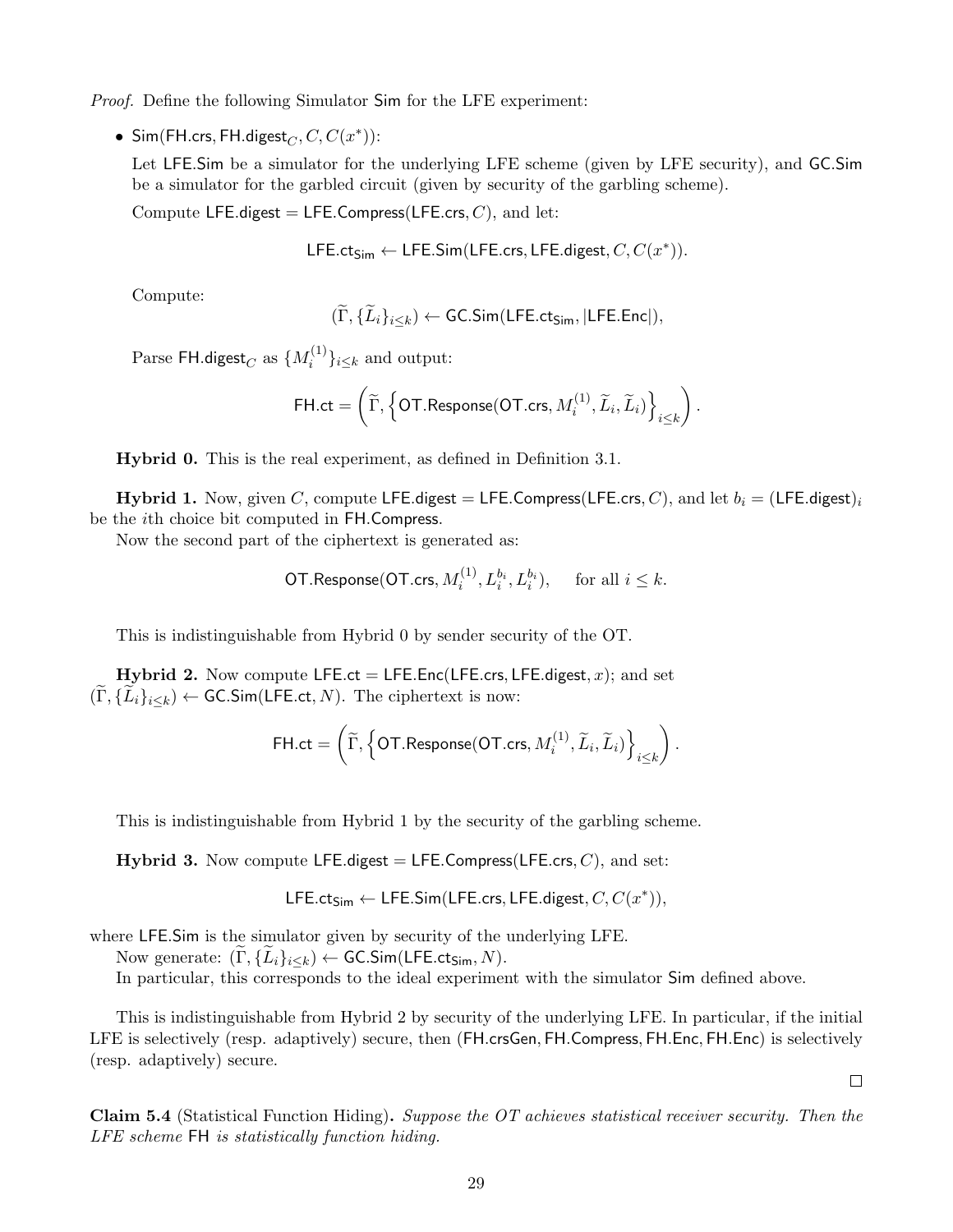*Proof.* Define the following Simulator  $\mathsf{Sim}_{\mathsf{FH}}$  for the Function Hiding experiment:

•  $Simpl(crs, params)$ : Output

$$
\mathsf{FH}. \mathsf{digest}_C = \{\mathsf{OT}. \mathsf{Query}(\mathsf{OT}.\mathsf{crs},0)\}_{i \leq k}.
$$

The statistical function-hiding security of FH with the above simulator follows immediately from the statistical receiver security of the OT scheme via k hybrids, where we switch the  $i$ 'th OT query from OT.Query (OT.crs,  $(LFE.digest)_i)$  to OT.Query (OT.crs, 0).

 $\Box$ 

#### <span id="page-29-0"></span>5.3.2 AB-LFE implies 2-round OT

We now construct a 2-round OT with statistical receiver security from any selectively secure AB-LFE (without function hiding) which is sufficiently compressing.

On a high level, a naive way to obtain an OT from an LFE would be for the receiver to compute a digest of the circuit  $C_b : (\mu_0, \mu_1) \mapsto \mu_b$  using her choice bit b and for the sender to encrypt the message pair  $(\mu_0, \mu_1)$ . However, to get receiver security we would need the LFE to already be function hiding but our goal is to construct OT from an LFE scheme which does not yet have function hiding security. We notice that if the LFE is sufficiently compressing then it must provide some limited form of function hiding since the digest is too short to reveal the function in its entirety. We use this observation to mask the OT receiver bit b by compressing a much a larger circuit with a large amount of randomness.

**Construction.** Let  $N = N(\lambda)$  be an integer to be determined later, and let  $Ext : \{0,1\}^N \times \{0,1\}^N \to$  $\{0,1\}$  be a strong extractor (see Section [2.6\)](#page-10-1) given by  $\textsf{Ext}(r;\textsf{seed}) = \langle r,\textsf{seed}\rangle$ . By the Leftover Hash Lemma (Lemma [2.6\)](#page-11-2), this is a  $(k, \varepsilon)$ -extractor for any entropy  $k = \omega(\log \lambda)$  with  $\varepsilon = \text{negl}(\lambda)$ . Notice that Ext(r; seed) can be computed with a circuit of depth  $\mathcal{O}(\log N)$ .

For  $r \in \{0,1\}^N$ , define the following circuit  $C_r$ :

$$
C_r(\text{seed}, \hat{b}) = \hat{b} \, \oplus \, \text{Ext}(r; \text{seed}).
$$

Let (crsGen, Compress, Enc, Dec) be an AB-LFE scheme which is "sufficiently compressing" meaning the following: for a sufficiently large  $N(\lambda) = \text{poly}(\lambda)$  the size of digest = Compress(LFE.crs,  $C_r$ ) is  $|\text{digest}| \leq$  $N(\lambda) - \lambda$ . Note that this is a very mild compression requirement and clearly achieved our schemes from Section [4.](#page-12-0) We set  $N = N(\lambda)$  to be this sufficiently large polynomial.

Define the following 2-round OT. We assume that the message  $\mu_0, \mu_1$  are single bits. To get OT for larger message size we can compose single bit OTs together.

- $\bullet$  OT.crsGen $(1^{\lambda})$ : Output OT.crs = (LFE.crs, seed) where seed  $\leftarrow \{0,1\}^{N}$  and LFE.crs  $\leftarrow$  crsGen $(1^{\lambda},$  params) where params =  $(1^k, 1^d)$  corresponds to the input length  $k = (N + 1)$  and the depth  $d = O(\log N)$ of the circuits  $\{C_r\}$  defined above.
- OT.Query(OT.crs,  $b$ ;  $r \in \{0,1\}^N$ ): Compute  $\hat{b} = b \oplus \textsf{Ext}(r; \textsf{seed})$ , and compute digest  $=$  Compress(LFE.crs,  $C_r$ ). Output:

$$
M^{(1)}=\left(\hat{b},\mathsf{digest}\right).
$$

• OT.Response(OT.crs,  $M^{(1)}, \mu_0, \mu_1$ ): Define attributes  $x_0=$  (seed,  $\hat{b})$  and  $x_1=$  (seed,  $1 \oplus \hat{b}$ ). Output

 $M^{(2)} = (\text{ct}_0, \text{ct}_1)$  :  $\text{ct}_0 \leftarrow \text{Enc}(\text{LFE}.\text{crs}, \text{digest},(x_0, \mu_0))$ ,  $\text{ct}_1 \leftarrow \text{Enc}(\text{LFE}.\text{crs}, \text{digest},(x_1, \mu_1))$ .

• OT.Output $(M^{(2)}, b, r)$ : Output:

$$
\mu = \mathsf{Dec}(\mathsf{LFE}.\mathsf{crs}, C_r, \mathsf{ct}_b).
$$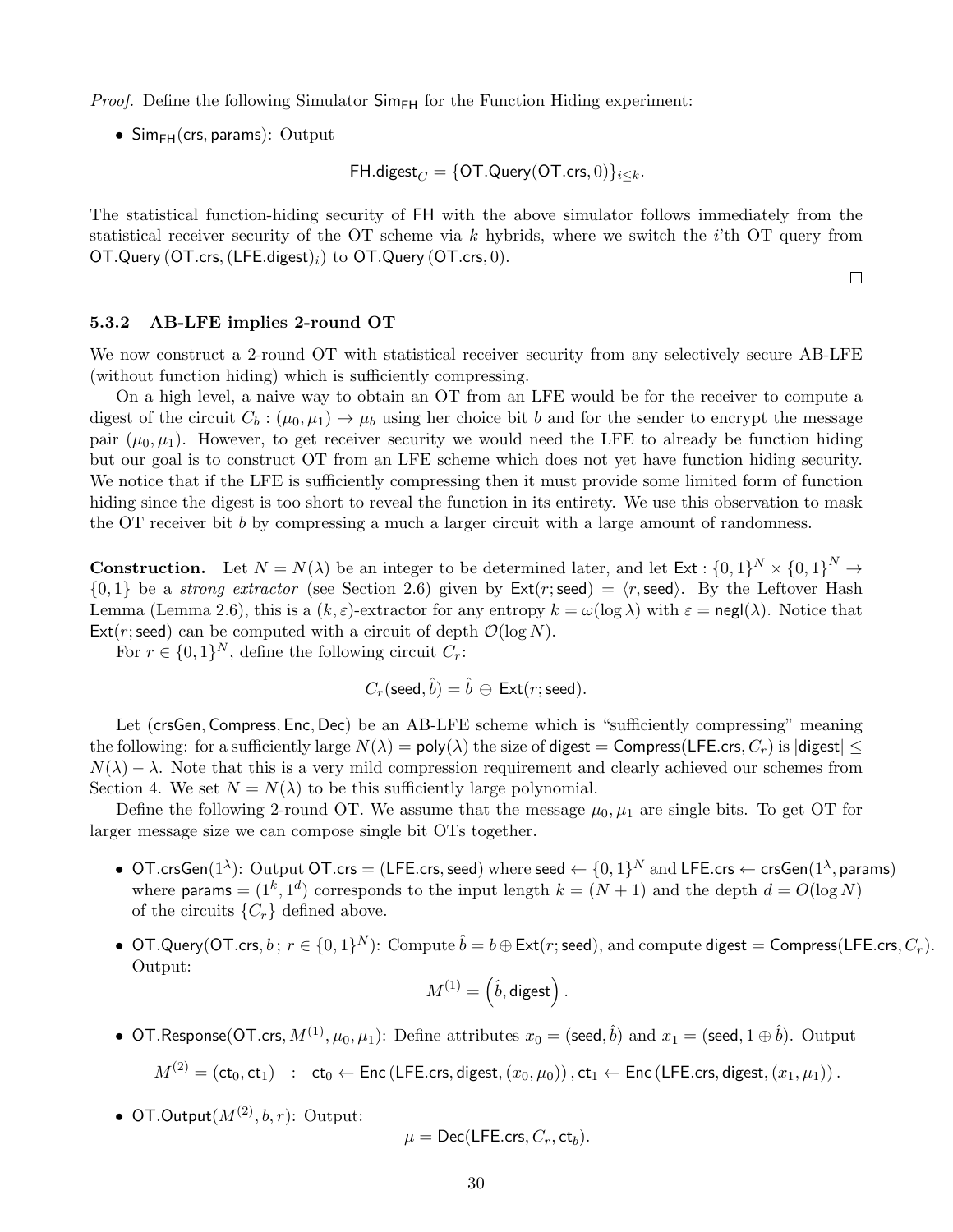#### Claim 5.5 (Correctness). The OT is correct.

*Proof.* If the receiver bit is b, we have  $C_r(x_b) = b \oplus \hat{b} \oplus \text{Ext}(r; \text{seed}) = b \oplus (b \oplus \text{Ext}(r; \text{seed})) \oplus \text{Ext}(r; \text{seed}) =$ 0. Therefore, by the correctness of the AB-LFE the ciphertext  $ct_b$  decrypts to  $\mu_b$ .  $\Box$ 

Claim 5.6 (Sender Security). The OT satisfies Sender Security (with Semi-Malicious Receiver).

Proof. This follows by selective-security of the underlying AB-LFE.

Let  $\exp_{OT}^{\rho}$  be the OT Sender Security game. We define a hybrid game H which is the same as  $\exp_{OT}^{\rho}$ except that we compute the response  $M^{(2)}$  by choosing  $ct_b \leftarrow$  Enc (LFE.crs, digest,  $(x_b, \mu_b)$ ),  $ct_{1-b} \leftarrow$ LFE.Sim(LFE.crs, digest,  $C_r$ ,  $x_{1-b}$ ). We show that for  $\rho \in \{0,1\}$  we have  $\exp^{\rho}_{OT}(1^{\lambda})$  is indistinguishable from H which proves the claim.

Let Adv be an adversary that distinguishes  $\exp_{OT}^{\rho}$  from H. We show how to use Adv to break the selective security of AB-LFE. First chooses  $(\beta, \mu) \leftarrow \{0, 1\}^2$  uniformly at random. Choose seed  $\leftarrow \{0, 1\}^N$ and give the challenger the AB-LFE input  $(x, \mu)$  consisting of the attribute  $x = (\beta, \text{seed})$  and message  $\mu$ . The challenger replies with LFE.crs. Send  $\overline{OT}$ .crs = (LFE.crs, seed) to Adv who responds with the selection  $(r, b, \mu_0, \mu_1)$ . If  $\beta = \text{Ext}(r; \text{seed})$  and  $\mu = \mu_{\rho \oplus (1-b)}$  then continue else terminate and output a random bit. Let  $\hat{b} = \mathsf{Ext}(r;\mathsf{seed}) \oplus b, \ x_0 = (\mathsf{seed}, \hat{b}) \ \text{and} \ x_1 = (\mathsf{seed}, 1 \oplus \hat{b}).$  This implies  $x_{1-b} = (\mathsf{seed}, \rho).$  Give the circuit  $C_r$  to the challenger and get back a ciphertext  $ct_{1-b}$ . Compute  $ct_b \leftarrow$  Enc (LFE.crs, digest,  $(x_b, \mu_b)$ ) and give  $M^{(2)} = (ct_0, ct_1)$  to Adv. Output whatever Adv outputs.

Note that the probability of the above reduction terminating is 1/4 and is independent of the choices of Adv or the AB-LFE challenger. Conditioned on not terminating, if the AB-LFE challenger is computing a real ciphertext then the above corresponds to  $\exp_{OT}^{\rho}$ , where the  $ct_{1-b}$  is a real encryption of  $\mu_{\rho\oplus(1-b)}$ with attribute  $x_{1-b}$ , and if the challenger is using a simulated ciphertext then the above corresponds to H, where  $ct_{1-b}$  is a simulated ciphertext. Therefore if Adv can distinguish these with advantage  $\varepsilon$  then the above reduction has advantage  $\varepsilon/4$  in the selective AB-LFE game.

Notice that the proof covers the semi-malicious case, where security holds for all  $r$  chosen adversarially (that is, even when r is not necessarily chosen randomly). This is because the AB-LFE experiment allows its adversary to pick the challenge circuit  $C_r$  arbitrarily.

Claim 5.7 (Statistical Receiver Security). The OT achieves statistical Receiver Security.

*Proof.* We argue here that the choice bit  $b$  is statistically hidden given

$$
\mathsf{OT}.\mathsf{crs} = (\mathsf{LFE}.\mathsf{crs}, \mathsf{seed}), M^{(1)} = \left(\hat{b}, \mathsf{digest}\right)
$$

where  $\hat{b} = b \oplus \text{Ext}(r; \text{seed})$ , and digest = Compress(LFE.crs,  $C_r$ ).

By Lemma [2.5](#page-10-2) and the fact that the AB-LFE is "sufficiently compressing" we have  $\mathbf{H}_{\infty}(r|\text{digest}) \geq$  $N-|\text{digest}| \geq \omega(\log \lambda)$ . Therefore the Leftover Hash Lemma ensures that  $\text{Ext}(r;\text{seed})$  is statistically close to uniform even given OT.crs, digest. Therefore:

$$
(\mathsf{OT}.\mathsf{crs},(\hat{0} = \mathsf{Ext}(r;\mathsf{seed}),\mathsf{digest})) \stackrel{\hspace{0.1em}\mathsf{\scriptscriptstyle{S}}}{\approx} (\mathsf{OT}.\mathsf{crs},(\mathcal{U}_1,\mathsf{digest})) \stackrel{\hspace{0.1em}\mathsf{\scriptscriptstyle{S}}}{\approx} (\mathsf{OT}.\mathsf{crs},(\hat{1} = 1 \oplus \mathsf{Ext}(r;\mathsf{seed}),\mathsf{digest}))
$$

where  $U_1$  is a uniformly random bit. This proves the claim.

## 6 Applications

#### 6.1 "Bob-Optimized" 2-Round 2PC

We present a construction of a 2-round 2-party computation (2PC) protocol for a function  $f : \{0,1\}^{k_A} \times$  ${0,1}^{k_B} \rightarrow {0,1}^{\ell}$  where Alice has input  $x_A \in {0,1}^{k_A}$ , Bob has input  $x_B \in {0,1}^{k_B}$  and Alice learns

 $\Box$ 

 $\Box$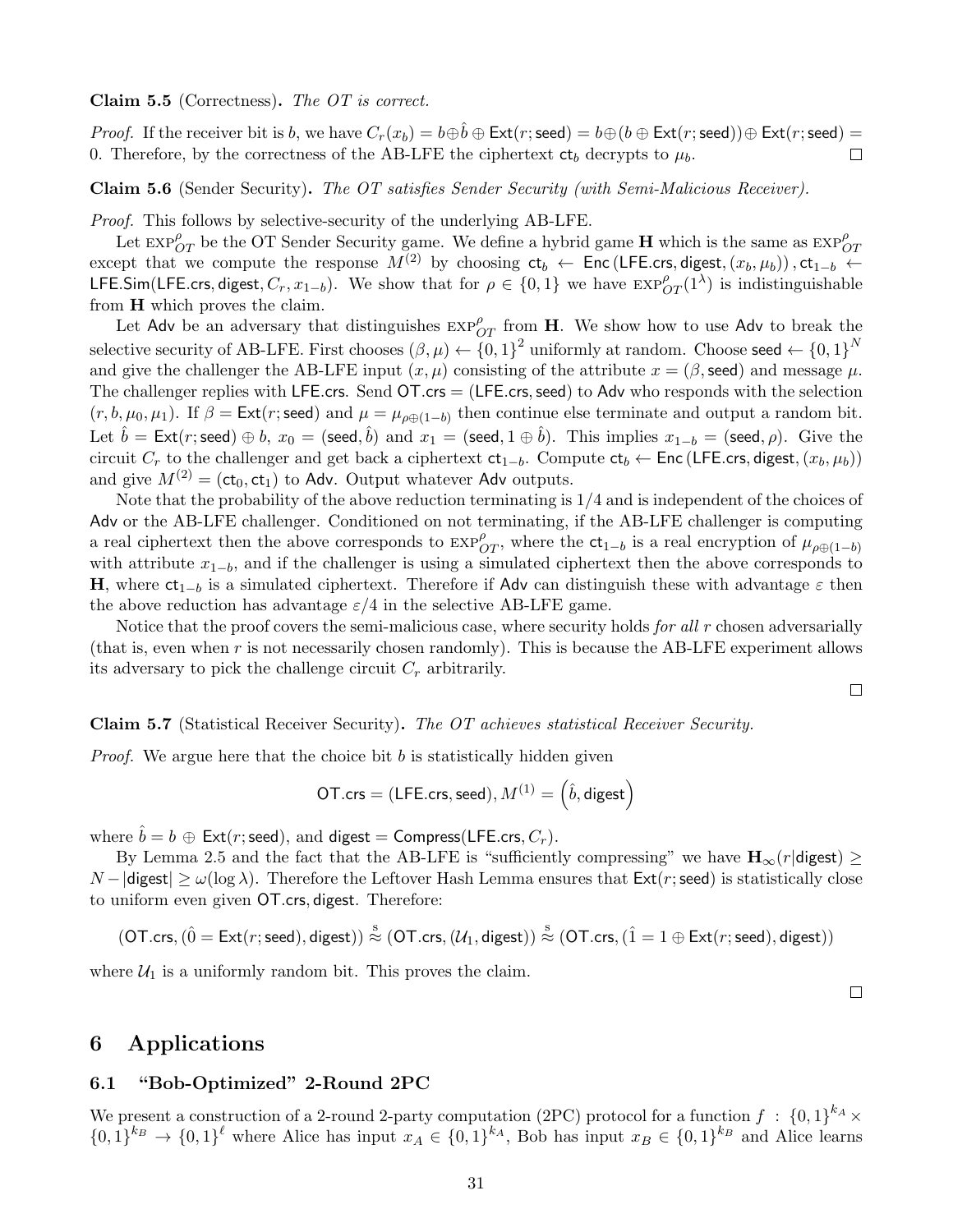$y = f(x_A, x_B)$  while Bob does not learn anything. Without loss of generality, Alice initiates the protocol by sending the first round message to Bob and learns her output after receiving the second round message from Bob. This is the first such protocol with the following properties:

- The total communication complexity is smaller than Alice's input size  $k_A$ .
- Bob's computational complexity is is smaller than the circuit-size of  $f$  or even the size of Alice's input  $k_A$ .

Let LFE = (crsGen, Compress, Enc, Dec) be a function-hiding LFE scheme as defined in Definition [5.1.](#page-25-1) We define the following protocol  $\pi_f$ , which is a 2-round protocol in the common random string (CRS) model.

**CRS Generation:** Sample the common random string  $\mathsf{crs} \leftarrow \mathsf{crsGen}(1^\lambda, f.\mathsf{params}).$ 

First Round (Alice  $\rightarrow$  Bob): Let  $C = f(x_A, \cdot)$  be a circuit with Alice's input hard-coded. Alice computes digest<sub>C</sub> ← Compress(crs, C; r) using random coins r. She sends digest<sub>C</sub> to Bob.

Second Round (Bob  $\rightarrow$  Alice): Bob computes  $ct \leftarrow Enc(crs, digest_C, x_B)$  and sends ct to Alice.

**Output:** Alice computes  $y = \text{Dec}(\text{crs}, C, r, \text{ct})$ .

We note that in the setting of "semi-honest" security, we can remove the CRS and simply have Alice sample it and include it together with her first-round message. In the CRS model, we show that the construction is even "semi-malicious" secure, meaning that the parties follows the protocol as specified but can use arbitrarily bad randomness. See  $[AJL+12]$  for a detailed definition. We consider a static corruption model where one of the parties can be corrupted before the protocol starts. We also distinguish between "selective-honest-input" and "adaptive-honest-input" security. In the former, the environment must choose the input of the honest party selectively before the CRS is chosen while in the latter (which is the standard notion in MPC) it can do so adaptively depending on the CRS. The input of the semimaliciously corrupted party can always be chosen adaptively after the CRS is chosen.

**Theorem 6.1.** Given a function-hiding LFE scheme, the protocol  $\pi_f$  is a semi-maliciously secure 2-round 2PC protocol with static corruptions in the common random string (CRS) model. If the function-hiding property holds statistically then the protocol has statistical security against a corrupted Bob. If the LFE is selectively secure, then the protocol is selective-honest-input secure and if the LFE is adaptively secure, then the protocol is adaptive-honest-input secure.

*Proof.* The simulator always chooses  $\mathsf{crs} \leftarrow \mathsf{crsGen}(1^\lambda, f.\mathsf{params})$  honestly. We consider two cases where either Alice or Bob is corrupted separately.

Firstly, we consider the case of a (semi-maliciously) corrupted Bob. Note that no matter what randomness Bob uses in the second round to compute the ciphertext ct, by perfect correctness we ensure that Alice gets the correct output  $y = f(x_A, x_B)$ . Therefore, the simulator's only goal is to simulate the the first message digest<sub>C</sub> from Alice. It does so by setting C to be the circuit  $C = f(0^{k_A}, \cdot)$  with Alice's input replaced by  $0^{k_A}$  and sampling digest $C \leftarrow$  Compress(crs, C). By the (statistical) function-hiding security of the LFE the above is (statistically) indistinguishable from the way digest<sub>C</sub> is computed by Alice in the real world.

Secondly, in the case of a (semi-maliciously) corrupted Alice, the 2PC simulator gets the output  $f(x_A, x_B)$  and has to simulate the ciphertext ct that Alice receives in the second round. We simply use the LFE simulator LFE.Sim(crs, digest<sub>C</sub>, C,  $f(x_A, x_B)$ ) to do this and security follows directly from that of the LFE scheme. We rely on the fact that in the (function-hiding) LFE security definition, the digest digest<sub>C</sub> can be chosen using adversarial randomness. If the LFE is only selectively secure, we need to ensure that Bob's input  $x_B$  is chosen by the environment before the CRS is chosen and therefore get a selective honest-input secure 2PC.  $\Box$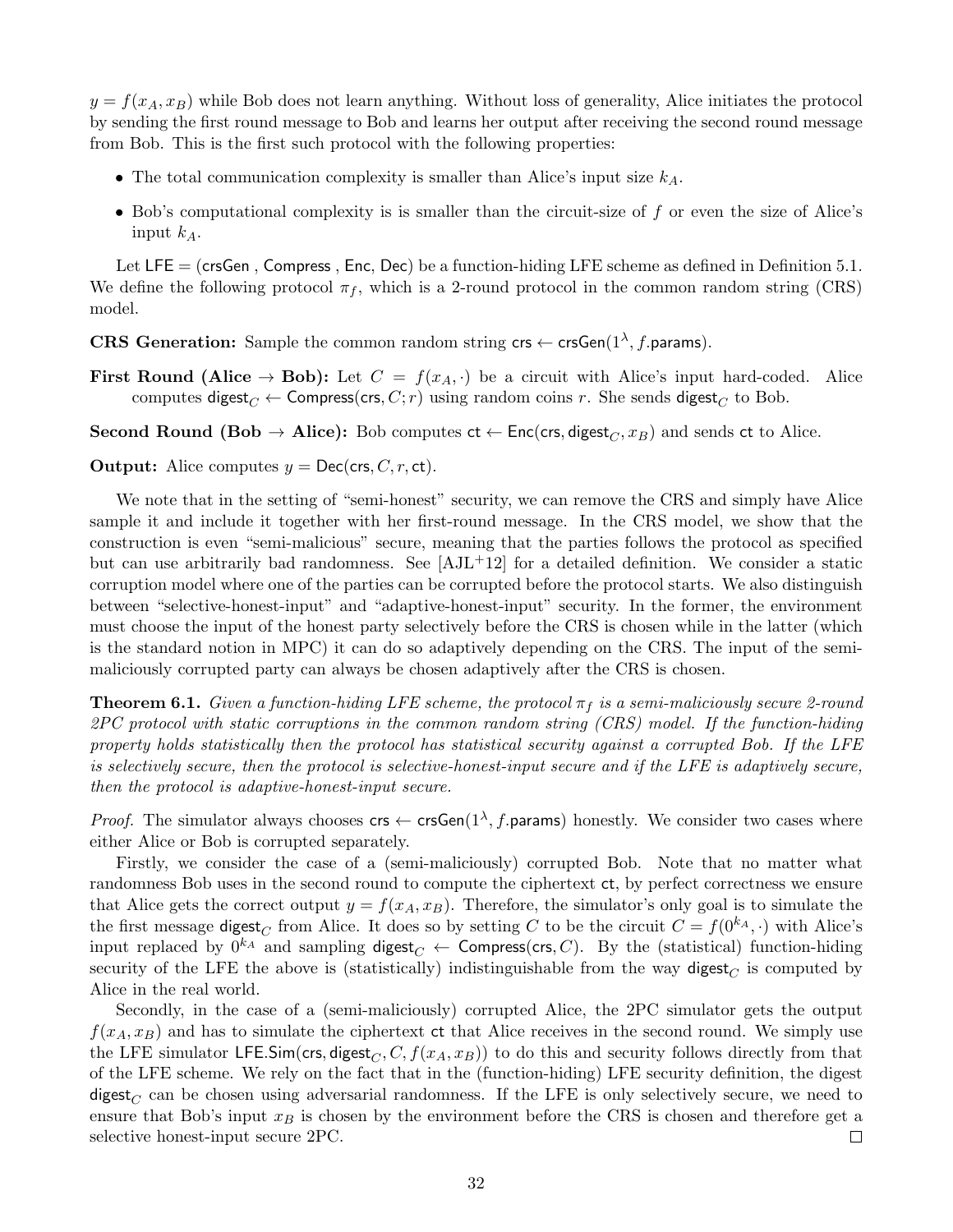**Instantiation and Parameters.** Under the LWE assumption, the above protocol  $\pi_f$  can be instantiated to get selective-honest-input semi-malicious security in the CRS model or semi-honest security in the plain model. For a circuit  $f : \{0,1\}^{k_A} \times \{0,1\}^{k_B} \to \{0,1\}^{\ell}$  with depth d we get the following parameters:

- The size of the CRS is  $k_B \cdot \text{poly}(\lambda, d)$ .
- The communication complexity is  $\widetilde{O}(k_B + \ell) \cdot \text{poly}(\lambda, d)$ . Alice's first-round message is of size  $\text{poly}(\lambda)$ and Bob's second-round message is of size  $O(k_B + \ell) \cdot \text{poly}(\lambda, d)$ .
- Alice's computation complexity is  $\widetilde{O}(|f|)$  · poly( $\lambda, d$ ). Bob's computation complexity is  $\widetilde{O}(k_B + \ell)$  · poly $(\lambda, d)$ .

Under the adaptive LWE (ALWE) assumption with optimistic parameters (see Section [4.3\)](#page-19-0), we get adaptive-honest-inputs (the usual notion) semi-malicious security with and the same parameters as above. Under the ALWE assumption with provable parameters, which follows from the sub-exponential security of LWE, we get adaptive-honest-inputs semi-malicious security where efficiency degrades as follows:

- The size of the CRS is  $poly(\lambda)$ .
- The communication complexity is  $\widetilde{O}(\ell)$  · poly( $\lambda$ ,  $k_B$ , d).
- Alice's computation complexity is  $\widetilde{O}(|f|) \cdot \text{poly}(\lambda, k_B, d)$ . Bob's computation complexity is  $\widetilde{O}(\ell)$ .  $poly(\lambda, k_B, d)$ .

We can rely on the result of  $[AJ<sup>L</sup>+12]$  which shows that we can compile any semi-malicious protocol into one with fully malicious security by additionally relying on non-interactive zero-knowledge proofs of knowledge (NIZK-PoK) in the CRS model. This preserves round-complexity but unfortunately does not preserve communication and computation complexity. In particular, Alice needs to prove a complex statement that she computed digest<sub>C</sub> correctly, meaning that she knows some  $x_A$ , r such that digest<sub>C</sub> = Compress(crs,  $f(x_A, \cdot); r$ ), in a way that Bob can verify much more efficiently than running f. To do so, we need to rely on *succinct* NIZK-PoKs, also known as ZK-SNARKs [\[Mic94,](#page-37-6) [Gro10,](#page-37-7) [BCCT13,](#page-35-2) [BCI](#page-35-3)<sup>+</sup>13, [GGPR13\]](#page-36-9), which allow us to preserve the communication and computation complexity. Such ZK-SNARKs exist in the random-oracle model or under various "knowledge/extractability" assumptions. Using ZK-SNARKs, the above-stated results and parameters hold with malicious security.

**Observations.** If the first message of a 2-round 2PC is shorter than  $k_A$ , then it can be considered as a digest of an LFE, which implies that a CRS is required, as shown in Section [B.](#page-40-0) We also recall that the result of [\[HW15\]](#page-37-5) shows that any semi-malicious secure 2PC has to have communication complexity which exceeds the output size  $\ell$ .<sup>[10](#page-32-0)</sup>

### 6.2 MPC without Online Computation

We now construct an MPC protocol where N parties with respective inputs  $x_1, \ldots, x_N$  can securely evaluate some function  $y = f(x_1, \ldots, x_N)$  over their inputs so that every party learns y. The protocol consists of three phases. There is a pre-processing phase in which each party does some local deterministic computation over the circuit  $f$ , but independent of the party's input. This phase can be reused across many protocol executions. Then there is an *online* phase in which the parties communicate with each other and execute some protocol. Lastly, there is a post-processing phase in which each party does some local computation over the protocol transcript to recover the output y.

<span id="page-32-0"></span> $10$ This result does not hold in the CRS model in general, but it does hold in the non-programmable CRS model where the simulator gets the CRS as input but cannot choose it, which is the case for us.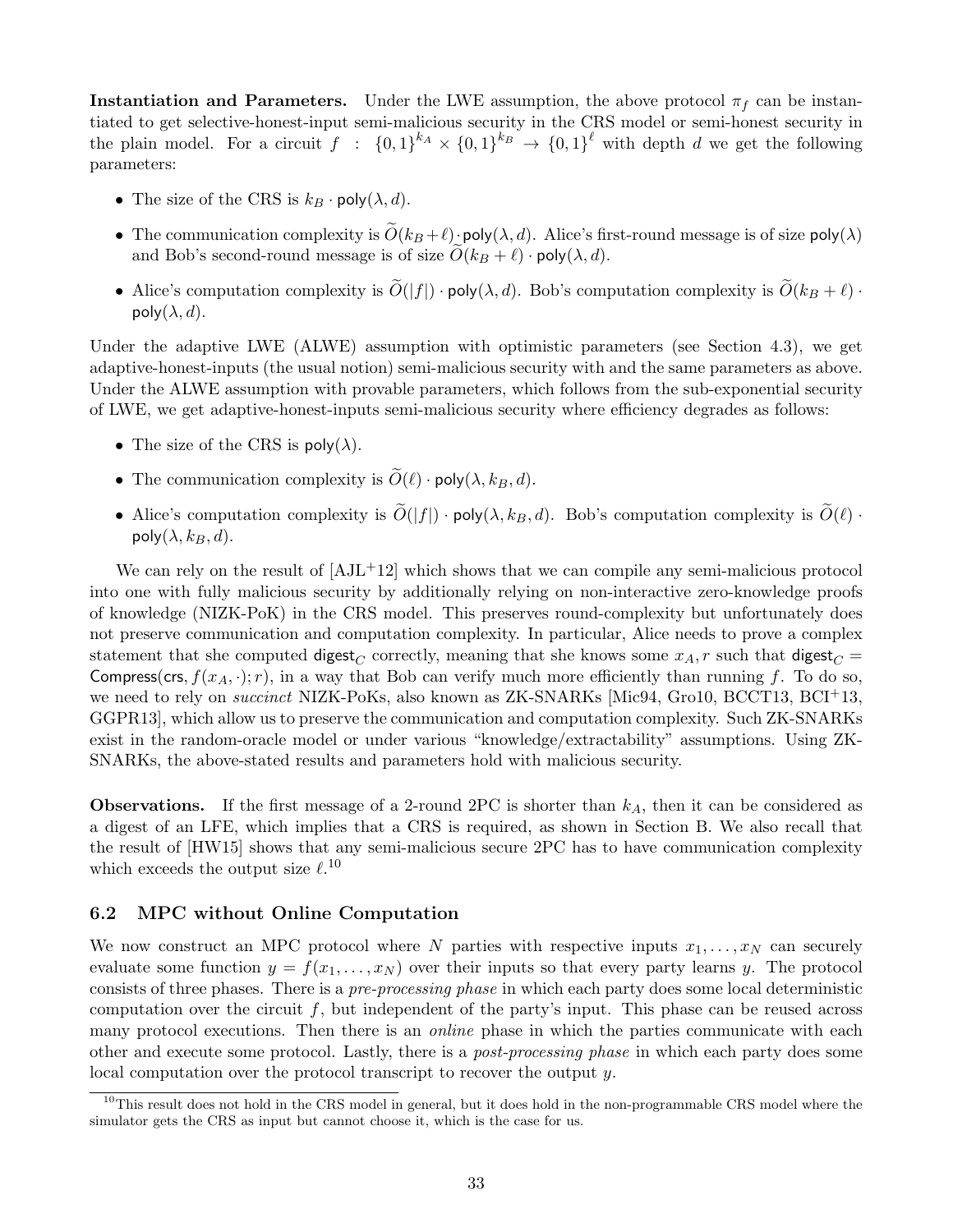Let  $LE = (crsGen, Compress, Enc, Dec)$  be an LFE scheme as in Definition [3.1](#page-11-1) (with a deterministic compression function and without function hiding). Let  $\psi$  be a generic MPC protocol without any special efficiency requirements. For a function  $f : (\{0,1\}^k)^N \to \{0,1\}^{\ell}$ , we define the following two related protocols  $\pi_f^{SH}$  (a semi-honest secure protocol in the plain model) and  $\pi_f^M$  (a malicious secure protocol in the CRS model):

**The Protocol**  $\pi_f^M$ . A malicious secure protocol in the CRS model.

- CRS Generation: Sample  $\mathsf{crs} \leftarrow \mathsf{LFE}.\mathsf{crsGen}(1^\lambda, f.\mathsf{params}).$
- Pre-Processing: Each party computes digest  $f = \text{LFE}$ . Compress(crs, f).
- Online Phase: The parties run a generic MPC protocol  $\psi$  for the function

$$
\mathsf{ct} = \mathsf{LFE}.\mathsf{Enc}(\mathsf{crs}, \mathsf{digest}_f, (x_1, \ldots, x_N) \, ; \, \bigoplus_{i \in [N]} r_i).
$$

We think of crs, digest<sub>f</sub> as part of the public function description. Each party i has input  $(x_i, r_i)$ , where  $r_i$  is chosen uniformly at random, and gets  $ct$  as output.

• Post-Processing: Each party computes  $y = \mathsf{LFE}.\mathsf{Dec}(\mathsf{crs}, f, \mathsf{ct}).$ 

**The Protocol**  $\pi_f^{SH}$ . A a semi-honest secure protocol in the plain model.

- Pre-Processing: Party 1 samples  $\mathsf{crs} \leftarrow \mathsf{LFE}.\mathsf{crsGen}(1^\lambda,f.\mathsf{params})$  and computes  $\mathsf{digest}_f = \mathsf{LFE}.\mathsf{Compress}(\mathsf{crs},f).$
- Online Phase: The parties run a generic MPC protocol  $\psi$  for the function

$$
\mathsf{ct} = \mathsf{LFE}.\mathsf{Enc}(\mathsf{crs}, \mathsf{digest}_f, (x_1, \ldots, x_N) \, ; \, \bigoplus_{i \in [N]} r_i).
$$

The input of party 1 consists of  $(crs, digest_f, x_1, r_1)$  and the input of each party  $i > 1$  consists of  $(x_i, r_i)$ . The values  $r_i$  are chosen uniformly at random. Each party get crs, ct as output.

• Post-Processing: Each party computes  $y = \mathsf{LFE}$ . Dec(crs, f, ct).

**Theorem 6.2.** Assuming that the LFE scheme is selectively secure and that  $\psi$  is a semi-honest secure MPC, the protocol  $\pi_f^{SH}$  is a semi-honest secure MPC for f in the plain model. Assuming that the LFE is adaptively secure and that  $\psi$  is a malicious secure MPC, the protocol  $\pi^M_f$  is a malicious secure MPC for f in the CRS model. In both cases we assume static corruptions.

*Proof.* We begin by replacing the invocation of the protocol  $\psi$  with an ideal functionality  $\mathcal{F}_{\text{Enc}}$  that computes LFE.Enc. We can do so by security of  $\psi$  in the appropriate setting.

Then we show indistinguishability between the ideal world with a functionality  $\mathcal{F}_f$  that computes f and the  $\mathcal{F}_{\text{Enc}}$ -hybrid world in which the parties run the protocol  $\pi_f$  with invocations of  $\psi$  replaced by  $\mathcal{F}_{\mathsf{Enc}}.$  Our simulator in the ideal world does the following:

- It runs crs  $\leftarrow$  LFE.crsGen( $1^{\lambda}$ , f.params) and gives crs to all parties.
- It gets the inputs  $x_i$  that the corrupted parties send to the ideal functionality  $\mathcal{F}_{Enc}$  in the online phase. It sends these inputs to the functionality  $\mathcal{F}_f$  and gets an output y.
- It runs  $ct \leftarrow$  LFE.Sim(crs, digest $_f$ ,  $f$ ,  $y$ ) and sets it as the output of  $\mathcal{F}_{\mathsf{Enc}}$ .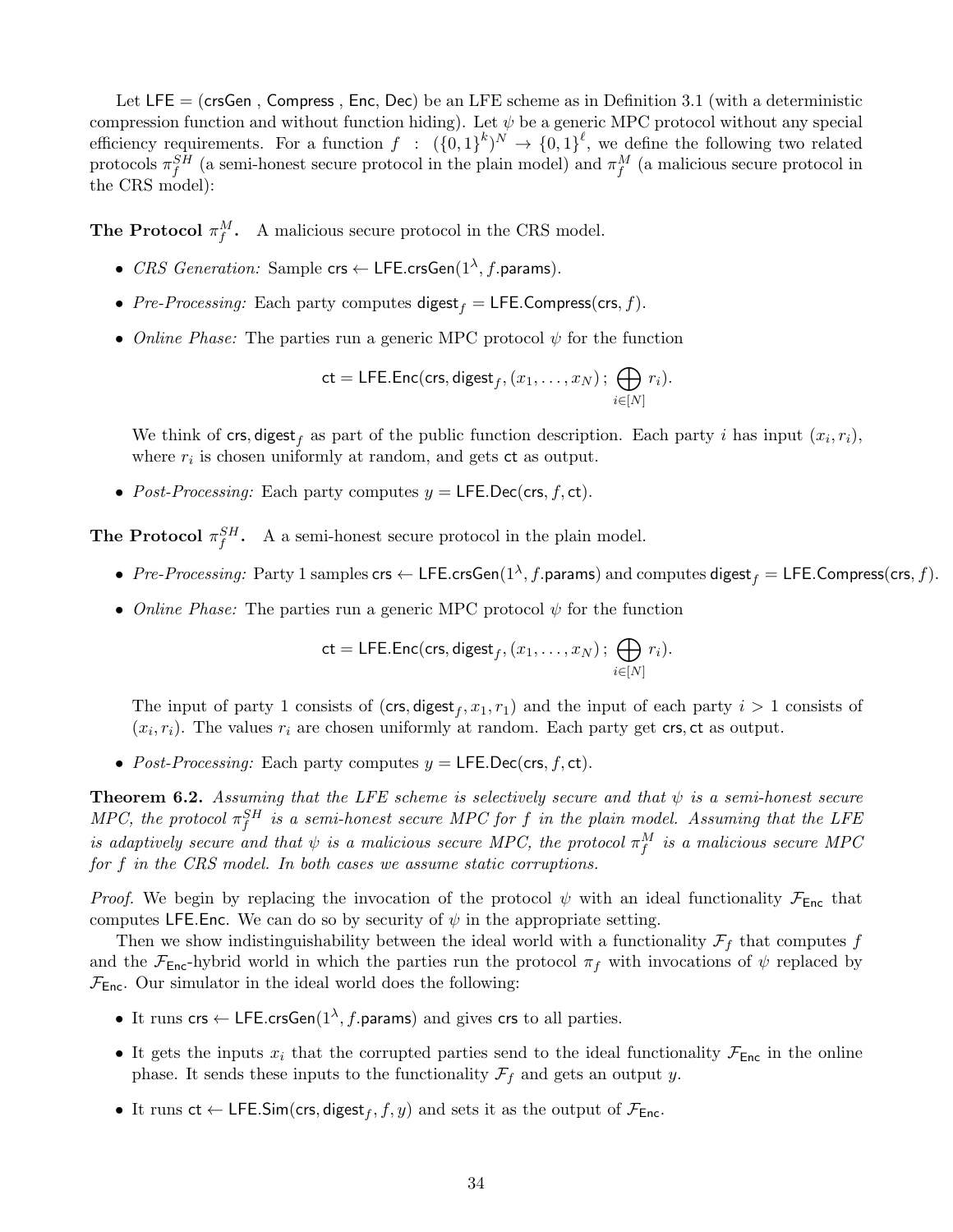The only difference between the simulation in the ideal world and the  $\mathcal{F}_{Enc}$ -hybrid world is how ct is generated: in the real world it is generated via LFE.Enc(crs, digest<sub>f</sub>,  $(x_1, \ldots, x_N)$ ;  $\bigoplus_i r_i$ ) and since there is at least one uncorrupted party we can write this as LFE.Enc(crs, digest<sub>f</sub>,  $(x_1, \ldots, x_N)$ ;  $r^*$ ) where  $r^*$  is uniformly random and unknown to the adversary. In the ideal world ct is generated via ct  $\leftarrow$ **LFE.Sim(crs, digest**<sub>f</sub>, f, y) where  $y = f(x_1, ..., x_N)$ . These are indistinguishable by the security of the LFE. Note that in the malicious setting some of the  $x_i$  values are chosen adaptively depending on the CRS and therefore we need adaptive LFE security.  $\Box$ 

**Instantiation and Parameters.** We can instantiate the protocol  $\psi$  with (e.g.,) the [\[GMW86\]](#page-37-11) protocol, which provides malicious security, using oblivious transfer based on LWE. By plugging in the parameters for LFE based on LWE we get the following parameters. For a circuit  $f : (\{0,1\}^k)^N \to \{0,1\}^{\ell}$  with depth d we get a semi-honest MPC protocol in the plain model and a malicious-secure MPC in the CRS model with the following efficiency:

- In the CRS model, the size of the CRS is  $k \cdot N \cdot \text{poly}(\lambda, d)$ .
- The communication complexity is  $(k + \ell) \cdot \text{poly}(\lambda, d, N)$ .
- Each party's computation in the online phase is  $(k + \ell) \cdot \text{poly}(\lambda, d, N)$ .
- Each party's computation in the pre-processing/post-processing phase is  $|f| \cdot \text{poly}(\lambda, d)$ .

Semi-honest security holds under the LWE assumption. Malicious security in the CRS model holds under the adaptive LWE (ALWE) assumption with optimistic parameters. Under the ALWE assumption with provable parameters, which follows from the sub-exponential security of LWE, we get a malicious secure protocol in the CRS model with decreased efficiency where all of the  $poly(\lambda, d)$  and  $poly(\lambda, d, N)$  factors become  $\text{poly}(\lambda, d, k, N)$ .

**Improving 2-round 2PC.** Alternatively, we can instantiate the protocol  $\psi$  with a 2-round semi-honest protocol in the plain model such as the one in [\[BL18,](#page-35-4) [GS18\]](#page-37-9) based only on OT which follows from LWE. In that case, we get semi-honest MPC with the same efficiency as above but with only 2 rounds of interaction in the plain model. Note that the total computational complexity of each party, including pre-processing and post-processing, is  $|f| \cdot \text{poly}(\lambda, d) + (k + \ell) \cdot \text{poly}(\lambda, d, N)$ . Despite many works on 2-round 2-PC [\[MW16,](#page-38-2) [PS16,](#page-38-3) [BP16,](#page-36-10) [GS17,](#page-37-8) [GS18,](#page-37-9) [BL18\]](#page-35-4), in all prior constructions the per-party computation is at least  $|f| \cdot N^2$  even in the semi-honest setting and even in the CRS model. Therefore the above gives an asymptotic improvement on the computation complexity of 2-round 2-PC even if we do not distinguish between online and offline computation.

Necessity of Pre-Processing and Post-Processing. We argue that both the pre-processing and post-processing steps are necessary, at least in the circuit model where the function  $f$  is given to the parties as a circuit.

Assume that we were able to remove the pre-processing step. Since the online computation is small, most bits of the description of  $f$  were never accessed by any party during the protocol until the postprocessing step. But that means that, during the post-processing step, party 1 can modify a random bit of f (in its head) to get f' and with good probability is able to learn  $f'(x_1, \ldots, x_N)$ . This violates security. (Note that this argument relies on f having a large description. It remains an interesting problem if we can get rid of pre-processing if f is a Turing Machine with short description.)

Assume we were able to remove the post-processing step. This means that, even if we didn't care about security, we now have a method to pre-process an arbitrary circuit f and then evaluate  $f(x)$  on arbitrary inputs x at a lower cost than computing  $f$ . But that means that there is an altogether smaller circuit g that computes f. Since not all circuits are compressible  $[\text{Sha49}]$  this cannot be done in general.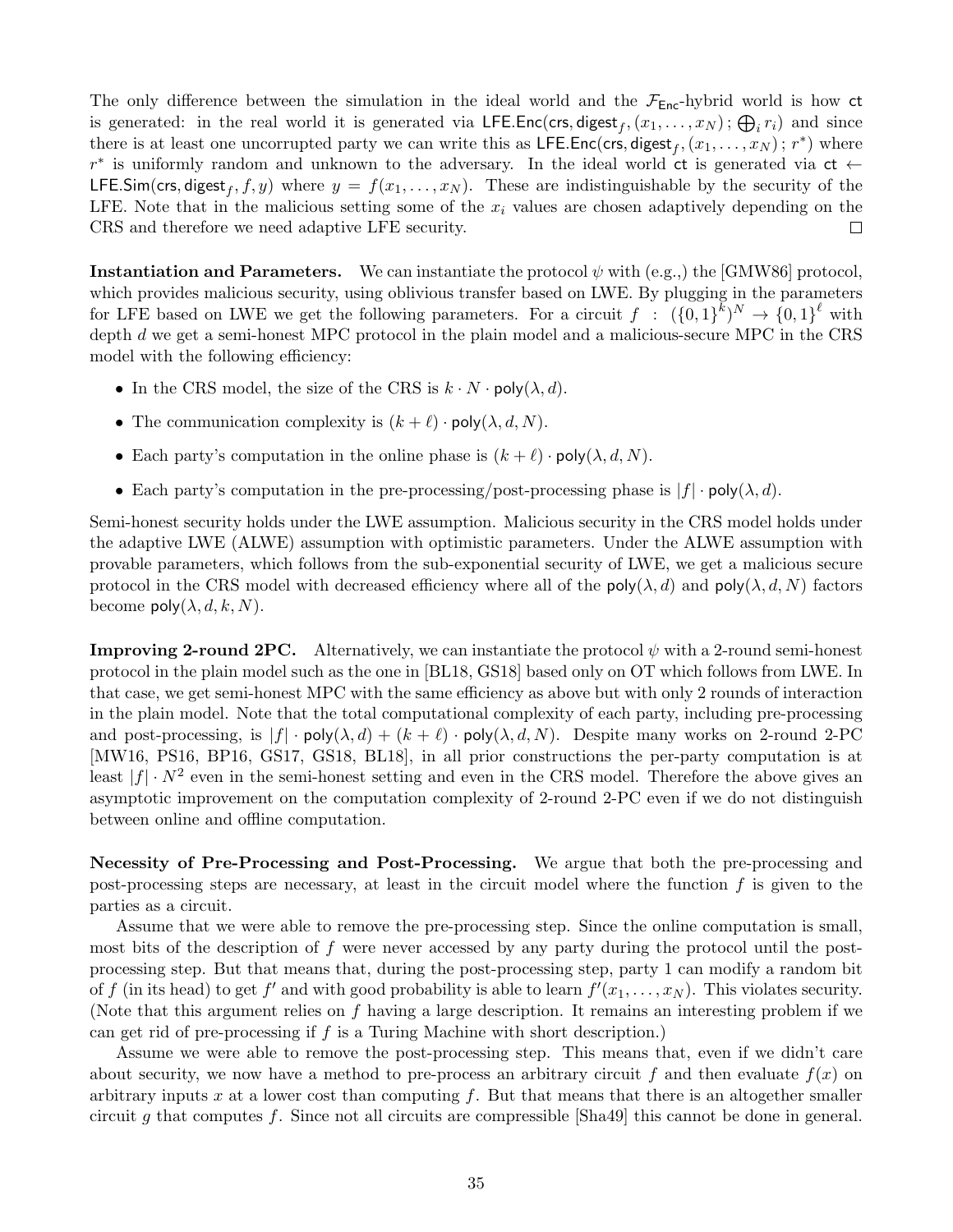Acknowledgements. We thank Yuval Ishai for insightful discussions on succinct secure computation. We thank Alex Lombardi for pointing out to us that LFE implies succinct FE.

# References

- <span id="page-35-8"></span>[ABDP15] Michel Abdalla, Florian Bourse, Angelo De Caro, and David Pointcheval. Simple functional encryption schemes for inner products. In Jonathan Katz, editor, *PKC 2015: 18th Interna*tional Conference on Theory and Practice of Public Key Cryptography, volume 9020 of Lecture Notes in Computer Science, pages 733–751. Springer, Heidelberg, March / April 2015.
- <span id="page-35-5"></span>[ABJ+18] Prabhanjan Ananth, Saikrishna Badrinarayanan, Aayush Jain, Nathan Manohar, and Amit Sahai. From fe combiners to secure mpc and back. Cryptology ePrint Archive, Report 2018/457, 2018. <https://eprint.iacr.org/2018/457>.
- <span id="page-35-1"></span>[Agr17] Shweta Agrawal. Stronger security for reusable garbled circuits, general definitions and attacks. In Jonathan Katz and Hovav Shacham, editors, Advances in Cryptology – CRYPTO 2017, Part I, volume 10401 of Lecture Notes in Computer Science, pages 3–35. Springer, Heidelberg, August 2017.
- <span id="page-35-6"></span>[AJL<sup>+</sup>12] Gilad Asharov, Abhishek Jain, Adriana López-Alt, Eran Tromer, Vinod Vaikuntanathan, and Daniel Wichs. Multiparty computation with low communication, computation and interaction via threshold FHE. In David Pointcheval and Thomas Johansson, editors, Advances in  $Cryptology - EUROCRYPT 2012$ , volume 7237 of Lecture Notes in Computer Science, pages 483–501. Springer, Heidelberg, April 2012.
- <span id="page-35-9"></span>[ALS16] Shweta Agrawal, Benoît Libert, and Damien Stehlé. Fully secure functional encryption for inner products, from standard assumptions. In Matthew Robshaw and Jonathan Katz, editors, Advances in Cryptology – CRYPTO 2016, Part III, volume 9816 of Lecture Notes in Computer Science, pages 333–362. Springer, Heidelberg, August 2016.
- <span id="page-35-2"></span>[BCCT13] Nir Bitansky, Ran Canetti, Alessandro Chiesa, and Eran Tromer. Recursive composition and bootstrapping for SNARKS and proof-carrying data. In Dan Boneh, Tim Roughgarden, and Joan Feigenbaum, editors, 45th Annual ACM Symposium on Theory of Computing, pages 111–120. ACM Press, June 2013.
- <span id="page-35-3"></span>[BCI+13] Nir Bitansky, Alessandro Chiesa, Yuval Ishai, Rafail Ostrovsky, and Omer Paneth. Succinct non-interactive arguments via linear interactive proofs. In Amit Sahai, editor, TCC 2013: 10th Theory of Cryptography Conference, volume 7785 of Lecture Notes in Computer Science, pages 315–333. Springer, Heidelberg, March 2013.
- <span id="page-35-0"></span>[BGG+14] Dan Boneh, Craig Gentry, Sergey Gorbunov, Shai Halevi, Valeria Nikolaenko, Gil Segev, Vinod Vaikuntanathan, and Dhinakaran Vinayagamurthy. Fully key-homomorphic encryption, arithmetic circuit ABE and compact garbled circuits. In Phong Q. Nguyen and Elisabeth Oswald, editors, Advances in Cryptology – EUROCRYPT 2014, volume 8441 of Lecture Notes in Computer Science, pages 533–556. Springer, Heidelberg, May 2014.
- <span id="page-35-7"></span>[BHR12] Mihir Bellare, Viet Tung Hoang, and Phillip Rogaway. Foundations of garbled circuits. In Ting Yu, George Danezis, and Virgil D. Gligor, editors, ACM CCS 12: 19th Conference on Computer and Communications Security, pages 784–796. ACM Press, October 2012.
- <span id="page-35-4"></span>[BL18] Fabrice Benhamouda and Huijia Lin. k-round MPC from k-round OT via garbled interactive circuits. In EUROCRYPT, 2018.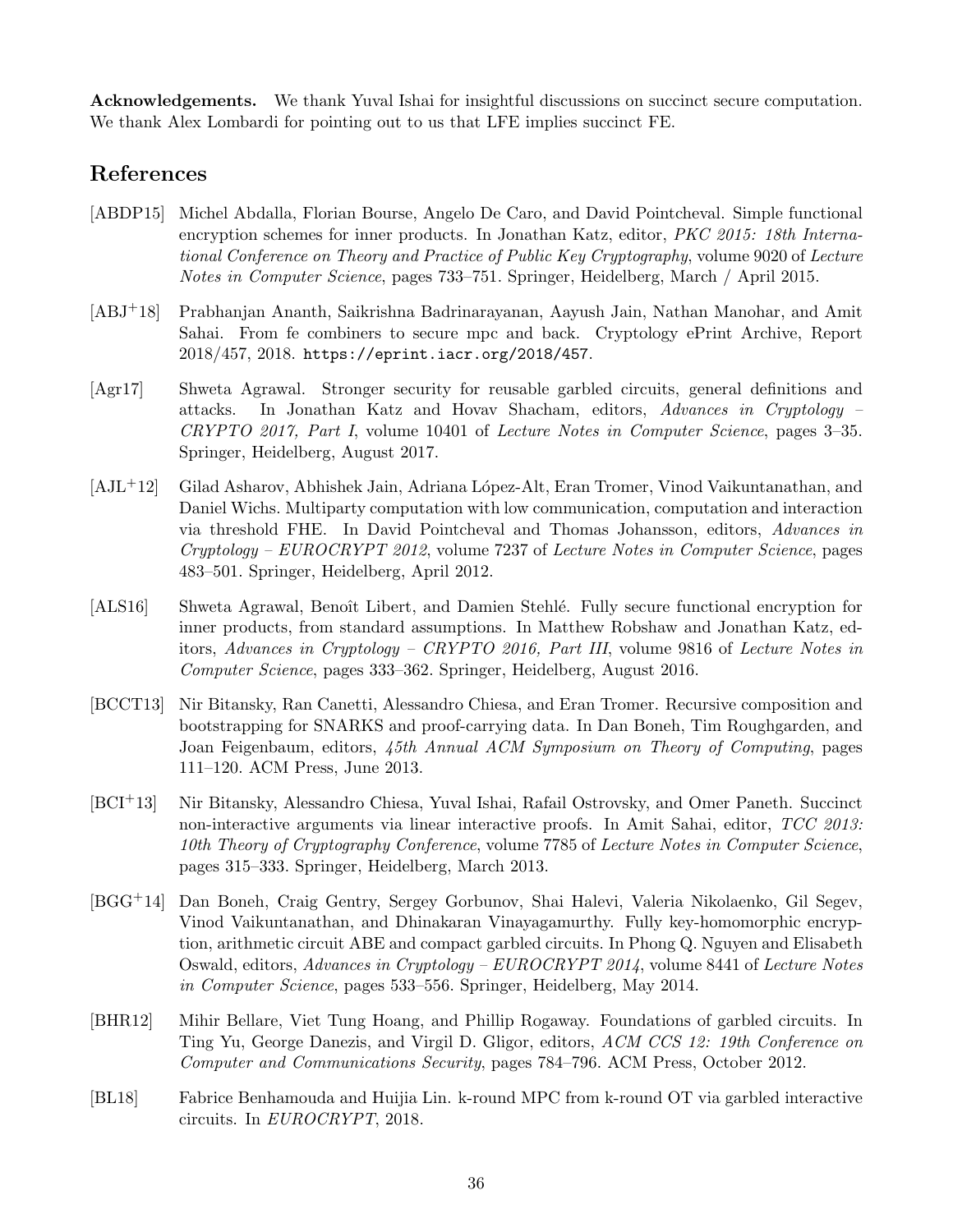- <span id="page-36-2"></span>[BLSV18] Zvika Brakerski, Alex Lombardi, Gil Segev, and Vinod Vaikuntanathan. Anonymous ibe, leakage resilience and circular security from new assumption. In EUROCRYPT, 2018.
- <span id="page-36-10"></span>[BP16] Zvika Brakerski and Renen Perlman. Lattice-based fully dynamic multi-key FHE with short ciphertexts. In Matthew Robshaw and Jonathan Katz, editors, Advances in Cryptology – CRYPTO 2016, Part I, volume 9814 of Lecture Notes in Computer Science, pages 190–213. Springer, Heidelberg, August 2016.
- <span id="page-36-4"></span>[BSW11] Dan Boneh, Amit Sahai, and Brent Waters. Functional encryption: Definitions and challenges. In Yuval Ishai, editor, TCC 2011: 8th Theory of Cryptography Conference, volume 6597 of Lecture Notes in Computer Science, pages 253–273. Springer, Heidelberg, March 2011.
- <span id="page-36-11"></span>[BTVW17] Zvika Brakerski, Rotem Tsabary, Vinod Vaikuntanathan, and Hoeteck Wee. Private constrained PRFs (and more) from LWE. In Yael Kalai and Leonid Reyzin, editors, TCC 2017: 15th Theory of Cryptography Conference, Part I, volume 10677 of Lecture Notes in Computer Science, pages 264–302. Springer, Heidelberg, November 2017.
- <span id="page-36-7"></span>[BV11] Zvika Brakerski and Vinod Vaikuntanathan. Efficient fully homomorphic encryption from (standard) LWE. In Rafail Ostrovsky, editor, 52nd Annual Symposium on Foundations of Computer Science, pages 97–106. IEEE Computer Society Press, October 2011.
- <span id="page-36-8"></span>[BV14] Zvika Brakerski and Vinod Vaikuntanathan. Lattice-based FHE as secure as PKE. In Moni Naor, editor, ITCS 2014: 5th Innovations in Theoretical Computer Science, pages 1–12. Association for Computing Machinery, January 2014.
- <span id="page-36-3"></span>[BW07] Dan Boneh and Brent Waters. Conjunctive, subset, and range queries on encrypted data. In Salil P. Vadhan, editor, *TCC 2007: 4th Theory of Cryptography Conference*, volume 4392 of Lecture Notes in Computer Science, pages 535–554. Springer, Heidelberg, February 2007.
- <span id="page-36-0"></span> $[CDG+17]$  Chongwon Cho, Nico Döttling, Sanjam Garg, Divya Gupta, Peihan Miao, and Antigoni Polychroniadou. Laconic oblivious transfer and its applications. In Jonathan Katz and Hovav Shacham, editors, Advances in Cryptology – CRYPTO 2017, Part II, volume 10402 of Lecture Notes in Computer Science, pages 33–65. Springer, Heidelberg, August 2017.
- <span id="page-36-1"></span>[DG17] Nico Döttling and Sanjam Garg. Identity-based encryption from the Diffie-Hellman assumption. In Jonathan Katz and Hovav Shacham, editors, Advances in Cryptology – CRYPTO 2017, Part I, volume 10401 of Lecture Notes in Computer Science, pages 537– 569. Springer, Heidelberg, August 2017.
- <span id="page-36-12"></span>[DORS08] Yevgeniy Dodis, Rafail Ostrovsky, Leonid Reyzin, and Adam Smith. Fuzzy extractors: How to generate strong keys from biometrics and other noisy data. SIAM J. Comput., 38(1):97– 139, March 2008.
- <span id="page-36-6"></span>[Gen09] Craig Gentry. Fully homomorphic encryption using ideal lattices. In Michael Mitzenmacher, editor, 41st Annual ACM Symposium on Theory of Computing, pages 169–178. ACM Press, May / June 2009.
- <span id="page-36-9"></span>[GGPR13] Rosario Gennaro, Craig Gentry, Bryan Parno, and Mariana Raykova. Quadratic span programs and succinct NIZKs without PCPs. In Thomas Johansson and Phong Q. Nguyen, editors, Advances in Cryptology – EUROCRYPT 2013, volume 7881 of Lecture Notes in Computer Science, pages 626–645. Springer, Heidelberg, May 2013.
- <span id="page-36-5"></span>[GKP+13] Shafi Goldwasser, Yael Tauman Kalai, Raluca A. Popa, Vinod Vaikuntanathan, and Nickolai Zeldovich. Reusable garbled circuits and succinct functional encryption. In Dan Boneh, Tim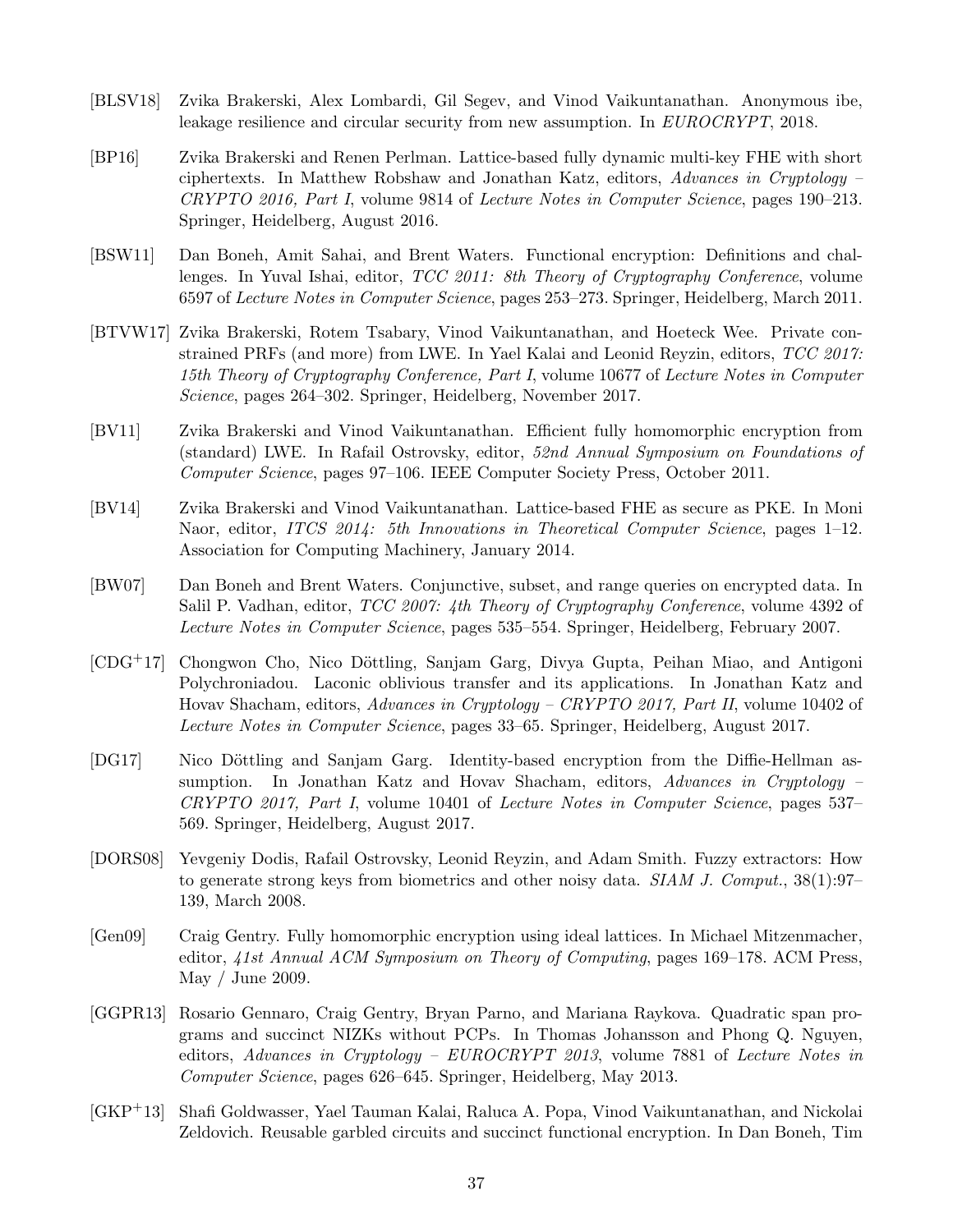Roughgarden, and Joan Feigenbaum, editors, 45th Annual ACM Symposium on Theory of Computing, pages 555–564. ACM Press, June 2013.

- <span id="page-37-11"></span>[GMW86] Oded Goldreich, Silvio Micali, and Avi Wigderson. Proofs that yield nothing but their validity and a methodology of cryptographic protocol design (extended abstract). In 27th Annual Symposium on Foundations of Computer Science, pages 174–187. IEEE Computer Society Press, October 1986.
- <span id="page-37-7"></span>[Gro10] Jens Groth. Short pairing-based non-interactive zero-knowledge arguments. In Masayuki Abe, editor, Advances in Cryptology – ASIACRYPT 2010, volume 6477 of Lecture Notes in Computer Science, pages 321–340. Springer, Heidelberg, December 2010.
- <span id="page-37-8"></span>[GS17] Sanjam Garg and Akshayaram Srinivasan. Garbled protocols and two-round MPC from bilinear maps. In 58th Annual Symposium on Foundations of Computer Science, pages 588– 599. IEEE Computer Society Press, 2017.
- <span id="page-37-9"></span>[GS18] Sanjam Garg and Akshayaram Srinivasan. Two-round multiparty secure computation from minimal assumptions. In EUROCRYPT, 2018.
- <span id="page-37-4"></span>[GSW13] Craig Gentry, Amit Sahai, and Brent Waters. Homomorphic encryption from learning with errors: Conceptually-simpler, asymptotically-faster, attribute-based. In Ran Canetti and Juan A. Garay, editors, Advances in Cryptology – CRYPTO 2013, Part I, volume 8042 of Lecture Notes in Computer Science, pages 75–92. Springer, Heidelberg, August 2013.
- <span id="page-37-1"></span>[GVW12] Sergey Gorbunov, Vinod Vaikuntanathan, and Hoeteck Wee. Functional encryption with bounded collusions via multi-party computation. In Reihaneh Safavi-Naini and Ran Canetti, editors, Advances in Cryptology – CRYPTO 2012, volume 7417 of Lecture Notes in Computer Science, pages 162–179. Springer, Heidelberg, August 2012.
- <span id="page-37-2"></span>[GVW13] Sergey Gorbunov, Vinod Vaikuntanathan, and Hoeteck Wee. Attribute-based encryption for circuits. In Dan Boneh, Tim Roughgarden, and Joan Feigenbaum, editors, 45th Annual ACM Symposium on Theory of Computing, pages 545–554. ACM Press, June 2013.
- <span id="page-37-3"></span>[GVW15] Sergey Gorbunov, Vinod Vaikuntanathan, and Hoeteck Wee. Predicate encryption for circuits from LWE. In Rosario Gennaro and Matthew J. B. Robshaw, editors, Advances in Cryptology – CRYPTO 2015, Part II, volume 9216 of Lecture Notes in Computer Science, pages 503–523. Springer, Heidelberg, August 2015.
- <span id="page-37-5"></span>[HW15] Pavel Hubacek and Daniel Wichs. On the communication complexity of secure function evaluation with long output. In Tim Roughgarden, editor, ITCS 2015: 6th Innovations in Theoretical Computer Science, pages 163–172. Association for Computing Machinery, January 2015.
- <span id="page-37-10"></span>[ILL89] Russell Impagliazzo, Leonid A. Levin, and Michael Luby. Pseudo-random generation from one-way functions (extended abstracts). In 21st Annual ACM Symposium on Theory of Computing, pages 12–24. ACM Press, May 1989.
- <span id="page-37-0"></span>[KSW08] Jonathan Katz, Amit Sahai, and Brent Waters. Predicate encryption supporting disjunctions, polynomial equations, and inner products. In Nigel P. Smart, editor, Advances in Cryptology  $-$  EUROCRYPT 2008, volume 4965 of Lecture Notes in Computer Science, pages 146–162. Springer, Heidelberg, April 2008.
- <span id="page-37-6"></span>[Mic94] Silvio Micali. CS proofs (extended abstracts). In 35th Annual Symposium on Foundations of Computer Science, pages 436–453. IEEE Computer Society Press, November 1994.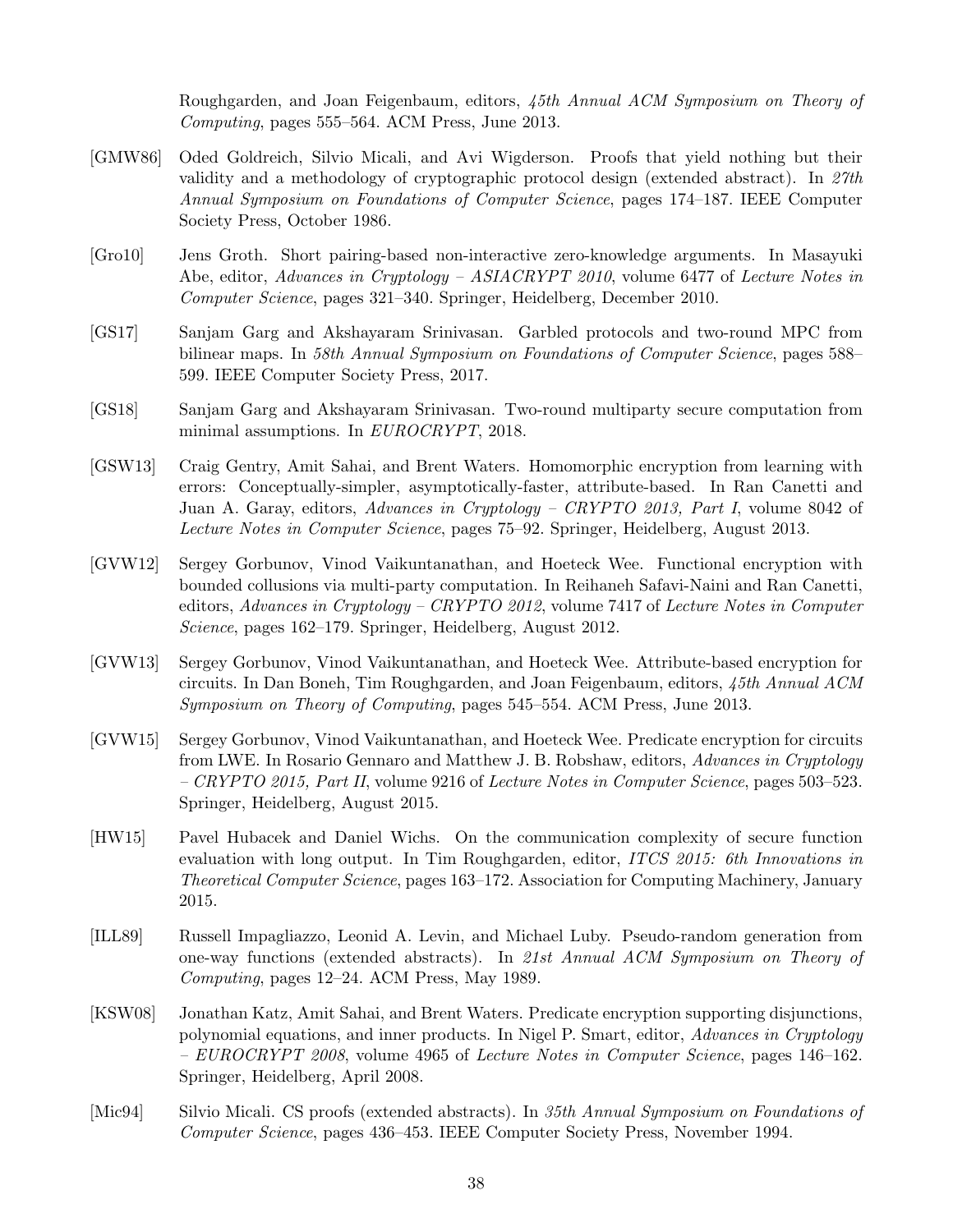- <span id="page-38-4"></span>[MP12] Daniele Micciancio and Chris Peikert. Trapdoors for lattices: Simpler, tighter, faster, smaller. In David Pointcheval and Thomas Johansson, editors, Advances in Cryptology – EURO-CRYPT 2012, volume 7237 of Lecture Notes in Computer Science, pages 700–718. Springer, Heidelberg, April 2012.
- <span id="page-38-2"></span>[MW16] Pratyay Mukherjee and Daniel Wichs. Two round multiparty computation via multi-key FHE. In Marc Fischlin and Jean-Sébastien Coron, editors, Advances in Cryptology – EURO-CRYPT 2016, Part II, volume 9666 of Lecture Notes in Computer Science, pages 735–763. Springer, Heidelberg, May 2016.
- <span id="page-38-6"></span>[Pei09] Chris Peikert. Public-key cryptosystems from the worst-case shortest vector problem: extended abstract. In Michael Mitzenmacher, editor, 41st Annual ACM Symposium on Theory of Computing, pages 333–342. ACM Press, May / June 2009.
- <span id="page-38-3"></span>[PS16] Chris Peikert and Sina Shiehian. Multi-key FHE from LWE, revisited. In Martin Hirt and Adam D. Smith, editors, TCC 2016-B: 14th Theory of Cryptography Conference, Part II, volume 9986 of Lecture Notes in Computer Science, pages 217–238. Springer, Heidelberg, October / November 2016.
- <span id="page-38-5"></span>[Reg05] Oded Regev. On lattices, learning with errors, random linear codes, and cryptography. In Harold N. Gabow and Ronald Fagin, editors, 37th Annual ACM Symposium on Theory of Computing, pages 84–93. ACM Press, May 2005.
- <span id="page-38-8"></span>[Sha49] Claude E. Shannon. Communication theory of secrecy systems. Bell Systems Technical Journal, 28(4):656–715, 1949.
- <span id="page-38-1"></span>[SS10] Amit Sahai and Hakan Seyalioglu. Worry-free encryption: functional encryption with public keys. In Ehab Al-Shaer, Angelos D. Keromytis, and Vitaly Shmatikov, editors, ACM CCS 10: 17th Conference on Computer and Communications Security, pages 463–472. ACM Press, October 2010.
- <span id="page-38-0"></span>[SW05] Amit Sahai and Brent R. Waters. Fuzzy identity-based encryption. In Ronald Cramer, editor, Advances in Cryptology – EUROCRYPT 2005, volume 3494 of Lecture Notes in Computer Science, pages 457–473. Springer, Heidelberg, May 2005.
- <span id="page-38-9"></span>[Wee17] Hoeteck Wee. Attribute-hiding predicate encryption in bilinear groups, revisited. In Yael Kalai and Leonid Reyzin, editors, TCC 2017: 15th Theory of Cryptography Conference, Part I, volume 10677 of Lecture Notes in Computer Science, pages 206–233. Springer, Heidelberg, November 2017.
- <span id="page-38-7"></span>[Yao82] Andrew Chi-Chih Yao. Protocols for secure computations (extended abstract). In 23rd Annual Symposium on Foundations of Computer Science, pages 160–164. IEEE Computer Society Press, November 1982.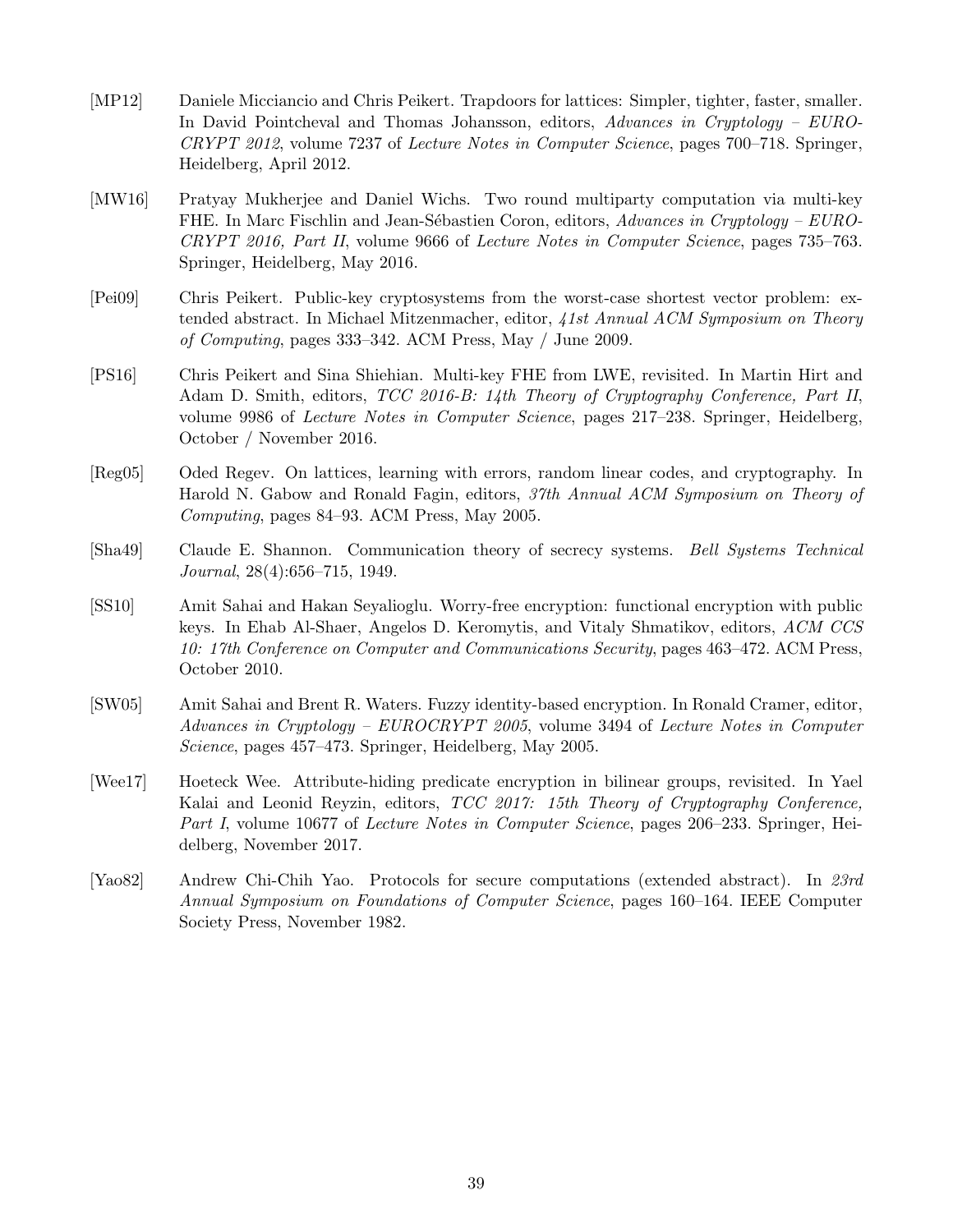## <span id="page-39-0"></span>A Direct Construction of Function Hiding LFE

We show a natural and efficient way to upgrade the constructions from Section [4.1](#page-13-0) and [4.2](#page-15-0) to achieve statistical Function Hiding. Then, given that the transformation of Section [4.4](#page-21-0) preserves (statistical) Function Hiding (as the digest in the transformation is a digest from the underlying LFE), this gives an alternative construction to get a statistical Function Hiding LFE from LWE.

The idea is to make the digest digest<sub>C</sub> output by the Compression algorithm Compress (statistically close to) uniform by adding a random subset sum of extra random matrices. On a high level, this corresponds to adding to the output an inner product (over the integers) of additional input bits with a random binary vector. Then, Function Hiding is guaranteed by the Leftover Hash Lemma, while correctness is preserved by considering that the Encryption algorithm implicitely sets those new inputs to zero (so that the added inner product equals 0).

For simplicity, we present the construction for the 1-bit AB-LFE scheme (defined in Section [4.1\)](#page-13-0). This can be directly combined with the modification in Section [4.2](#page-15-0) to get Statistical Function Hiding with many output bits (with an *additive* overhead in the ciphertext), and also imply a Statistical Function Hiding for LFE via the compiler of Section [4.4.](#page-21-0)

Set parameters  $n, m, q, B, \sigma, \sigma_F$  as in Section [4.1,](#page-13-0) and  $N = 2nm \lceil \log q \rceil$ .

• crsGen(1<sup> $\lambda$ </sup>): Output  $n + N$  random matrices in  $\mathbb{Z}_q^{n \times m}$ :

$$
\mathsf{crs} = \left(\{\mathbf{A}_i\}_{i\leq k}\,,\,\{\mathbf{B}_i\}_{i\leq N}\right).
$$

• Compress(crs, C): Compute  $\mathbf{A}_C = \mathsf{EvalPK}(C, \{\mathbf{A}_i\}_{i\leq k})$ . Pick  $\mathbf{r} \leftarrow \{0, 1\}^N$  and output:

$$
\mathrm{digest}_C = \widetilde{\mathbf{A}}_C = \mathbf{A}_C + \sum_{i=1}^N r_i \mathbf{B}_i.
$$

• Enc(crs,  $\tilde{\mathbf{A}}_C$ ,  $(x, \mu)$ ): Pick  $\mathbf{s} \leftarrow \mathbb{Z}_q^n$ ,  $\mathbf{e}_i \leftarrow \chi^m$  for  $i \leq k$ , and compute:

$$
\mathbf{b}_i = \mathbf{s}^\top (\mathbf{A}_i - x_i \mathbf{G}) + \mathbf{e}_i^\top, \quad i \leq k.
$$

Sample  $\mathbf{t} \leftarrow \mathbf{G}^{-1}(\$), \text{ set } \mathbf{d} = \widetilde{\mathbf{A}}_C \cdot \mathbf{t}, \text{ and compute}$ 

$$
\beta = \mathbf{s}^\top \mathbf{d} + \widetilde{e} + \mu \cdot \lfloor q/2 \rceil,
$$

where  $\widetilde{e} \leftarrow [-B', B'],$  and additionally compute  $\gamma_i = s^{\top} \mathbf{B}_i + \mathbf{e}'_i$  $\top$  for  $i \leq N$ , where  $\mathbf{e}'_i \leftarrow \chi^m$ . Output:

$$
\mathsf{ct} = (\{\mathbf{b}_i\}_{i \leq k}, \{\gamma_i\}_{i \leq N}, \beta, \mathbf{t}, x).
$$

• Dec(crs, C, ct, r): If  $C(x) = 1$  output  $\perp$ . Else compute:

$$
\widetilde{\mathbf{b}} = \mathsf{EvalCT}(C, \{\mathbf{A}_i\}_{i \leq k}, \{\mathbf{b}_i\}_{i \leq k}, x) + \sum_{i=1}^N r_i \gamma_i,
$$

and output  $\lfloor (\beta - \widetilde{\mathbf{b}}^{\top} \mathbf{t})/q \rfloor$ .

 $\widetilde{\mathbf{b}} = \mathsf{EvalCT}(C, {\mathbf{A}_i}_{i \leq k}, {\mathbf{b}_i}_{i \leq k}, x),$ 

where EvalCT is defined in Section [2.3.](#page-8-1) Output  $\left| (\beta - \tilde{b}^\top t)/q \right|$ .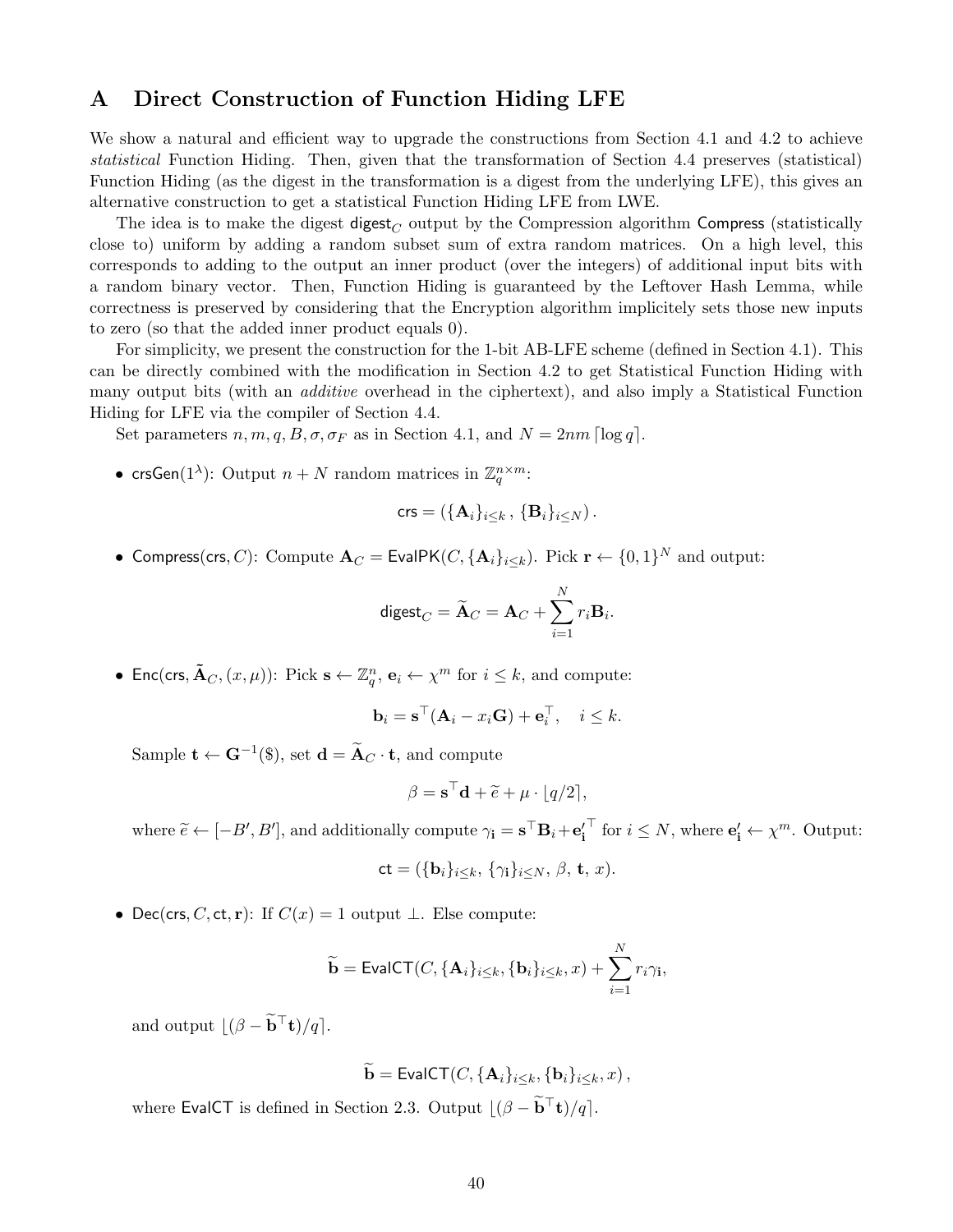**Correctness.** Intuitively, adding  $\sum_{i=1}^{N} r_i \gamma_i$  to  $\widetilde{\mathbf{b}}$  corresponds to adding  $\langle \mathbf{r}, \widetilde{\mathbf{x}} \rangle$  (over the integers) to the initial measure where  $\widetilde{\mathbf{x}}$  corresponds to M extra input bits (that would b initial message, where  $\tilde{\mathbf{x}}$  corresponds to N extra input bits (that would be encoded along using matrices  ${\bf \{B}_i\}_{i\leq N}$ ). The Encryption algorithm, by setting  $\gamma_i = {\bf s}^\top {\bf b}_i + {\bf e}_i'$ <sup>T</sup>, implicitly sets  $\widetilde{\mathbf{x}} = \mathbf{0}$ , so that correctness is maintained.

More formally, we have by correctness of EvalCT:  $\widetilde{\mathbf{b}} = \mathbf{s}^{\top}[\mathbf{A}_C - C(x)\mathbf{G}] + \mathbf{e}_C + \mathbf{s}^{\top}(\sum_{i \leq N} r_i \mathbf{b}_i)$  +  $\left(\sum_{i\leq N} r_i \mathbf{e}_i^{\top}\right)$ . In particular, if  $C(x) = 0$  then

$$
|\widetilde{\mathbf{b}} - \mathbf{s}^\top \mathbf{d}| \le (m+1)^{d+1} \cdot B + B' + N \cdot B < q/4.
$$

AB-LFE security. AB-LFE security is preserved in this new construction: the simulator additionally outputs uniform vectors  $\{\gamma_i\}_{i\leq N}$  as a part of the ciphertext. In particular, we also switch  $\{\gamma_i\}$  to uniform vectors when arguing LWE (between Hybrid 2 and Hybrid 3, where all the hybrids are defined very similarly as in Section [4.1\)](#page-13-0).

**Function Hiding.** Note that if q is a prime, and N and K are integers, the function

$$
H_{\mathbf{M}}: \mathbf{r} \in \{0,1\}^N \mapsto \mathbf{r}^\top \mathbf{M},
$$

where  $\mathbf{M} \in \mathbb{Z}_q^{N \times K}$  is a 2-universal hash function.

Therefore, the Leftover Hash Lemma states that given random matrices  $B_i$ , we have that  $\sum_{i=1}^{N} r_i B_i$ (and therefore digest<sub>C</sub> ← Compress(crs, C)) is statistically close to uniform over the randomness of  $\mathbf{r} \leftarrow$  $\{0,1\}^N$  by setting:

$$
\mathbf{M} = \begin{bmatrix} \mathbf{B}_1[1,1] & \cdots & \mathbf{B}_1[n,m] \\ \vdots & \ddots & \vdots \\ \mathbf{B}_N[1,1] & \cdots & \mathbf{B}_N[n,m] \end{bmatrix} \in \mathbb{Z}_q^{N \times K},
$$

and setting  $K = nm \log q$ .

## <span id="page-40-0"></span>B Necessity of a CRS

In this section we show that LFE and even AB-LFE requires a CRS, at least if we consider non-uniform adversaries. This is for the same reason that collision resistant hash functions need a CRS. In fact, we show that the AB-LFE compression function is a collision-resistant hash function.

**AB-LFE Compression is Collision Resistant.** Consider the class of functions  $f_y(x) := \langle y, x \rangle$ , where  $x, y \in \{0,1\}^k$  for some k. Assume we have a (selectively secure) AB-LFE scheme which is "sufficiently compressing", meaning that for a sufficiently large  $k = k(\lambda) = \text{poly}(\lambda)$ , if digest = Compress(crs,  $f_y$ ) then  $|\text{digest}| < k$ . Then  $H_{\text{crs}}(y) = \text{Compress}(\text{crs}, f_y)$  is a Collision-Resistant Hash Function with the seed crs.

Claim B.1 ((AB-)LFE is Collision Resistant). Suppose (crsGen, Compress, Enc, Dec) is a selectively secure AB-LFE which is "sufficiently compressing". Then  $H_{\text{crs}}(y) = \text{Compress}(\text{crs}, f_y)$  is a Collision-Resistant Hash Function.

*Proof.* Suppose that an adversary A breaks the collision resistance on H. We build a reduction R that breaks the security of the AB-LFE as follows.

R declares a random challenge attribute  $x^*$  and a random message  $\mu$ . It then receives a CRS, and forwards it to A, who outputs a collision  $y \neq y'$  for  $H_{\text{crs}}$  with some non-negligible advantage.

R receives a challenge ciphertext ct. Note that as  $y \neq y'$  and  $f(x)$  2-universal, we have that  $f_y(x^*) \neq$  $f_{y'}(x^*)$  with probability 1/2 (over the randomness of  $x^*$  alone); the reduction aborts if it is not the case. If it doesn't, suppose without loss of generality that  $f_y(x^*) = 0$  and  $f_{y'}(x^*) = 1$ .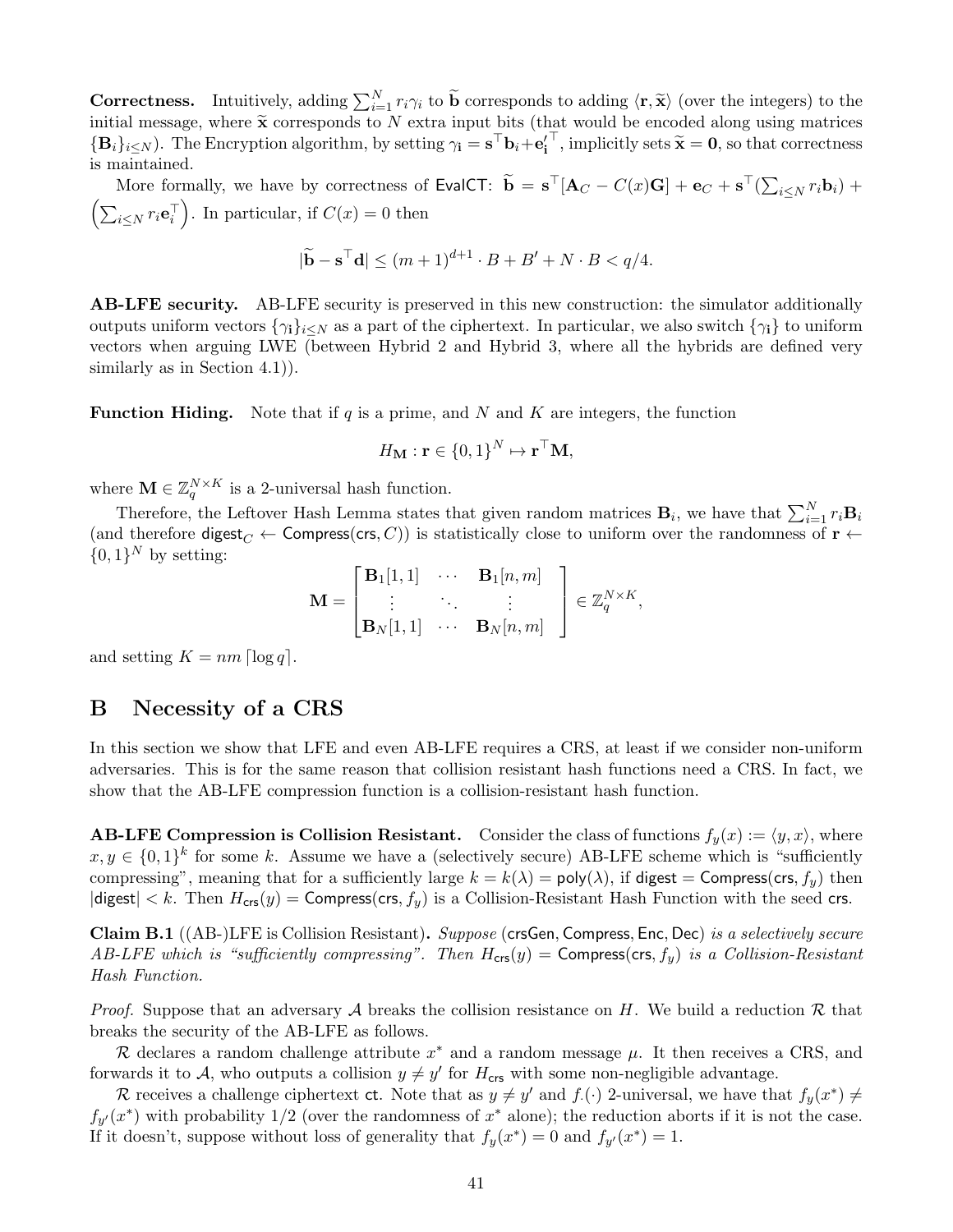The reduction then chooses C which computes  $f_{y'}(\cdot)$ , so that  $f_{y'}(x^*) = 1$  in the LFE experiment. It then receives a challenge ciphertext ct.

Now, by correctness of the AB-LFE, the reduction can, in the real experiment, decrypt the ciphertext using  $f_y$  and recover  $\mu$ ; but in the Ideal one the ciphertext is independent of  $\mu$ , which allows to distinguish the real and the ideal experiments with non-negligible probability.

 $\Box$ 

Necessity of a CRS. This construction shows the necessity of using a CRS in the compression algorithm for AB-LFE. Indeed, without a CRS, a non-uniform adversary can store such a collision  $y \neq y'$  as advice, and use it to break security.

"Very Selective" AB-LFE imply UOWHFs. We can also consider an alternative definition of LFE security, where the adversary has to declare the circuit  $C$  and the input  $x$  before seeing the CRS, which we call "Very Selective" security.

The reduction above can be directly extended to show that the compression algorithm of a "Very Selective" LFE applied on a 2-universal hash function is a Universal One-Way Hash Function (UOWHF). The only difference is that the adversary for the UOWHF chooses  $y$  and sends it to the reduction, who sets  $f_y(\cdot)$  as a challenge circuit *before* seeing the CRS.

The same argument as above shows that a CRS is also necessary in that case.

## <span id="page-41-0"></span>C LFE Implies Succinct FE

In this section we show how to build a succinct single-key Functional Encryption (FE) scheme from any LFE. This result was pointed out to us by Alex Lombardi and we include it in our paper with his permission. Note that there already exists constructions of succinct, simulation-secure, single-key FE from LWE [\[GKP](#page-36-5)+13]; so this section in particular gives an alternative construction from LWE. However, one new implication of our result is that we can also get adaptively secure FE under the adaptive LWE assumption. Throughout this section we only consider single-key FE.

In a nutshell, we start with a non-succinct FE and show how to use LFE to make it succinct. Instead of using the FE to compute the function itself, we use the FE to compute an LFE ciphertext. Succinctness follows as the circuit computing an LFE encryption is small. Note that (adaptive, simulation-secure) nonsuccinct FE can be constructed from public-key encryption [\[SS10,](#page-38-1) [GVW12\]](#page-37-1). Since we already showed that (AB-)LFE implies 2-round OT (Section [5.3.2\)](#page-29-0) which implies public-key encryption, we have that LFE implies (adaptive, simulation-secure) non-succinct FE.

We refer to  $(e,q)$  [\[GKP](#page-36-5)<sup>+</sup>13] for a definition of selective (resp. adaptive) simulation-secure, single-key FE.

Succinctness for a FE scheme captures that the fact that both the encryption time and ciphertext size should be sub-linear in the size of the circuits it supports. As for the laconic aspect of LFE, we leave the exact efficiency requirements for succinctness somewhat loose. Looking ahead, instantiating the construction below with our LFE from LWE will give an FE scheme with encryption time and ciphertext size only growing with the *depth* of the circuits in the family, and not their size.

**Theorem C.1.** Assuming the existence of a selectively (resp. adaptively) secure LFE, there exists a succinct, selective (resp. adaptive), simulation-secure, single-key, functional encryption scheme.

If an LFE, for a circuit family  $\mathcal C$  with circuit parameters  $\mathcal C$ . params, has an encryption circuit of size  $T = T(\mathcal{C})$  params,  $\lambda$ ) (where the inputs to the encryption circuit are both the message and the randomness for the LFE encryption), then the resulting FE has encryption time and ciphertext size  $T \cdot \text{poly}(\lambda)$ .

Let (FE.Setup, FE.KeyGen, FE.Enc, FE.Dec) be an adaptive, simulation-secure single-key FE (but with potentially large ciphertexts), which exists assuming the existence of LFE [\[GVW12\]](#page-37-1), as LFE implies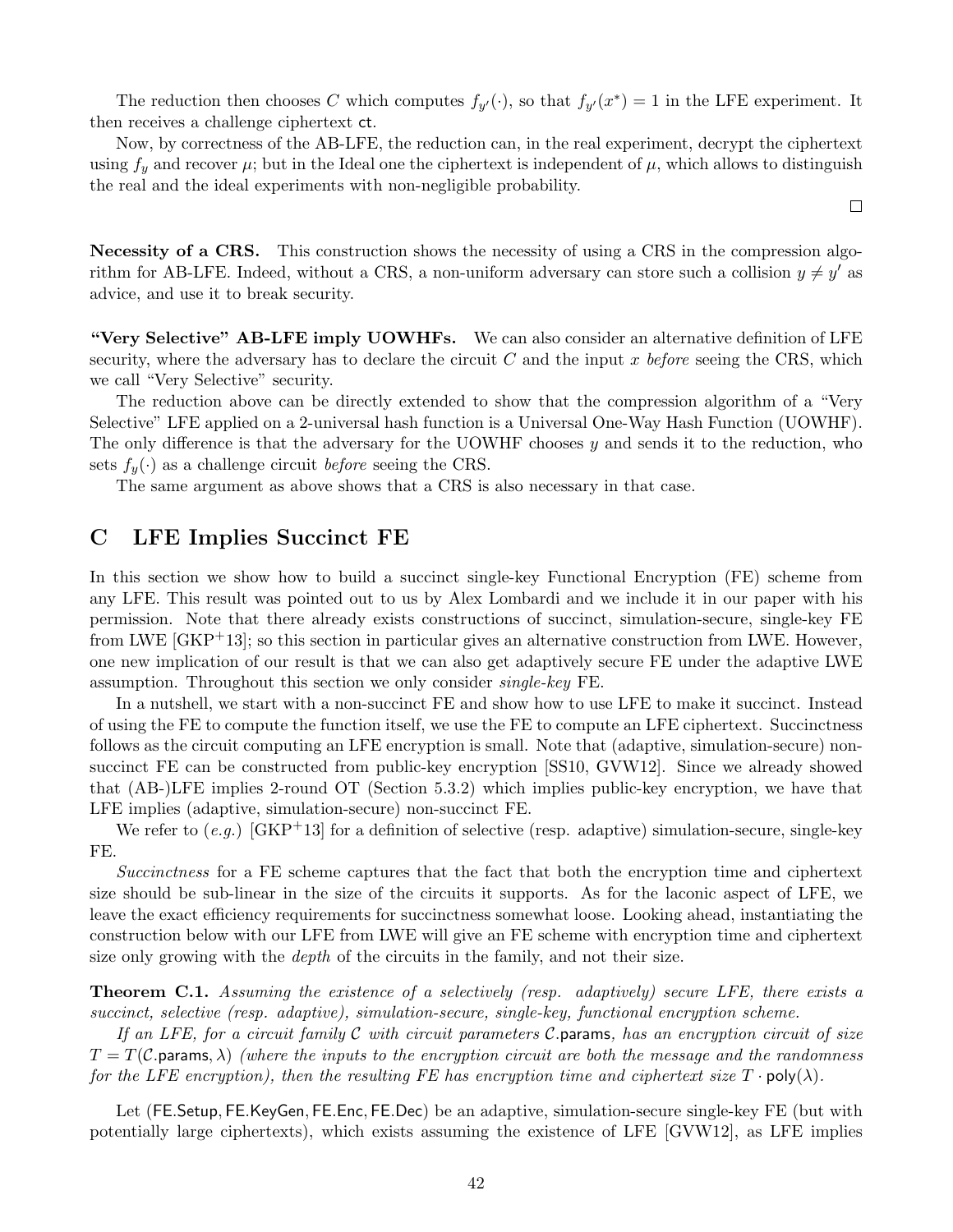public-key encryption (see Section [5.3.2\)](#page-29-0). Its encryption time and the size of its ciphertexts are  $T \cdot \text{poly}(\lambda)$ , where  $T$  upper bounds the size of the circuits supported by the FE scheme.

Let (LFE.crsGen, LFE.Compress, LFE.Enc, LFE.Dec) be a selective (resp. adaptive) LFE. Define the following functional encryption scheme:

• Setup( $1^{\lambda}$ ): Compute LFE.crs  $\leftarrow$  LFE.crsGen( $1^{\lambda}$ ), and (FE.mpk, FE.msk)  $\leftarrow$  FE.Setup( $1^{\lambda}$ ). Output:

 $mpk = FE.mpk$ :

 $msk = (LFE.cs, FE.msk).$ 

• KeyGen(msk, C): On input a circuit C and the master secret key msk, define the circuit  $C_1$ <sub>FF</sub>, which on input  $(x, r)$  outputs LFE.Enc(LFE.crs, digest<sub>C</sub>, x; r), where digest<sub>C</sub> = LFE.Compress(LFE.crs, C). Compute FE.sk $_{C_{\text{LFE}}} \leftarrow$  FE.KeyGen( $C_{\text{LFE}}$ ), and output:

$$
\mathsf{sk}_C = (\mathsf{FE}.\mathsf{sk}_{C_{\mathsf{LFE}}}, \mathsf{LFE}.\mathsf{crs}, C).
$$

• Enc(mpk, x): On input x and the master public key mpk, pick some LFE encryption randomness r, and output:

$$
\mathsf{ct} \leftarrow \mathsf{FE}.\mathsf{Enc}(\mathsf{FE}.\mathsf{mpk}, (x, r)).
$$

• Dec(sk<sub>C</sub>, ct): On input ct and a function key sk<sub>C</sub>, first compute:

$$
\mathsf{ct}_{\mathsf{LFE}} = \mathsf{FE}.\mathsf{Dec}(\mathsf{FE}.\mathsf{sk}_{C_{\mathsf{LFE}}}, \mathsf{ct}).
$$

Then output:

$$
y = \mathsf{LFE}.\mathsf{Dec}(\mathsf{LFE}.\mathsf{crs}, C, \mathsf{ct}_{\mathsf{LFE}}).
$$

Claim C.2 (Correctness). The functional encryption scheme above is correct.

*Proof.* By correctness of the inner functional encryption scheme, we have  $ct_{\text{LFE}} = \text{LFE}.\text{Enc}(\text{LFE}.\text{crs}, \text{digest}_C, x; r);$ and by correctness of the LFE we have LFE.Dec(LFE.crs, C,  $ct_{LFE}$ ) =  $C(x)$ .  $\Box$ 

Succinctness follows from the fact that the encryption time and the ciphertext size are the ones of the inner functional encryption ciphertexts, which only depend on the size  $|C_{\text{LFE}}| = T(\mathcal{C}.\text{params}, \lambda)$  of  $C_{\text{LFE}}$ , and not the size of C itself. More precisely, the size of the ciphertexts for the final FE scheme is  $|C_{\text{LFE}}| \cdot \text{poly}(\lambda).$ 

Claim C.3 (Simulation security). Suppose the inner functional encryption scheme is single-key, adaptive, simulation-secure; and the LFE is selectively (resp. adaptively) secure. Then the resulting functional encryption scheme is selectively (resp. adaptively) secure.

*Proof.* We proceed via a sequence of hybrids.

Hybrid 0. This is the real experiment for the security for functional encryption.

Hybrid 1. In this hybrid we modify how we generate the challenge ciphertext ct<sup>\*</sup>. We now pick a random  $r$ , and compute

$$
\mathsf{ct}^*_\mathsf{LFE} = \mathsf{LFE}.\mathsf{Enc}(\mathsf{LFE}.\mathsf{crs}, \mathsf{digest}_C, x^* \, ; \, r).
$$

We now use the simulator FE.Sim given by the security requirement of the inner FE scheme to compute:

$$
\mathsf{ct}^* = \mathsf{FE}.\mathsf{Sim}(\mathsf{sk}_C,\mathsf{ct}^*_{\mathsf{LFE}}).
$$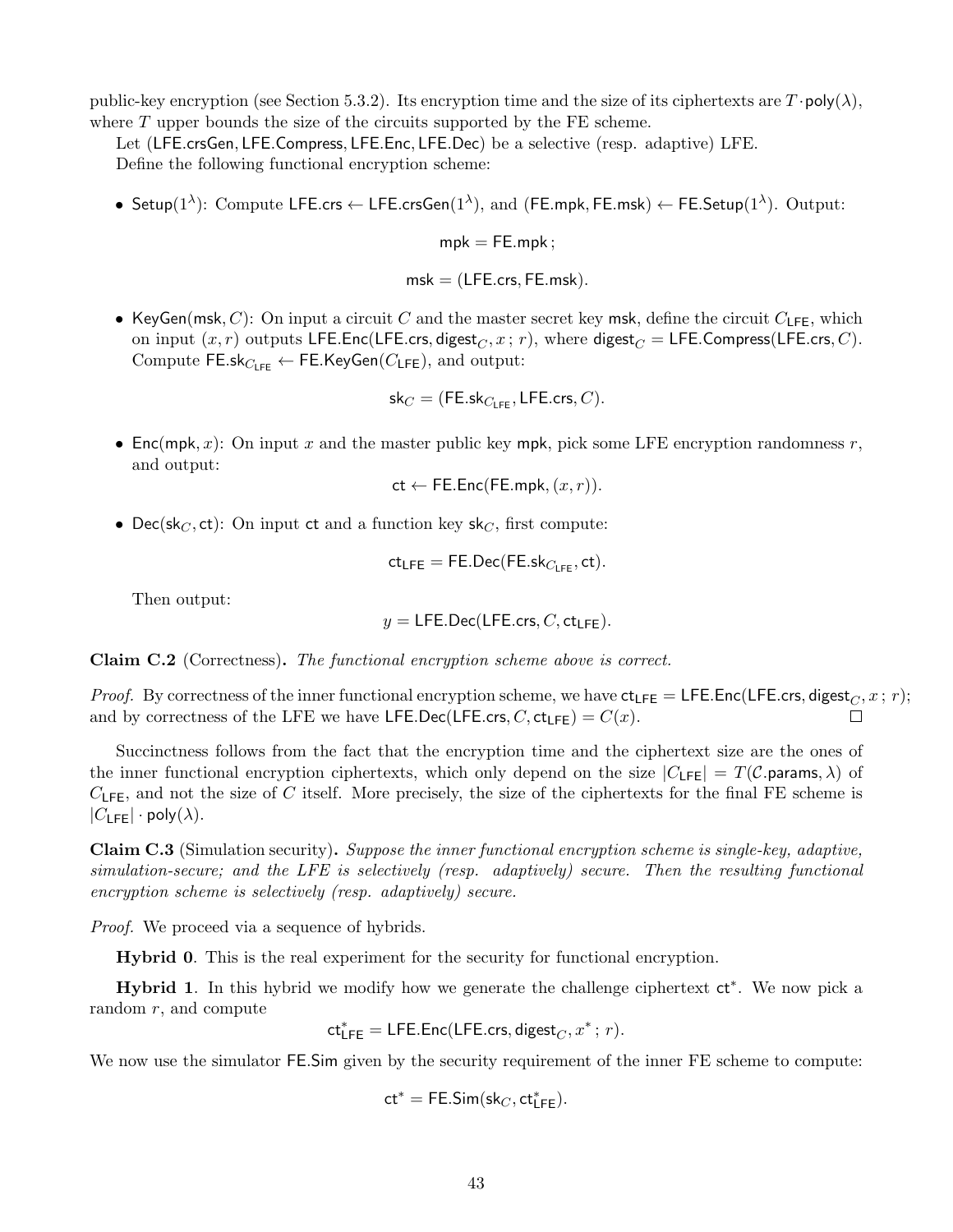Hybrids 0 and 1 are indistinguishable by simulation security of the inner FE scheme.

Hybrid 2. We once again modify the way we generate ct<sup>\*</sup>. We now use the LFE simulator LFE.Sim to compute:

$$
\mathsf{ct_{LFE}^*} = \mathsf{LFE}.\mathsf{Sim}(\mathsf{LFE}.\mathsf{crs},C,\mathsf{digest}_C,C(x^*)),
$$

and compute as before:

$$
\mathsf{ct}^* = \mathsf{FE}.\mathsf{Sim}(\mathsf{sk}_C,\mathsf{ct}^*_{\mathsf{LFE}}).
$$

Hybrids 1 and 2 are indistinguishable by security of the LFE, and Hybrid 2 corresponds to the ideal experiment for the security of the functional encryption, which concludes the proof.  $\Box$ 

Semi-adaptive FE from selective LFE. Starting from a selective LFE, our resulting succinct FE actually achieves a stronger notion of *semi-adaptivity*, where the challenge message  $x^*$  can be chosen *after* seeing the master public key mpk, but before receiving the function secret key  $sk_C$ . This is because we can put the CRS of the LFE in the function secret keys instead of the master public key.

Adaptive FE from adaptive LWE. The transformation above shows that adaptive LFE implies adaptive succinct FE. In particular the construction above does give us an adaptive succinct FE from the Adaptive LWE assumption. Interestingly, as far as we know, the construction of succinct  $FE$  in  $[GKP^+13]$ does not seem to get adaptivity from (the polynomial hardness of) our Adaptive LWE assumption. This is because adaptivity in their construction requires an inner ABE to be adaptively secure; and all the current construction of ABE from LWE rely on carefully embedding trapdoors when generating the public key in the security proof. Thus it is not clear how to prove adaptive security for current constructions of ABEs by only relying on Adaptive LWE.

## <span id="page-43-0"></span>D LFE for Simple Functions

In this section, we present LFE protocols for the class of linear functions under the k-Linear assumption in prime-order cyclic groups. Here, we reserve k for k-Linear, and n for the length of the inputs to the circuit.

### D.1 LFE for Linear Functions from k-Lin

We present a LFE for the class of linear functions  $C_{\mathbf{y}} : \mathbf{x} \mapsto \mathbf{x}^{\top} \mathbf{y}$ . Functionality only works when the output is small. The construction is very similar to the functional encryption scheme for linear functions in [\[ABDP15,](#page-35-8) [ALS16,](#page-35-9) [Wee17\]](#page-38-9).

**Construction.** Fix a prime order group  $\mathbb{G}$  of order q, and we will use the implicit representation notation for group elements where [·] denote entry-wise exponentiation for a matrix. We will rely on the k-Linear (and more generally MDDH assumption) which says that

$$
[\mathbf{A}], [\mathbf{As}] \approx_c [\mathbf{A}], [\mathbf{c}]
$$

where  $\mathbf{A} \leftarrow \mathbb{Z}_q^{(k+1)\times k}, \mathbf{s} \leftarrow \mathbb{Z}_q^k, \mathbf{c} \leftarrow \mathbb{Z}_q^{k+1}.$ 

• crsGen(1<sup> $\lambda$ </sup>): Pick  $\mathbf{A} \leftarrow \mathbb{Z}_q^{k \times n}$  and outputs

$$
\mathsf{crs} = [\mathbf{A}] \in \mathbb{G}^{k \times n} \, .
$$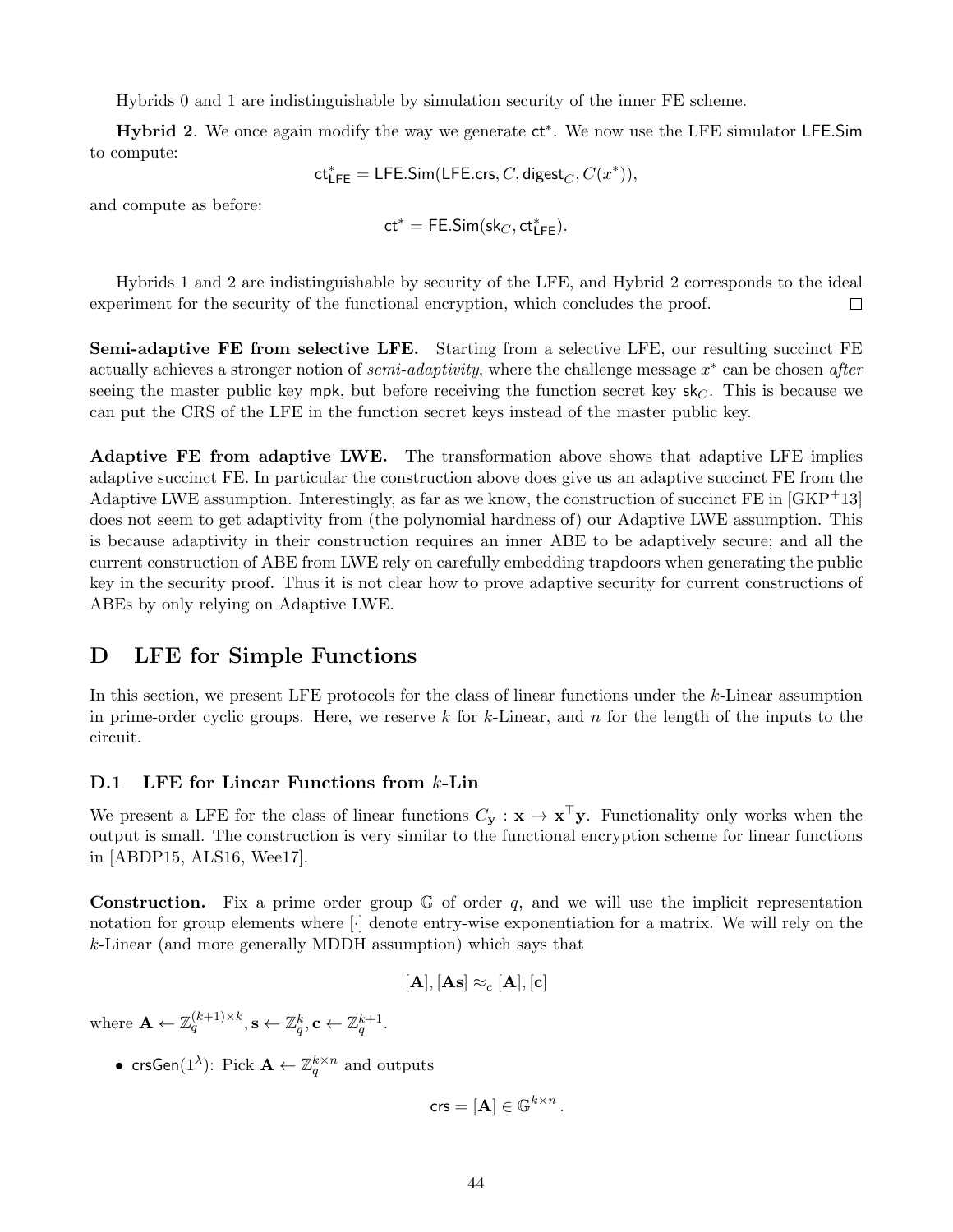• Compress(crs,  $C_{\mathbf{y}}$ ): Output:

$$
\mathsf{digest}_C = [\mathbf{A}\mathbf{y}] \in \mathbb{G}^{k \times 1} \, .
$$

• Enc(crs, digest<sub>*C*</sub>, **x**): Pick  $\mathbf{s} \leftarrow \mathbb{Z}_q^k$ , and compute:

$$
\mathbf{ct} = ([\mathbf{b}] = [\mathbf{s}^\top \mathbf{A} + \mathbf{x}^\top], [\beta] = [\mathbf{s}^\top \mathbf{A} \mathbf{y}]) \in \mathbb{G}^{1 \times (n+1)}.
$$

• Dec(crs, y, ct): Output the discrete log of  $[by - \beta]$ .

Correctness. Correctness is straightforward.

Adaptive security. We first write down the simulator:

- simulate the crs and digest<sub> $C$ </sub> honestly as in crsGen and Compress.
- on input  $a = C_{\mathbf{y}}(\mathbf{x})$  from the ideal functionality, pick  $\mathbf{b} \leftarrow \mathbb{Z}_q^{1 \times n}$  and output

$$
ct = ([b],[by - a]).
$$

To prove that the simulator works, we consider an intermediate hybrid as before, where [b] is computed as in the honest Enc, and  $\beta$  is computed (given [b],  $C_y(\mathbf{x})$  as in the simulator. This distribution is identically distributed to the real distribution, and computationally indistinguishable from the simulated one via the k-Linear assumption applied to  $[A], [s^{\top}A].$ 

#### D.2 LFE for Linear Predicates from k-Lin

Next, we consider the "predicate" variant where

$$
C_{\mathbf{y}}(\mathbf{x}, \mu) = \begin{cases} \mu & \text{if } \mathbf{x}^{\top} \mathbf{y} = 0 \\ \bot & \text{otherwise} \end{cases}
$$

This basically follows from applying the previous construction to the vectors  $v\mathbf{x} \mid \mu$  where  $v \leftarrow \mathbb{Z}_q$  is chosen by  $\textsf{Enc}$  and  $\textbf{y} \mid 1$ .

• crsGen(1<sup> $\lambda$ </sup>): pick  $\mathbf{A} \leftarrow \mathbb{Z}_q^{k \times n}$  and outputs

$$
\mathsf{crs} = [\mathbf{A}] \in \mathbb{G}^{k \times n}
$$

• Compress(crs,  $C_{\mathbf{y}}$ ): Output:

$$
\mathsf{digest}_C = [\mathbf{A}\mathbf{y}] \in \mathbb{G}^{k \times 1}
$$

• Enc(crs, digest<sub>C</sub>,  $(\mathbf{x}, \mu)$ ): Pick  $\mathbf{s} \leftarrow \mathbb{Z}_q^k$ ,  $v \leftarrow \mathbb{Z}_q$ , and compute:

$$
\mathbf{ct} = ([\mathbf{b}] = [\mathbf{s}^\top \mathbf{A} + v \mathbf{x}^\top)], [\beta] = [\mathbf{s}^\top \mathbf{A} \mathbf{y}] \cdot \mu) \in \mathbb{G}^{1 \times (n+1)}.
$$

• Dec(crs, y, ct): Output  $[\beta] \cdot ([by])^{-1}$ .

Correctness. Correctness is straightforward.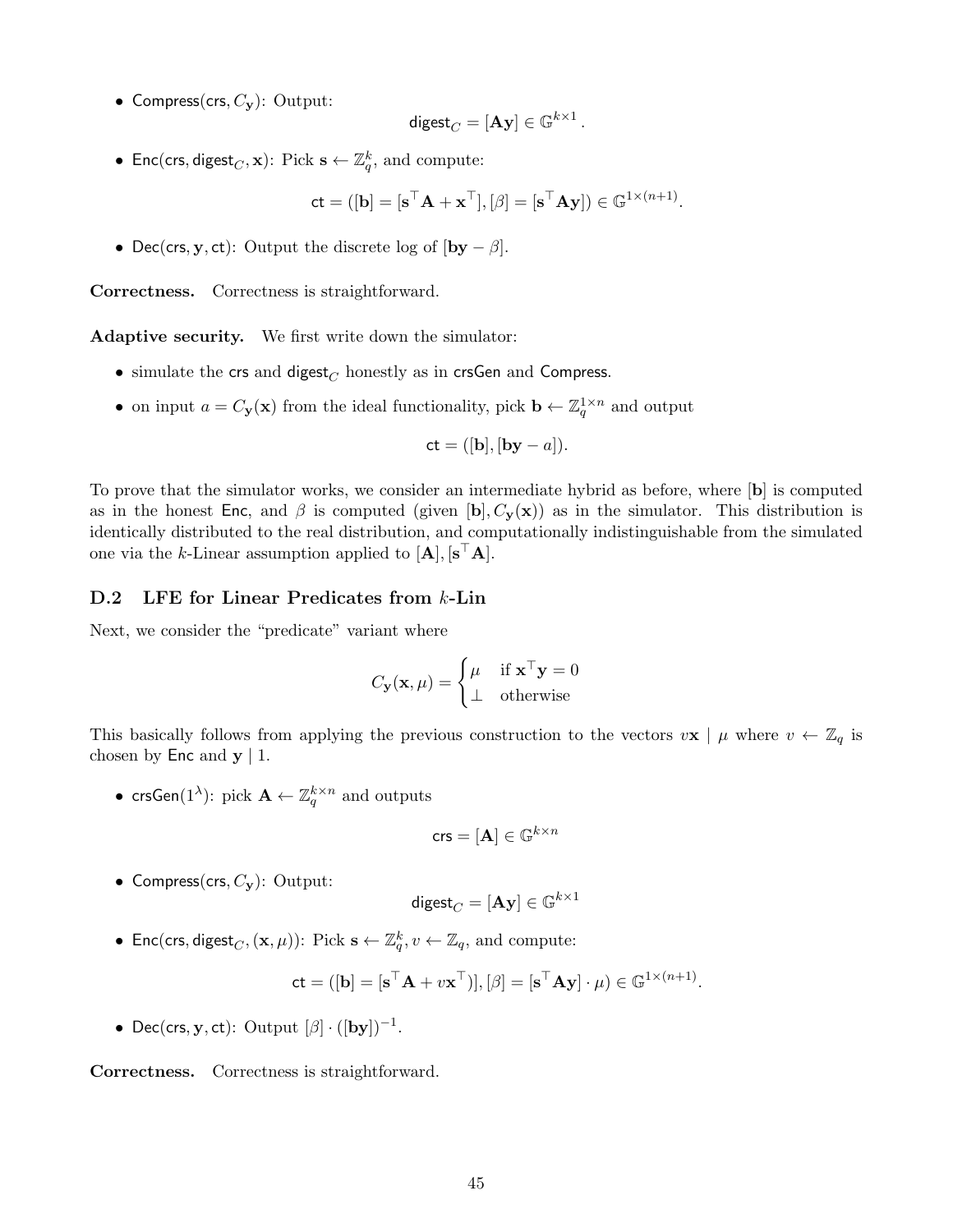Adaptive security. We first write down the simulator:

- simulate the crs and digest<sub> $C$ </sub> honestly as in crsGen and Compress.
- on input  $a = C_{\mathbf{y}}(\mathbf{x}, \mu)$  from the ideal functionality (it is convenient to think of a as being either  $\mu$ or random), pick  $\mathbf{b} \leftarrow \mathbb{Z}_q^{1 \times n}$  and output

$$
ct = ([b],[by - a]).
$$

To prove that the simulator works, we consider an intermediate hybrid as before, where [b] is computed as in the honest Enc, and  $\beta$  is computed (given [b],  $C_y(\mathbf{x})$  as in the simulator. This distribution is identically distributed to the real distribution, and computationally indistinguishable from the simulated one via the k-Linear assumption applied to  $[A], [s^{\top}A].$ 

## <span id="page-45-0"></span>E LFE from LWE – A Direct Construction

We describe how to use the "dual use" technique from BTVW [\[BTVW17\]](#page-36-11) (used to obtain simpler constructions of predicate encryption for circuits from LWE ([\[GVW15\]](#page-37-3)) to obtain a direct construction of LFEfrom LWE. The idea is to use the same secret vector  $\bf{s}$  for the BGG+ encodings ([\[BGG](#page-35-0)+14]), and the FHE encryption from [\[GSW13\]](#page-37-4) of the attribute x.

Let  $\Psi_1, \ldots, \Psi_k$  denote GSW encryptions of **x** under the key **s** and let  $\Psi_f$  denote an encryption of  $f(\mathbf{x})$  obtained via homomorphic evaluation of C. Suppose for simplicity that FHE decryption is given by

$$
\mathbf{s}^\top \Psi_f \approx C(\mathbf{x}) \cdot \mathbf{s}^\top \mathbf{G}
$$

Now, we also give out BGG+ encodings of the binary representation of  $\Psi_1, \ldots, \Psi_k$  under some public matrices  $\mathbf{A}_i$ 's under the same s. As it turns out, given C, we can "recode" these encodings to something of the form:

$$
\mathbf{s}^\top[\mathbf{A}_C + \Psi_f] \approx \mathbf{s}^\top[\mathbf{A}_C + C(\mathbf{x})\mathbf{G}]
$$

which is exactly what we want!

The actual construction is a bit more involved because FHE decryption is actually given by

$$
[\mathbf{s} | -1]^\top \Psi_f \approx C(\mathbf{x}) \cdot [\mathbf{s} | -1]^\top \mathbf{G}.
$$

#### E.1 Construction

BTVW matrix computation. [\[BTVW17\]](#page-36-11) extended the evaluation of matrices from Secetion [2.3](#page-8-1) to deal with functions whose output is a matrix instead of a bit (we still treat the input as bits). Suppose  $f: x_1, \ldots, x_\ell \mapsto \mathbf{X}_C$  where these matrices have the same dimensions as  $\mathbf{A}_1, \mathbf{A}_2, \ldots, \mathbf{A}_\ell$ . Then, we can recode

$$
\mathbf{A}_1 - x_1 \mathbf{G}, \dots, \mathbf{A}_{\ell} - x_{\ell} \mathbf{G} \mapsto \mathbf{A}_C - \mathbf{X}_C
$$

where  ${\bf A}_C$  is deterministically derived from  ${\bf A}_1,\ldots,{\bf A}_{\ell}.$  As before, we use <code>EvalPK</code> to denote the derivation of  $\mathbf{A}_C$  from  $\mathbf{A}_i$ 's and EvalCT to denote the derivation of  $\mathbf{s}^\top (\mathbf{A}_C - \mathbf{X}_C)$  from  $\mathbf{s}^\top (\mathbf{A}_i - x_i \mathbf{G})$ 's. We defer the details to [\[BTVW17,](#page-36-11) Section 4.1] and the full version of this paper.

**Notation.** We use gadget matrices  $\mathbf{G} \in \mathbb{Z}_q^{(n+1)\times(n+1)\log q}$  and we write  $\overline{\mathbf{G}} \in \mathbb{Z}_q^{n\times(n+1)\log q}$  to denote all but the last row of **G**. Given a circuit computing a function  $f: \{0,1\}^{\ell} \to \{0,1\}$ , and GSW FHE encryptions  $\Psi := (\Psi_1, \ldots, \Psi_\ell)$  of  $x_1, \ldots, x_\ell$ , we write  $\Psi_C$  to denote fhe.eval $(f, \Psi)$ . Noting that  $\Psi_C$  is a matrix, we let  $\underline{\Psi}_C$  denote the last row of  $\Psi_C$ , and  $\overline{\Psi}_C$  to denote all but the last row of  $\Psi_C$ . In addition, we write  $\hat{C}$  to denote the circuit that computes  $\Psi \mapsto \overline{\Psi}_C$ , namely it takes as input the bits of  $\Psi$  and outputs the matrix  $\overline{\Psi}_C$ .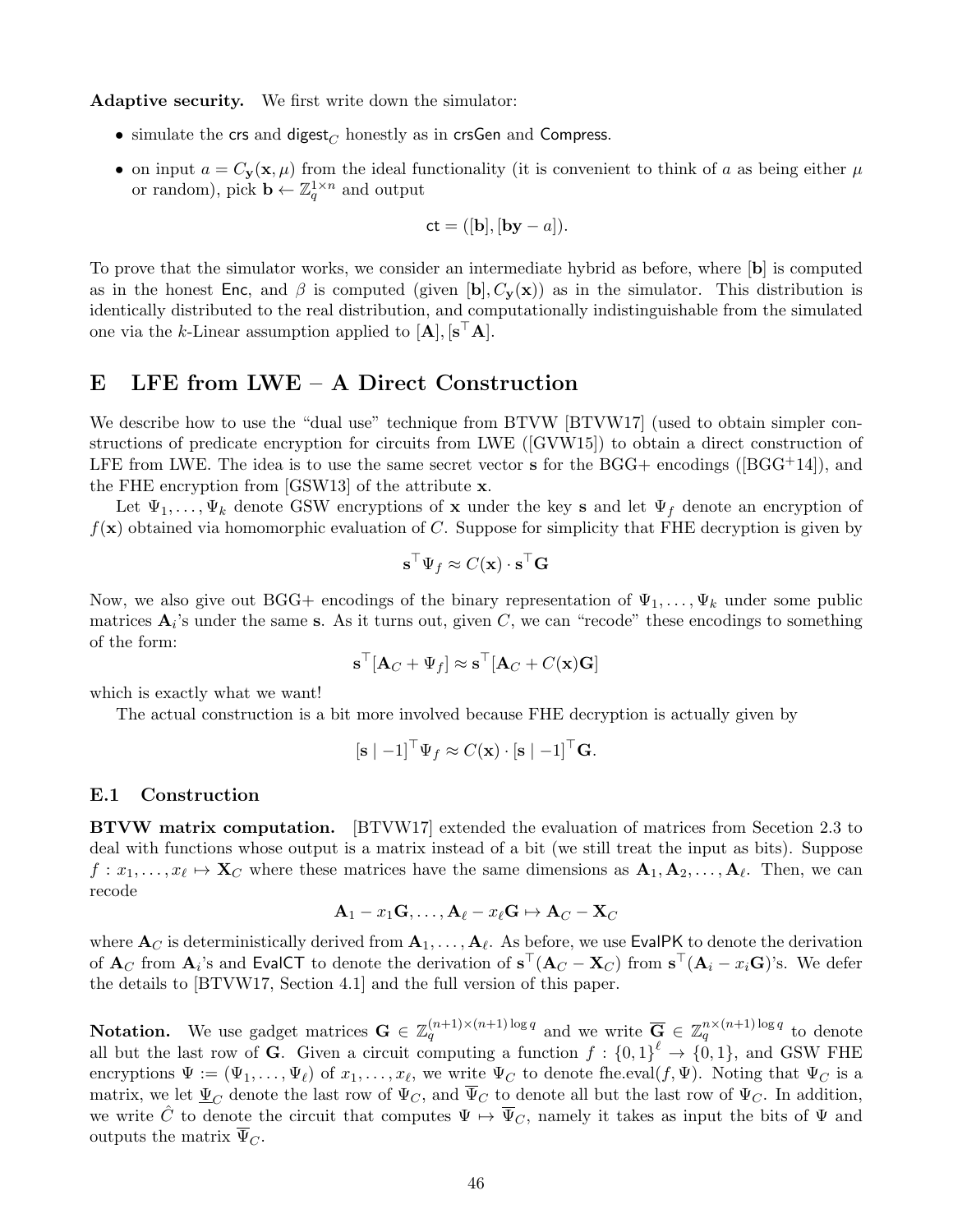**LFE Protocol.** Consider the class  $\{C : \{0,1\}^k \to \{0,1\}$  has depth at most d.

• crsGen( $1^{\lambda}$ ): pick the common random string to be L random matrices:

$$
\mathsf{crs}=(\mathbf{A}_1,\ldots,\mathbf{A}_L)\in\mathbb{Z}_q^{n\times m}.
$$

where  $L = k \cdot (n+1)^2 \cdot \log^2 q$ .

• Compress(crs,  $C$ ): Output:

$$
\mathsf{digest}_C = \mathbf{A}_{\hat{C}} = \mathsf{EvalPK}(\hat{C}, \{\mathbf{A}_i\}_{i\leq L})\,,
$$

where EvalPK,  $\hat{C}$  are defined as above.

• Enc(crs,  $\mathbf{A}_C, \mathbf{x}$ ): Pick  $\mathbf{s} \leftarrow \mathbb{Z}_q^n$ ,  $\mathbf{e}'_i \leftarrow \chi^m$  for  $i \leq k$ , and compute:

$$
\Psi_i = \begin{pmatrix} \mathbf{B}_i \\ \mathbf{s}^\top \mathbf{B}_i + \mathbf{e}'_i \end{pmatrix} + x_i \mathbf{G}.
$$

Let  $\hat{\mathbf{x}}$  denote the binary representation of  $[\Psi_1 | \cdots \Psi_k]$ . Compute

$$
\mathbf{b}_i = \mathbf{s}^\top (\mathbf{A}_i - \hat{x}_i \overline{\mathbf{G}}) + \mathbf{e}_i^\top, \quad i \leq L.
$$

Sample  $\mathbf{t} \leftarrow \mathbf{G}^{-1}(\$)$ , and compute

$$
\beta = \mathbf{s}^{\top} \cdot \mathbf{A}_{\hat{C}} \cdot \mathbf{t} + \tilde{e},
$$

where  $\widetilde{e} \leftarrow \widetilde{\chi}$ . Output:

$$
\mathsf{ct} = (\{\mathbf{b}_i\}_{i \leq L}, \beta, \mathbf{t}, x).
$$

• Dec(crs, C, ct): Compute  $\Psi_C$  along with

$$
\widetilde{\mathbf{b}} = \mathsf{EvalCT}(\hat{C}, {\mathbf{A}_i}_{i \leq L}, {\mathbf{b}_i}_{i \leq L}, x),
$$

(where EvalCT is defined as above), and compute:

$$
\eta = \beta - (\mathbf{b} + \underline{\Psi}_C) \cdot \mathbf{t}.
$$

Output the most significant bit of  $\eta$ .

**Correctness.** Correctness follows from the fact that for honestly generated ciphertexts,  $\tilde{\mathbf{b}}$  satisfies

$$
\widetilde{\mathbf{b}} \approx \mathbf{s}^\top [\mathbf{A}_{\hat{C}} - \overline{\Psi}_C]
$$

In addition, we have

$$
[\mathbf{s} \mid -1] \Psi_C \approx C(x) \cdot [\mathbf{s} \mid -1] \mathbf{G}
$$

Putting the two together, we have

<span id="page-46-0"></span>
$$
\beta - (\mathbf{b} + \underline{\Psi}_C) \cdot \mathbf{t} \approx C(x) \cdot [\mathbf{s} | -1] \mathbf{G} \cdot \mathbf{t}
$$
\n(3)

upon which correctness follows readily.